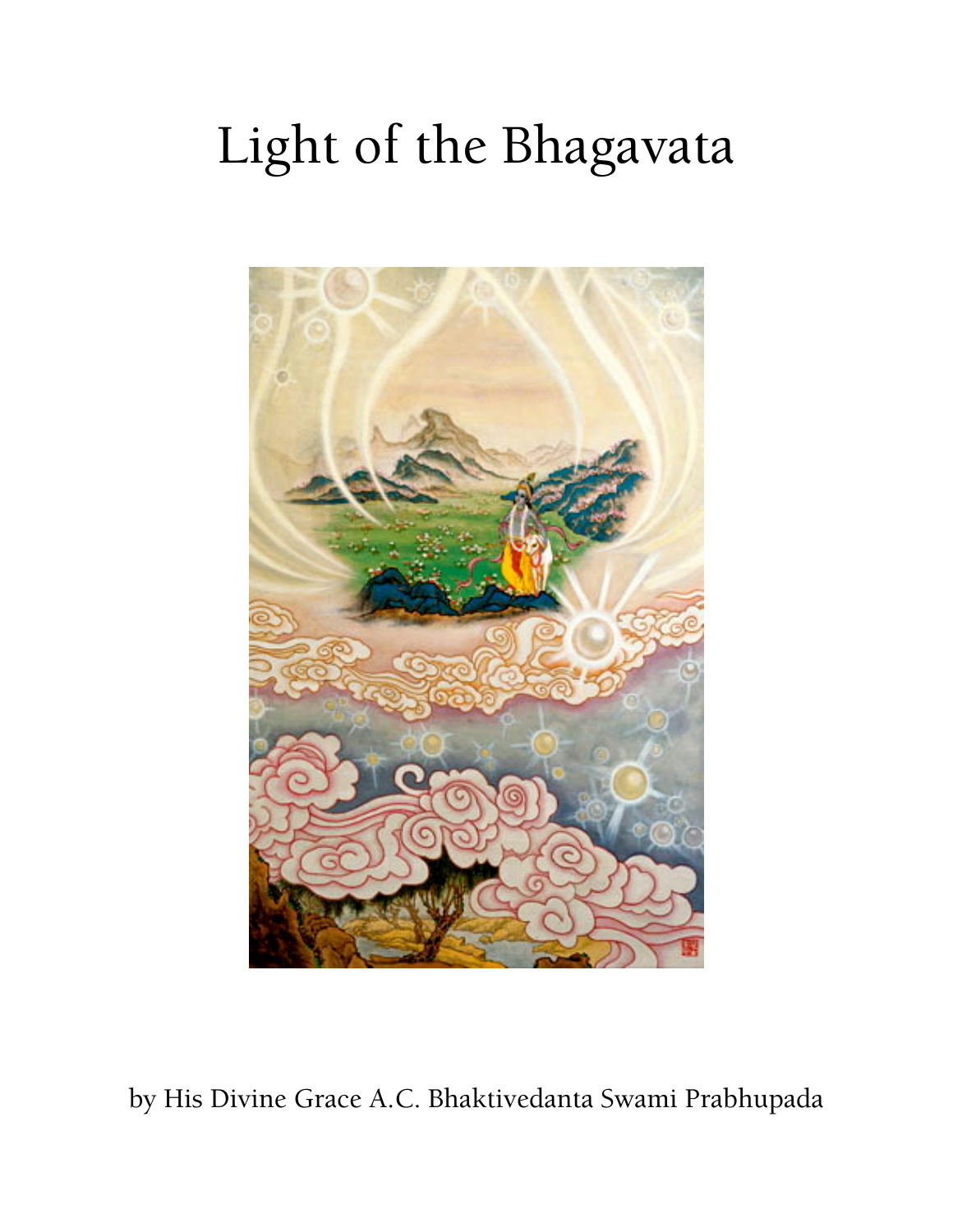## **Preface**

 We offer our respectful obeisances unto the lotus feet of His Divine Grace A. C. Bhaktivedanta Swami Prabhupada, Founder-Acarya of the International Society for Krishna Consciousness, who has delivered the light of the Bhagavata to the whole world. We are pleased to present for his pleasure this publication of his sublime work Light of the Bhagavata.

 Of all His Divine Grace's writings, this work is perhaps the most unique. It was written in Vrndavana in 1961 in response to an invitation to attend a world conference, the Congress for Cultivating the Human Spirit, held in Japan. As most of the participants to the Conference were from the Orient, Srila Prabhupada considered deeply how he could best present the timeless teachings of the Srimad-Bhagavatam suitable to the Oriental people. The original Bhagavatam was written over five thousand years ago as an extremely large book composed of eighteen thousand verses. Participants to the conference would not have the time to hear it all. He therefore chose one chapter from the original version for presentation.

 The chapter he selected was a description of the autumn season in Vrndavana, the place of Lord Krsna's appearance. Srila Prabhupada knew that the Oriental people were very fond of hearing descriptions of nature and that the time of the autumn season is particularly auspicious to them. Presenting spiritual philosophy by examples from nature would be best for their understanding. For each seasonal phenomenon, a parallel teaching could be given. For example, the dark, cloudy evening of the rainy autumn season when no stars are visible is compared to the present materialistic, godless civilization when the bright stars of the Bhagavata's wisdom (the devotees and scriptures) are temporarily obscured. Altogether Srila Prabhupada composed fortyeight commentaries to go along with the verses of the chapter.

 Srila Prabhupada's plan was that the organizers of the conference should find a qualified Oriental artist to illustrate each verse, and he wrote directions from which the artist could design each painting. He hoped that the paintings and their accompanying explanations would make an impressive display for visitors to the conference. If possible, he wished that there might be published a book containing the illustrations and the texts.

 Due to unfortunate circumstances, Srila Prabhupada was unable to attend the conference, and the whole project of Light of the Bhagavata was postponed. In fact, at the time of Srila Prabhupada's disappearance the Light of the Bhagavata still remained unpublished and the illustrations not yet painted.

 The task of completing this great project was therefore left in the hands of the Bhaktivedanta Book Trust, the publishing house dedicated to keeping all of Srila Prabhupada's books in print. Particularly, the work was assigned to the Hong Kong branch of the Book Trust, since Srila Prabhupada had meant the book especially for the Oriental people. After much searching it was our good fortune to secure the help of the renowned artist Madame Li Yun Sheng, whose mature creative talent and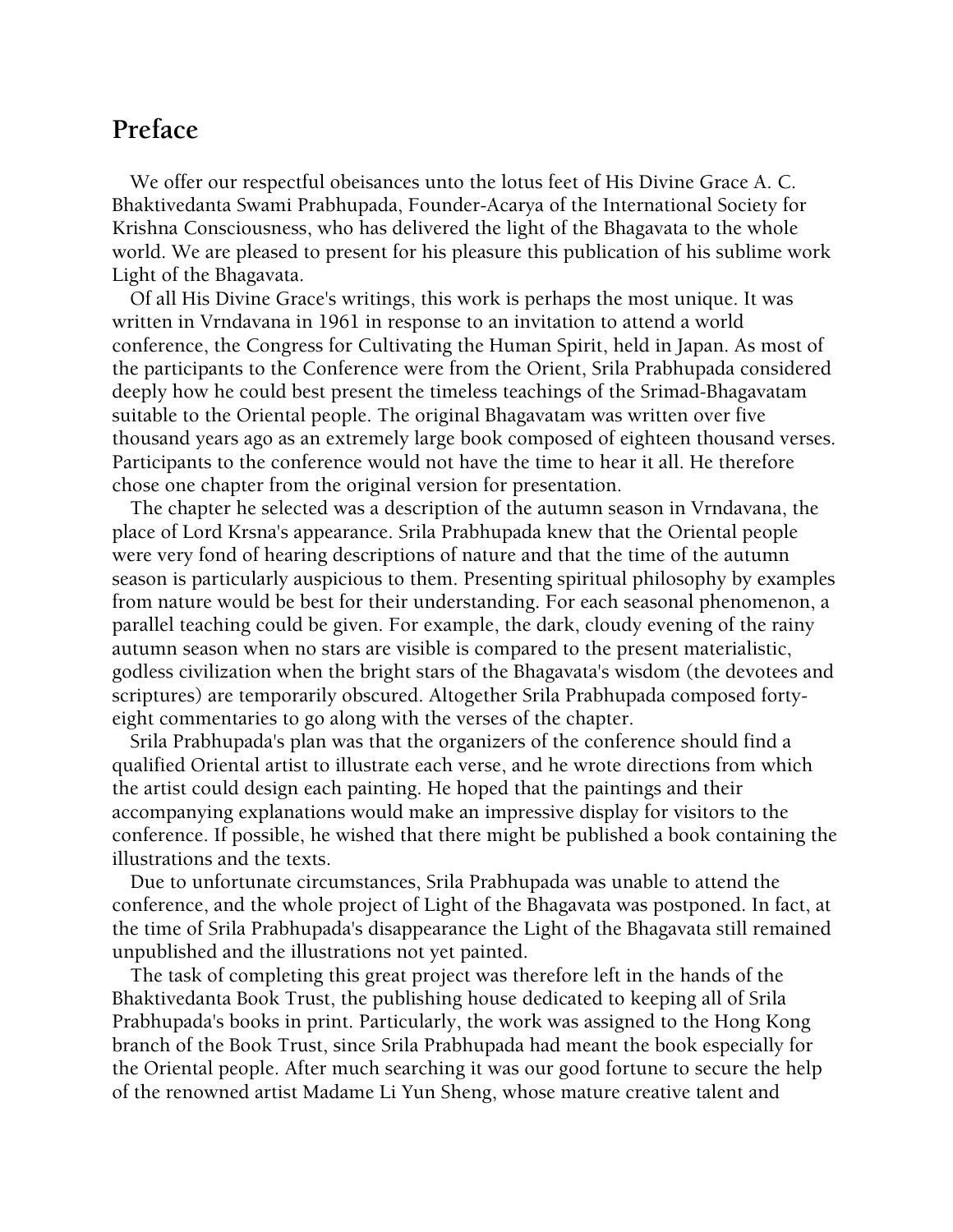sensitive brushwork alone could properly complement Prabhupada's beautiful descriptions of the autumn season. Thus the beautifully effulgent light of the Bhagavata may now shine upon the world.

 The book has been divided into two sections to accommodate the tastes of different readers. Those who prefer to gaze with poetic imagination will appreciate the first section which contains the beautiful color reproductions of Madame Li's work, fortyeight paintings completed in less than a year's time, meticulous in their detail despite her advanced age and sometimes failing eyesight. Undoubtedly, this collection presents the culmination of her long distinguished career as one of the great artists of modern China. Her Gongbi style of painting together with Srila Prabhupada's poetic descriptions which appear along side make for a unique blending of the world's two oldest cultural traditions--India and China.

 Those readers who wish to go more deeply into the philosophy of the Light of the Bhagavata may turn to the black and white section of the book. There they will find the complete commentaries written by Srila Prabhupada along with small miniature reproductions of the paintings to help identify the painting being described.

--The Publisher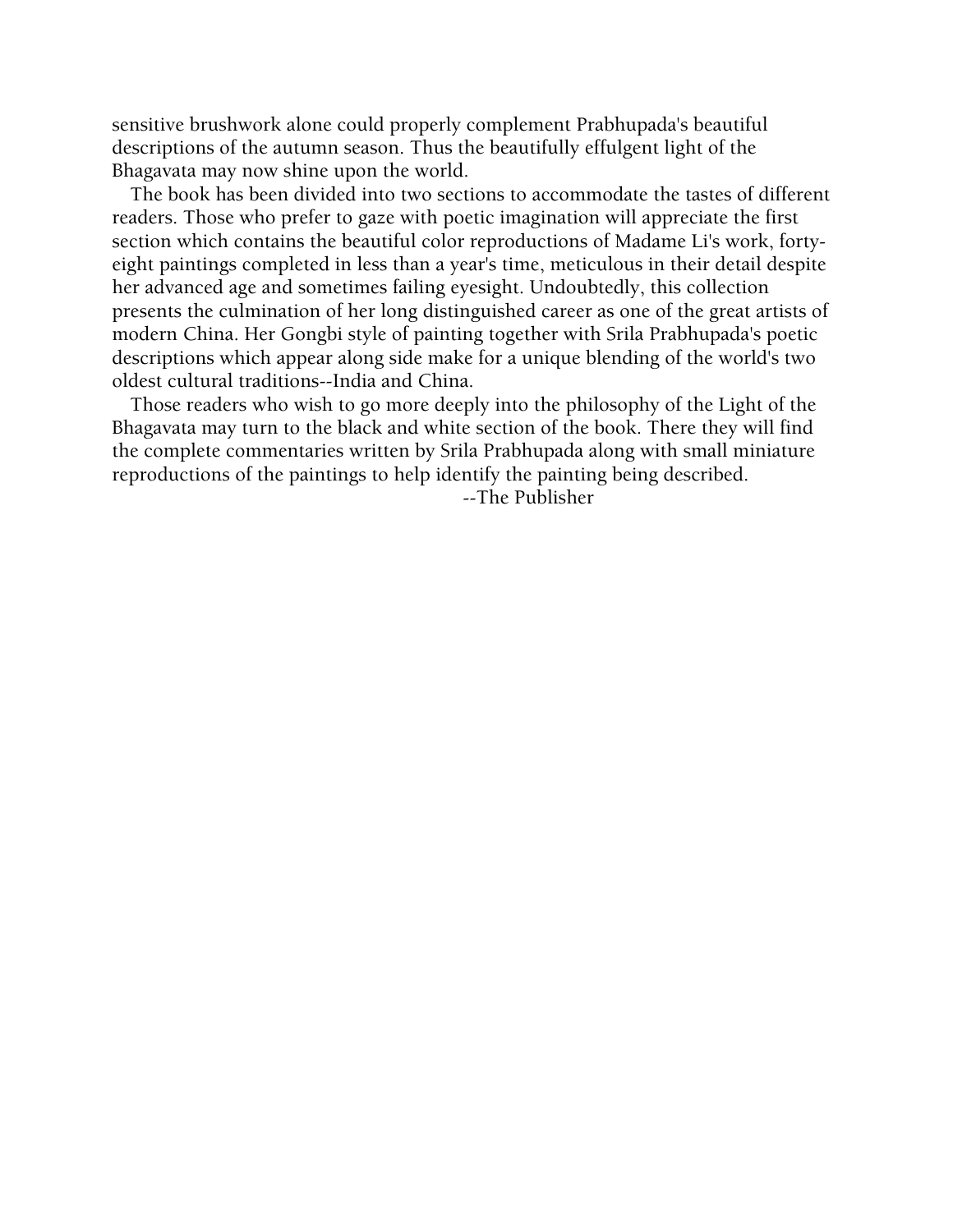## **The Light of the Bhagavat**

 The arrival of clouds, accompanied by thunder and flashes of lightning all over the sky, provides a picture of life-giving hope. Covered by deep bluish clouds, the sky appears artificially dressed. The thunder and lightning within the clouds are signs of hope for a new way of life.

 The serene sky, limitlessly expansive, is compared to the Absolute Truth. The living entities are truths manifested in relation with the modes of material nature. The deep bluish cloud covers only an insignificant portion of the limitless sky, and this fractional covering is compared to the quality of ignorance, or forgetfulness of the real nature of the living being. A living entity is as pure as the limitless sky. He becomes covered by the cloud of forgetfulness, however, in his tendency for enjoying the material world. Because of this quality, called tamas (ignorance), he considers himself different from the Absolute Whole and forgets his purity, which is like that of the clear sky. This forgetfulness gives rise to separatism in false ego. Thus the forgetful living entities, individually and collectively, make sounds like thundering clouds: "I am this," "It is ours," or"It is mine." This mood of false separatism is called the quality of rajas, and it gives rise to a creative force for separate lordship over the mode of tamas. The flash of lightning is the only beam of hope that can lead one to the path of knowledge, and therefore it is compared to the mode of sattva, or goodness.

 The limitless sky, or the all-pervading Absolute Truth (Brahman), is nondifferent from the covered portion of the sky, but simultaneously the whole sky is different from the fractional portion that is liable to be covered by the dark cloud. The cloud, accompanied by thunder and lightning, cannot possibly cover the limitless sky. Therefore the Absolute Truth, which is compared to the whole sky, is simultaneously one with the manifested living being and different from him. The living being is only a sample of the Absolute Truth and is Prone to be covered by the circumstantial cloud of ignorance.

 There are two parties of philosophers, generally known as the monists and the dualists. The monist believes in the oneness of the Absolute Truth and the living entity, but the dualist believes in the separate identities of the living being and the Absolute Truth. Above these two classes of philosophers is the philosophy of acintyabhedabheda tattva, or the truth of simultaneous oneness and difference. This philosophy was propounded by Lord Sri Caitanya Mahaprabhu in His explanation of the Vedanta-sutras. The Vedanta is the medium of philosophical interpretations, and thus the Vedanta cannot be the absolute property of any Particular class of philosopher. A sincere seeker of the Absolute Truth is called a Vedantist. Veda means "knowledge." Any department of knowledge is called a part of the Vedic knowledge, and vedanta means the ultimate conclusion of all branches of knowledge. As philosophy is called the science of all sciences, Vedanta is the ultimate philosophy of all philosophical speculations.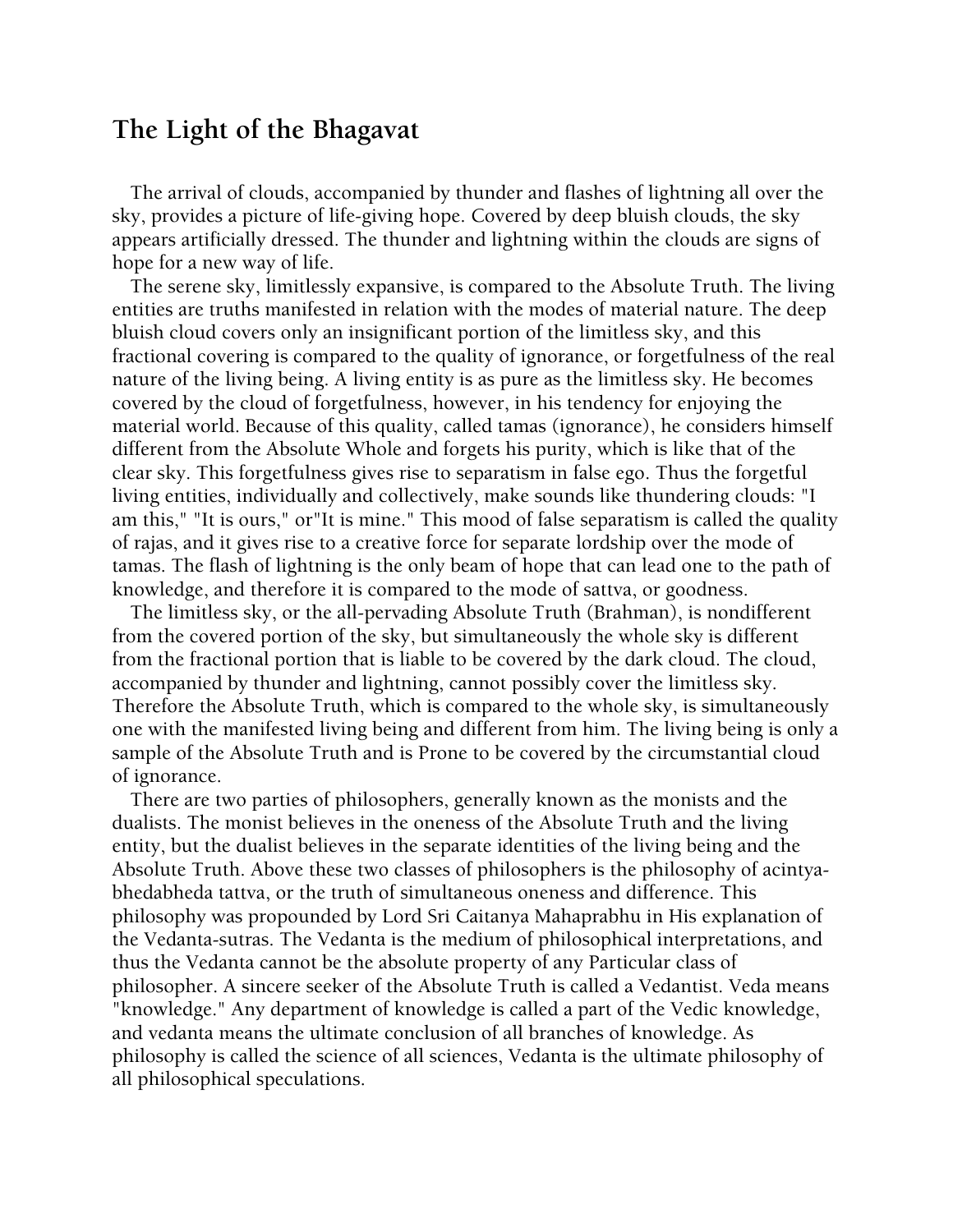The scorching heat of the sun evaporates water from the seas, rivers, lakes, and reservoirs, and there is little water anywhere. The people become thirsty and always look overhead for rain, but in despair. Yet just at the right moment, torrents of rain begin to fall everywhere in the land, even on the hard stones, and the land becomes overflooded.

 The welfare state imposes upon its citizens scorching taxes in various forms- income tax, sales tax, land tax, terminal tax, excise tax, customs tax, and so many other taxes. But in due course, when the taxes accumulate into a large sum of money, they are utilized for the welfare of the citizens in various ways. Nonetheless, sometimes it happens that the benefits of the taxes fall like rains on stone-hearted men in the state who are unable to utilize the money properly and who squander it for sense gratification.

 The common man supposes the unequal distribution of rain to represent nature's wrath for our sinful acts. There is truth in this. Thus to have an equal distribution of state-raised taxes, the citizens need to be scrupulously honest and virtuous. They should be honest in the payment of taxes to the state and should have honest representatives to look over the administration. In the modern setup of democratic states the citizens can have no cause for grievances, because the whole administration is conducted by the people themselves. If the people themselves are dishonest, the administrative machinery must be corrupt. Although a damned government of the people may be given a good or fancy name, if the people are not good they cannot have good government, regardless of which party governs the administration. Therefore good character in the consciousness of the mass of people is the first principle necessary for a good government and equal distribution of wealth.

 In ancient days the kings were taught lessons in political philosophy by ideal teachers, and the citizens from village to village were taught the principles of selfrealization according to the Vedic codes for both the material and the spiritual upliftment of society. Therefore the citizens were God conscious and honest in their dealings, and the kings were responsible for the welfare of the state. The same basic principles are accepted in the democratic governments of the present day, for the irresponsible party of the people is always voted out of power and must yield to the responsible party for a better government. In the cosmic administration there is only one party, which consists of the servants of God, and the responsible deities of the various planets maintain the cosmic laws in terms of the orders of the Supreme Lord. But the people suffer on account of their own folly.

 And what is that folly? In Bhagavad-gita it is said that people should perform yajnas, or sacrifices for the satisfaction of the Supreme. The Supreme is all-pervading. Therefore people must learn to perform yajnas to satisfy the all-pervading Supreme Truth. There are different yajnas prescribed for different ages, and in the present age of iron industry the yajna that enlightens the mind of the masses for God consciousness is recommended. This process of yajna is called the sankirtana-yajna, or mass agitation for invoking man's lost spiritual consciousness. As soon as this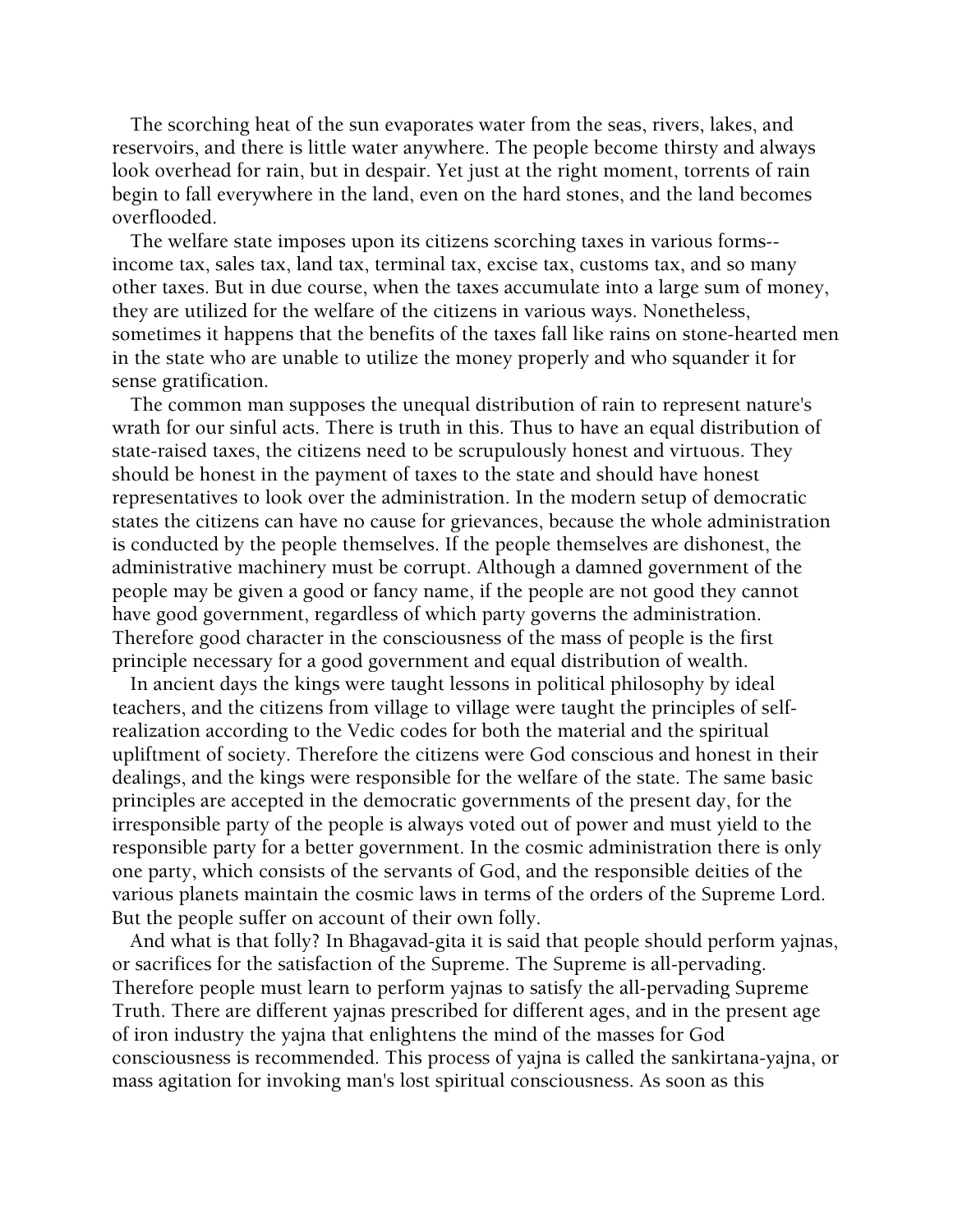movement is taken up through spiritual singing, dancing, and feasting, the people will automatically become obedient and honest.

 Obedience is the first law of discipline. The people have become disobedient to the laws of God, and therefore neither rain nor wealth is equally distributed. A man who is ultimately disobedient cannot have any good qualifications. When disobedient leaders lead the disobedient people, the whole atmosphere of the administration becomes polluted and full of dangers, as when a blind man leads several other blind men. The state taxes, therefore, should be spent to build the character of the people in general. That will bring happiness to the citizens of the state.

 Attracted by electricity throughout the sky and driven by forceful winds, clouds gradually cover the surface of the earth to satisfy the needy people by supplying water, which is the substance of their life. The clouds bestow rains upon man as the mercy of the Lord, who is always kind to the needy living being.

 We should always know that God is ever kind to us. Despite our gross disobedience to the laws of God's nature, the Lord is kind enough to look after our maintenance. Water is one of the most important items for our maintenance, because without water we can neither produce food grains nor quench our thirst. Water is also required very liberally for many other purposes. Thus the Lord has preserved water on three fourths of the globe and has made it salty to preserve it. Salty water does not decompose, and that is the arrangement of providence. The Lord has engaged the powerful sun to evaporate the water of planets like earth and distill it into clear water in the clouds and then stock it on the peaks of mountains, as we stock water in overhead tanks for later distribution. part of the stock of water is refrigerated into ice, so that it will not flood the earth for no good purpose. The ice melts gradually throughout the year, flows down through the great rivers, and glides down to the sea again for preservation.

 Therefore the laws of God's nature are neither blind nor accidental, as men with a poor fund of knowledge conclude. Behind the laws of nature is the living brain of God, just as there is always a lawmaker behind all the laws of the state. It does not matter whether or not we see the lawmaker behind the common laws; we must admit that there is a lawmaker. Matter can never work automatically, without a living hand, and therefore we must admit the existence of God, the supreme living being, behind the laws of nature. The Lord says in Bhagavad-gita that nature works under His superintendence. Nature is only a power, and behind the power is a powerhouse and a brain, just as behind electrical power there is an electrical powerhouse, where everything is conducted by the brain of the resident engineer. The material nature works so nicely, and not blindly, because of the superintendence of the supreme powerful God. In the Vedic hymns (Atharva Veda) the same thing is confirmed. It is only under the superintendence of God that all the natural laws are conducted.

 The Lord distributes His mercy in the form of rains on the scorched earth at times of dire necessity. He supplies rain when we are practically on the verge of death for want of water. God is merciful undoubtedly, but He bestows His mercy on us when we need it most. This is so because we forget God as soon as we obtain this mercy. We should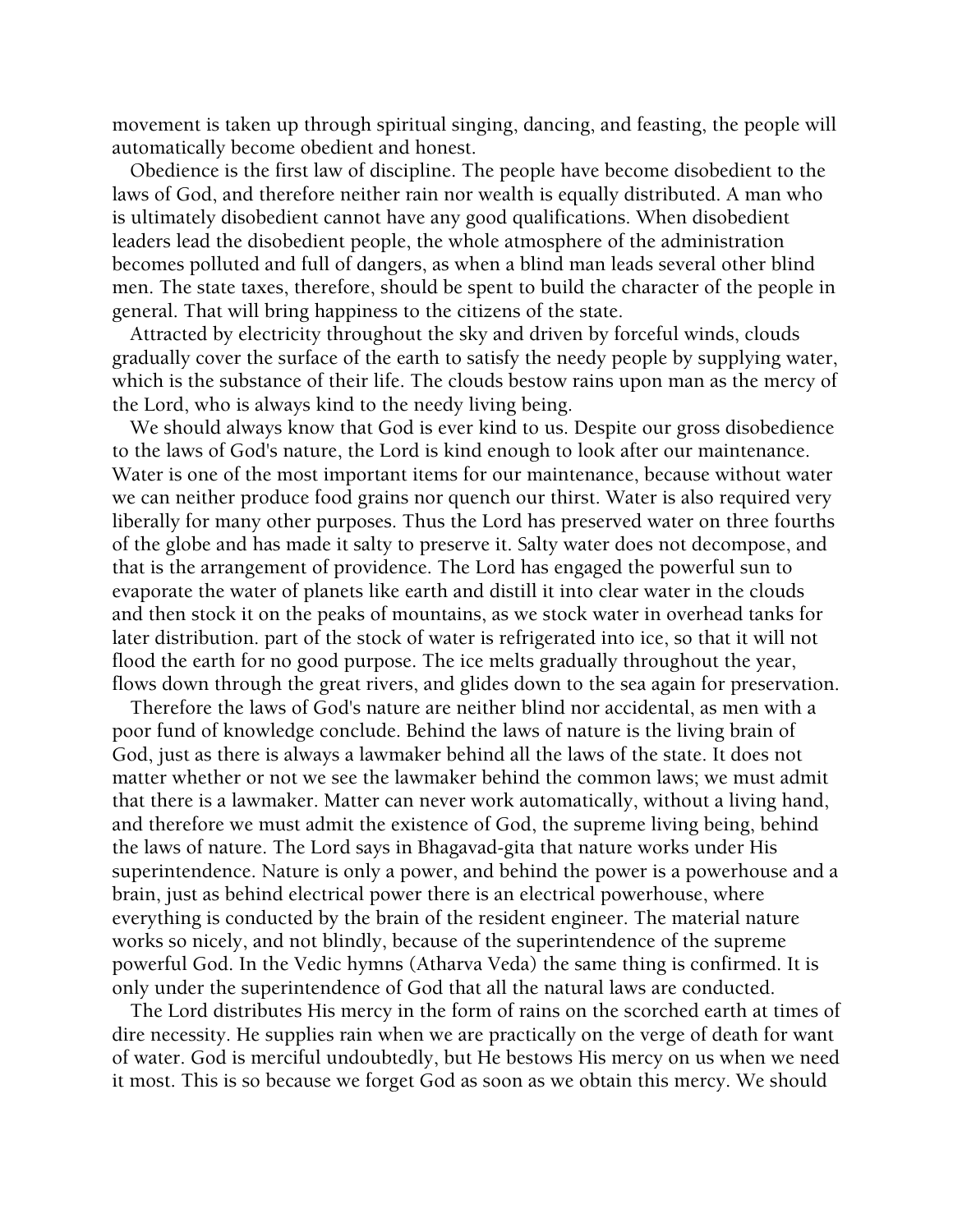therefore remember the mercy of God constantly if we want to avoid distress. We are eternally related with Him, despite the state of forgetfulness already described above.

 Bhagavad-gita confirms that the laws of nature are stringent because they are conducted by three different modes. But one who surrenders unto the Lord overcomes the stringency of nature easily.

 After heavy rain showers, the fields and forests in all directions appear green and healthy. Thus they resemble a man who has undergone severe austerities for some material gain and has achieved his end, for such a man is strong, hearty, and goodlooking.

 The greenery of the rainy season is but a temporary show. It looks very pleasant, but we must remember that it will not last. Similarly, there are persons who undergo severe austerities for some material gain, but those who are sane avoid this. Severe austerities for temporary gains are simply a waste of time and energy. Material loss and gain are destined in accordance with the formation of each particular body. There are 8,400,000 species of life, and each type of body is destined to enjoy and suffer in accordance with its particular formation. The bodily enjoyments and sufferings of a wealthy man's son are different from those of a poor man's son. Although no one undergoes severe austerities to obtain distress, it comes upon us uncalled. Similarly, the happiness we are destined to enjoy will come upon us even without our desires. Even though we may be able to avoid distress and artificially enjoy some material happiness by temporary achievements, this represents no factual gain in life. Our duty is to achieve permanent happiness and eternal life, and it is for that purpose only--for the ultimate gain--that we should undertake all sorts of penances and austerities.

 This ultimate gain is possible to achieve in the human form of life. permanent happiness is possible when one is free from material sources of happiness, for continuation of material bondage means continuation of the threefold miseries. Human life is meant for ending these miseries.

 We should not try to be beautiful like seasonal flowers or greenery that flourish in the rainy season but are weary in the winter. To be enlivened by the clouds of ignorance overhead and to enjoy the sight of temporary greenery is not at all desirable. One should try to live in the unlimited clear sky overflooded with the rays of the sun and moon. That is what we actually desire. A life of freedom in eternity, complete knowledge, and a blissful atmosphere is the heart's desire of an enlightened soul. We should undertake all sorts of penances and austerities to attain that permanent source of happiness.

 The evening in the rainy season is dark all around. There is no sight of the twinkling stars on the horizon or the pleasing moon. They are covered by clouds. And the insignificant glowworms become prominent in the absence of the luminaries in the open sky.

 As there are seasonal changes within a year, so there are changing ages in the duration of the manifest cosmic world. These changing ages are called yugas, or periods. As there are three modes of nature, there are also various ages dominated by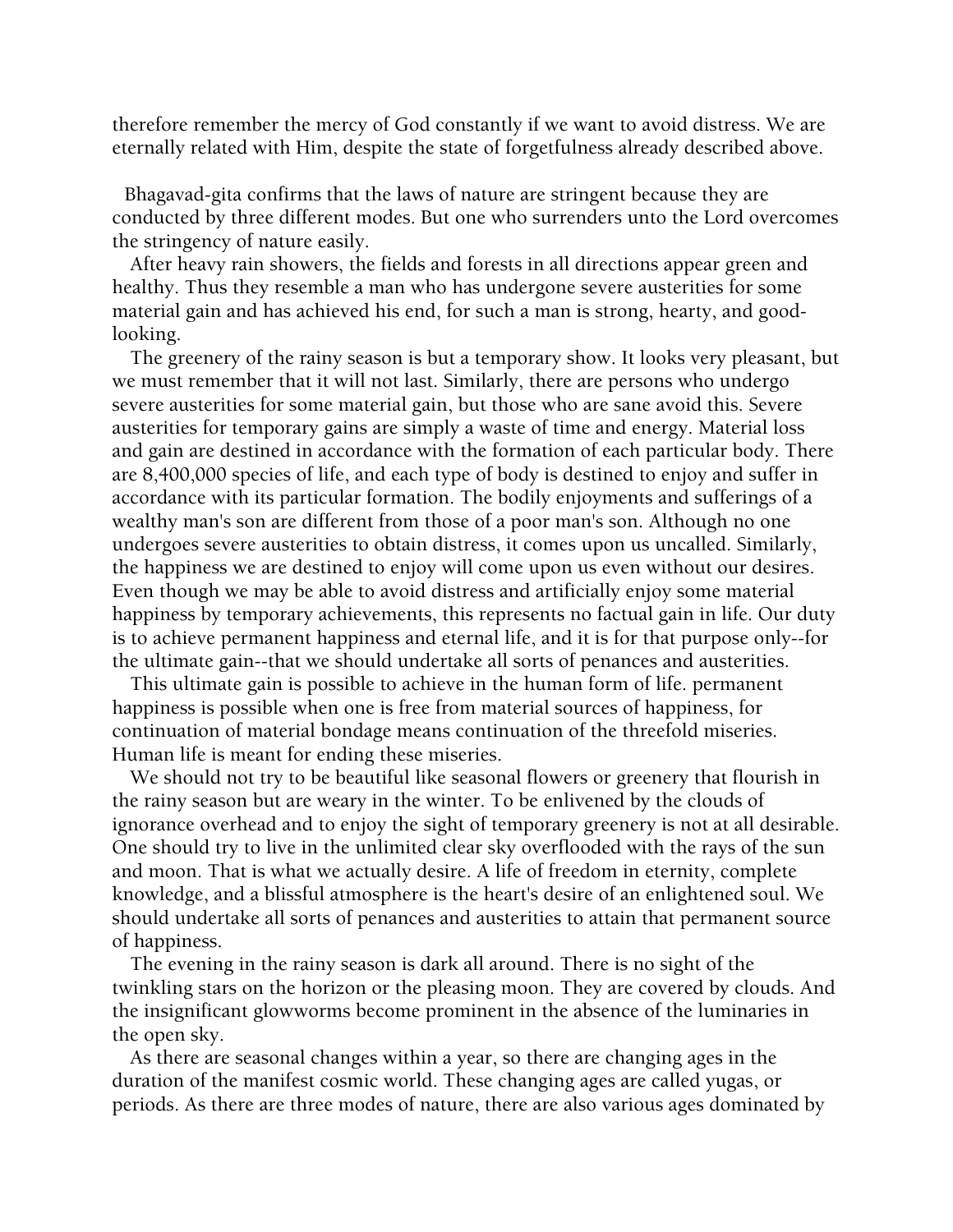these three modes. The period dominated by the mode of goodness is called Satyayuga, the period of passion is called Treta-yuga, the period of mixed passion and ignorance is called Dvapara-yuga, and the period of darkness and ignorance (the last period) is called Kali-yuga, or the age of quarrel. The word kali means "quarrel." Kaliyuga is compared to the rainy season because many difficulties in life are experienced during this damp season.

 In Kali-yuga there is a dearth of proper guidance. One may take guidance in the evening from the stars and moon, but in the rainy season the light of guidance comes from insignificant glowworms. The real light in life is the Vedic knowledge.

 Bhagavad-gita affirms that the purpose of the Veda is to know the all-powerful Personality of Godhead. But in this age of quarrel there are quarrels even over the point of the existence of Godhead. In the godless civilization of the age of quarrel there are countless religious societies, them trying to banish God from religion. Glowworms want to be prominent in the absence of the sun and the stars, and these small groups following various religious conceptions are like glowworms trying to be prominent before the eyes of the ignorant mass of people. There are now a number of self-made incarnations people follow without authority from the Vedic literatures, and there is regular competition between one incarnation's group and another's.

 The Vedic knowledge comes in a tradition from the spiritual master through the chain of disciplic succession, and the knowledge must be acquired through this chain, without deviation. In the present age of quarrel the chain has been broken here and there, and thus the Veda is now interpreted by unauthorized men who have no realization. The so-called followers of the Vedas deny the existence of God, as in the darkness of a cloudy evening the glowworms deny the existence of the moon and stars. Saner people should not be waylaid by such unscrupulous men. Bhagavad-gita is the summary of all Vedic knowledge because it is spoken by the same Personality of Godhead who imparted the Vedic knowledge into the heart of Brahma, the first created being in the universe. Srimad-Bhagavatam was especially spoken for the guidance of the people of this age, which is darkened by the cloud of ignorance.

 On hearing the sound of the torrential rains, the frogs come out of the mountain caves and begin to chant, like brahmacaris who chant the Vedic hymns by the order of the spiritual master.

 In this age of a godless civilization, the sages of world-recognized religious sects who believe in God must come out of their secluded places and preach the science of God, the Supreme Will, to the people in general. Hindus, Muslims, Christians, and the members of the other sects that have convincing faith in the authority of God must not sit idly now and silently watch the rapid growth of a godless civilization. There is the supreme will of God, and no nation or society can live in peace and prosperity without acceptance of this vital truth.

 The warning is already there, and responsible leaders of religious sects must meet together and form a common platform of a league of devotees of the Lord. There is no need for self-realized souls to live in a secluded place. Perfect self-realized souls,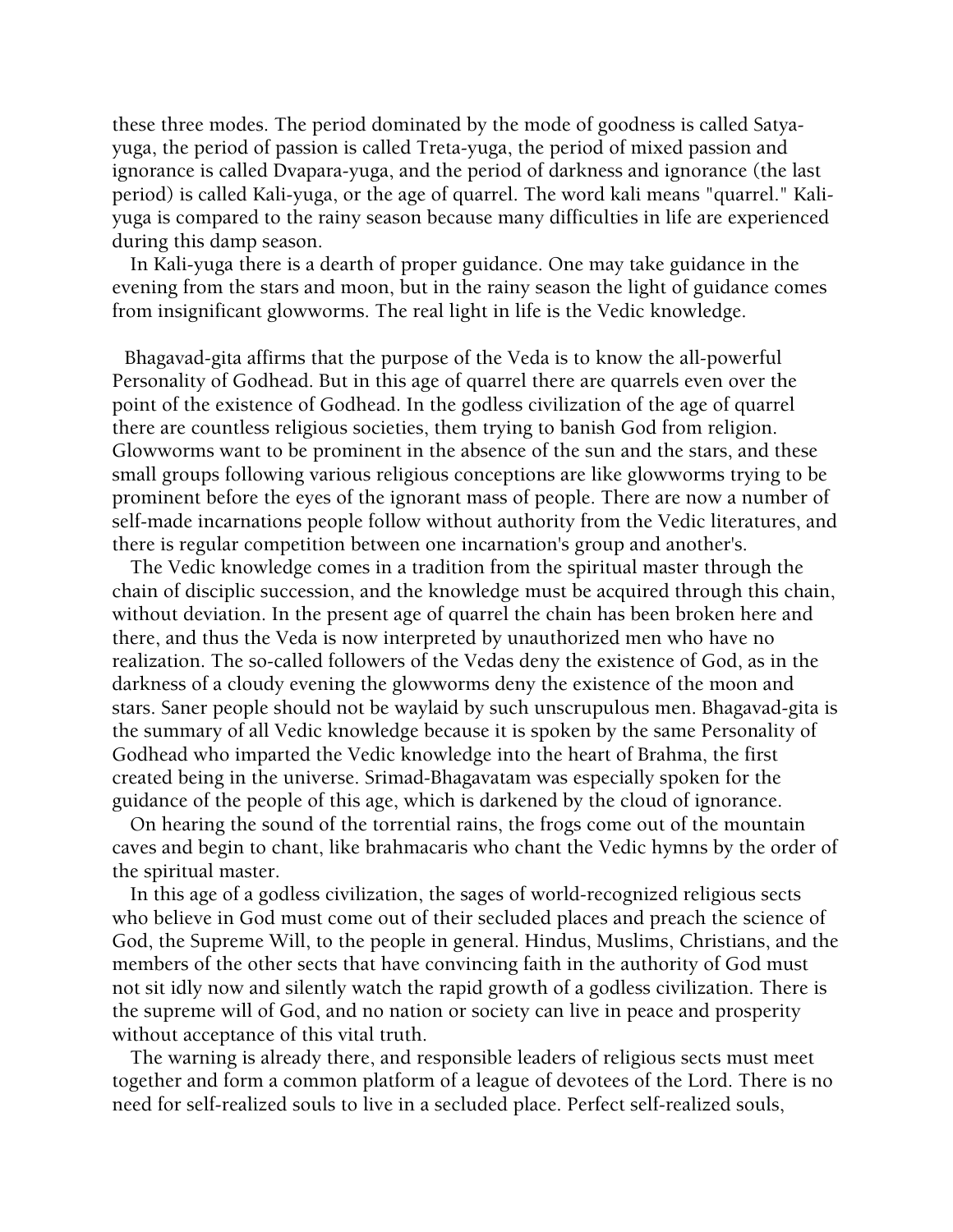engaged in the service of the Lord, are unafraid of maya, just as law-abiding citizens of a state never fear the police. Such fearless devotees of God always speak scientifically about the existence of God, even at the risk of death. Such devotees of God feel compassion for the mass of people, who have completely forgotten the Supreme Lord and who engage in the false pursuit of happiness that ends in the sense pleasures enjoyed by the hogs and dogs.

 The small rivulets that almost dried up during the months of May and June now begin to overflow their banks, like upstarts that suddenly overflow the limits of expenditure.

 One should learn gravity from the sea and the rivulet. The sea is always within its limits, in spite of the many rivers pouring water into it. Similarly, one should properly use the assets of life and not squander them for purposes that have no permanent value. Uncontrolled, sensuous persons play with the assets of the body and accumulate wealth. But the strength of the body should be used for self-realization, not for sense gratification.

 Human beings have two kinds of temperament. Some are introspective, and the others are extravagant. Those who are extravagant are enamored of the external features of phenomenal beauty and have no insight into the whole manifestation. They are practically asleep to introspection, and thus they are unable to derive any permanent value from the assets of the human form of body. But one who has developed introspection is as grave as the sea. While those who are extravagant are calm and quiet in sleep, such grave persons use the full advantage of the human form of life.

 Although the animal propensities of the body should be minimized, those who are extravagant temporarily overflow in material enjoyment. Nonetheless, as soon as the rainy season of life is over, they become as dry as dry river beds. Life is meant for the right cause, or sat--that which exists for all time. In the material world, nothing is sat, or eternal, but the bad bargain of the material world can be used for the best purpose. The mind dedicated to extravagance is a bad bargain, but one can make the best use of the mind by introspection.

 The colorful greenery of the newly grown grass, the seasonal flowers, the frog's umbrellas, the butterflies, and the other variegatedness of the rainy season perfectly represent a well-to-do family absorbed in vanity over their personal assets.

 A rich man displays his opulence in various colorful ways. He has a good residential bungalow with sufficient property and a well-trimmed garden. The bungalow is decorated with up-to-date furniture and carpets. There are motorcars with dazzling polish, and a radio set receiving and broadcasting colorful news and melodious songs. All these captivate their proprietor as though he were in a dreamland of his own creation.

 When the same man was as dry as fallow land and had none of these opulences, he was plain in behavior, but since obtaining all these material means of enjoyment he has forgotten the principle that everything in the world comes and goes away like the changing seasons. The beautiful Red Fort and the Taj Mahal were built by Shah Jahan,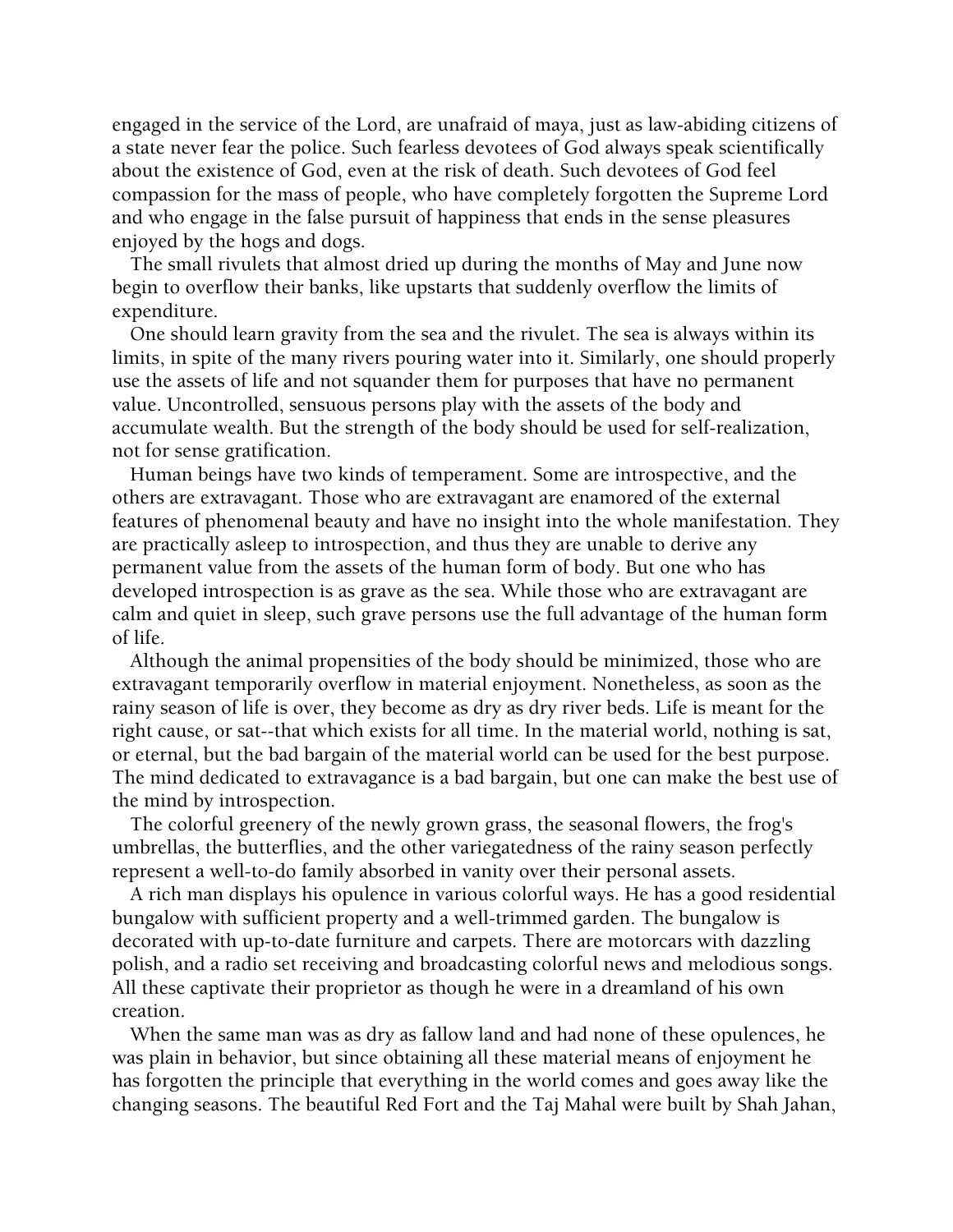who left the place long ago, and many others have also come and gone in the same place, like seasonal flowers. Material assets are like seasonal flowers only. Either the flowers wither, or the gardener himself leaves. This is the law of nature. Therefore, if we want permanent life, knowledge, and bliss, we must seek them somewhere else, not in the changeable, temporary rainy season, which is flooded with so many varieties of pleasing sights that vanish when the season ends.

 Material manifestations of things are but shadowy representations of reality. They are compared to mirages in the desert. In the desert there is no water, but the foolish deer runs after illusory water in the desert to quench his thirsty heart. Water is not unreal, but the place where we seek it is misleading. The advancement of materialistic civilization is just like a mirage in the desert. The deer runs after water in the desert with full speed, and the illusion of water moves ahead at the same speed as the foolish deer. Water is not false, but we must not seek it in the desert. A living entity, by his past experience, remembers the real happiness of his original, spiritual existence, but since he has forgotten himself he seeks spiritual or permanent happiness in matter, although this is impossible to achieve.

 A picturesque scene of green paddy fields enlivens the heart of the poor agriculturalist, but it brings gloom to the face of the capitalist who lives by exploiting the poor farmers.

 With good rains, the farmer's business in agriculture flourishes. Agriculture is the noblest profession. It makes society happy, wealthy, healthy, honest, and spiritually advanced for a better life after death. The vaisya community, or the mercantile class of men, take to this profession. In Bhagavad-gita the vaisyas are described as the natural agriculturalists, the protectors of cows, and the general traders. When Lord Sri Krsna incarnated Himself at Vrndavana, He took pleasure in becoming a beloved son of such a vaisya family. Nanda Maharaja was a big protector of cows, and Lord Sri Krsna, as the most beloved son of Nanda Maharaja, used to tend His father's animals in the neighboring forest. By His personal example Lord Krsna wanted to teach us the value of protecting cows. Nanda Maharaja is said to have possessed nine hundred thousand cows, and at the time of Lord Sri Krsna (about five thousand years ago) the tract of land known as Vrndavana was flooded with milk and butter. Therefore God's gifted professions for mankind are agriculture and cow protection.

 Trade is meant only for transporting surplus produce to places where the produce is scanty. But when traders become too greedy and materialistic they take to large-scale commerce and industry and allure the poor agriculturalist to unsanitary industrial towns with a false hope of earning more money. The industrialist and the capitalist do not want the farmer to remain at home, satisfied with his agricultural produce. When the farmers are satisfied by a luxuriant growth of food grains, the capitalist becomes gloomy at heart. But the real fact is that humanity must depend on agriculture and subsist on agricultural produce.

 No one can produce rice and wheat in big iron factories. The industrialist goes to the villagers to purchase the food grains he is unable to produce in his factory. The poor agriculturalist takes advances from the capitalist and sells his produce at a lower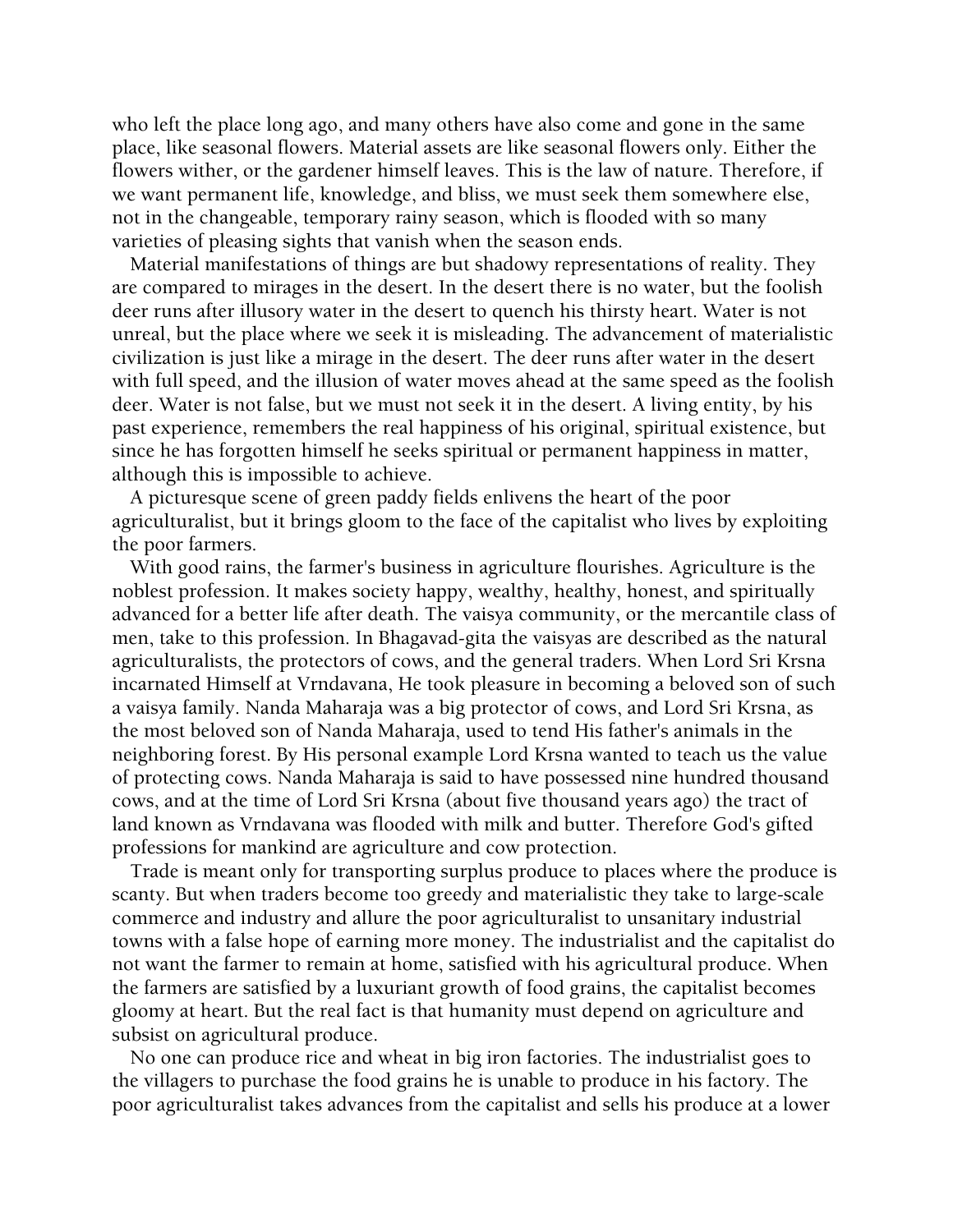price. Hence when food grains are produced abundantly the farmers become financially stronger, and thus the capitalist becomes morose at being unable to exploit them.

 Just as a living being attains a transcendentally attractive form by rendering service to Lord Hari, similarly, all the in habitants of the land and the water assume beautiful forms by taking advantage of the newly fallen water.

 We have practical experience of this with our students in the International Society for Krishna Consciousness. Before becoming students, they were dirty looking, although they had naturally beautiful personal features; but due to having no information of Krsna consciousness they appeared very dirty and wretched. Since they have taken to Krsna consciousness, their health has improved, and by following the rules and regulations, their bodily luster has increased. When they are dressed with saffron-colored cloth, with tilaka on their foreheads and beads in their hands and on their necks, they look exactly as if they come directly from Vaikuntha.

 The residents of the water are the fish, frogs, and so on, and the residents of the land are the cows, deer, and so on. By constantly drinking and taking bath in the fresh rainwater of the rainy season, the tired and parched animals are refreshed, and their complexions become brilliant as their health is invigorated by the arrival of new rainwater. The lakes, ponds, and rivers are cleansed and invigorated by the downpour of new rainwater and thus become most beautiful. Similarly, a devotee of the Supreme Lord who takes advantage of the beautiful and invigorating downpour of the transcendental descriptions of God found in Vedic literature finds his spiritual consciousness invigorated and refreshed. In this way his spiritualized body becomes very beautiful.

 In the rainy season, when the rivers swell and rush to the ocean, and as the wind blows the waves about, the ocean appears to be agitated. Similarly, if a person engaged in the mystic yoga process is not very advanced in spiritual life, he can be affected by the modes of nature and thus will be agitated by the sex impulse.

 A person fixed in spiritual knowledge will not be attracted by the allurement of material nature in the form of beautiful women and the sex pleasure enjoyed in their association. One, however, who is still immature in the cultivation of spiritual knowledge may be attracted at any moment by the illusion of temporary happiness, just as the ocean is agitated by the rushing rivers and blowing wind that occur during the rainy season. It is therefore very important to fix oneself at the lotus feet of a bona fide spiritual master who is a representative of God so that one will not be carried away by sex agitation.

 The mountains, although being struck by torrents of rain during the rainy season, are not shaken, just as those whose hearts are dedicated to the transcendental Personality of Godhead are never disturbed, even when harassed by great misfortune.

 Because a person who is spiritually advanced accepts any adverse condition of life as the mercy of the Lord, he is completely eligible to enter into the spiritual kingdom. Even though a person takes to the devotional service of the Supreme Lord, he may sometimes become diseased, impoverished, or disappointed by life's events. A true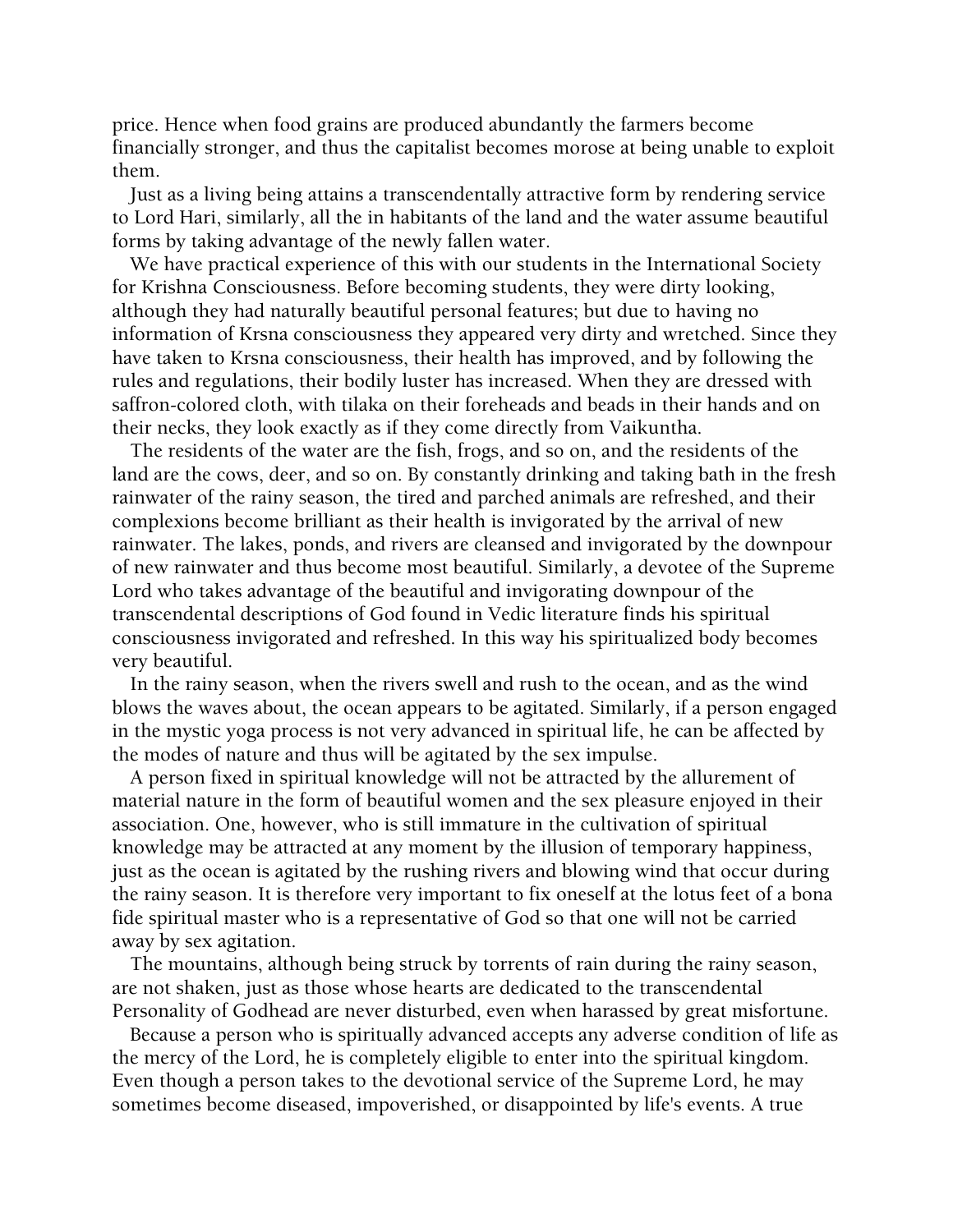devotee of the Lord always considers these sufferings to be due to past sinful activities, and thus without becoming disturbed he patiently awaits the mercy of the Supreme Lord. Such devotees are compared to high mountains, which are never agitated in any way, even when struck by powerful torrents of rain in the rainy season. Rather, such devotees remain humble in spiritual enlightenment. Free from pride and envy, they easily gain the mercy of the Lord and go back home, back to Godhead.

 In the rainy season some of the roads are not frequently used and become covered with long grasses, and thus it becomes very difficult to see the road. Similarly, in this age the transcendental scriptures are not properly studied by the brahmanas. Being covered by the effects of time, the scriptures are practically lost, and it becomes very difficult to understand or follow them.

 A covered road is exactly like a brahmana who is not accustomed to studying and practicing the reformatory practices of Vedic injunctions--he becomes covered with the long grasses of illusion. In that condition, forgetful of his constitutional nature, he forgets his position of eternal servitorship to the Supreme Personality of Godhead. By being deviated by the seasonal overgrowth of long grasses created by maya, a person identifies himself with illusory productions of nature and succumbs to illusion, forgetting his spiritual life.

 The lightning becomes unsteady in its friendship, failing to remain faithfully in any one of the clouds, although they are the friends of the entire world, just as lusty women do not remain steady even in the company of men who possess excellent qualities.

 During the rainy season, lightning appears in one group of clouds and then immediately in another group of clouds. This phenomenon is compared to a lusty woman who does not fix her mind on one man. A cloud is compared to a qualified person because it pours rain and gives sustenance to many people; a man who is qualified similarly gives sustenance to many living creatures, such as family members or many workers in business. Unfortunately, his whole life can be disturbed by a wife who divorces him. When the husband is disturbed, the whole family is ruined, the children are dispersed, or the business is closed, and everything is affected. It is therefore recommended that a woman desiring to advance in Krsna consciousness peacefully live with a husband and that the couple should not separate under any condition. The husband and wife should control sex indulgence and concentrate their minds on Krsna consciousness so their life may be successful. After all, in the material world a man requires a woman, and a woman requires a man. When they are combined, they should live peacefully in Krsna consciousness and should not be restless, like the lightning, flashing from one group of clouds to another.

 In the midst of the thunder in the cloudy sky there appears a rainbow that has no string. Its appearance is compared to the appearance of the Supreme Personality of Godhead or His servants in the midst of the material atmosphere.

 The Sanskrit word guna means "quality" or "mode," as well as "string" or "rope." When a rainbow appears during the rainy season, it is observed to be like a bow with no guna, or string. Similarly, the appearance of the Personality of Godhead or His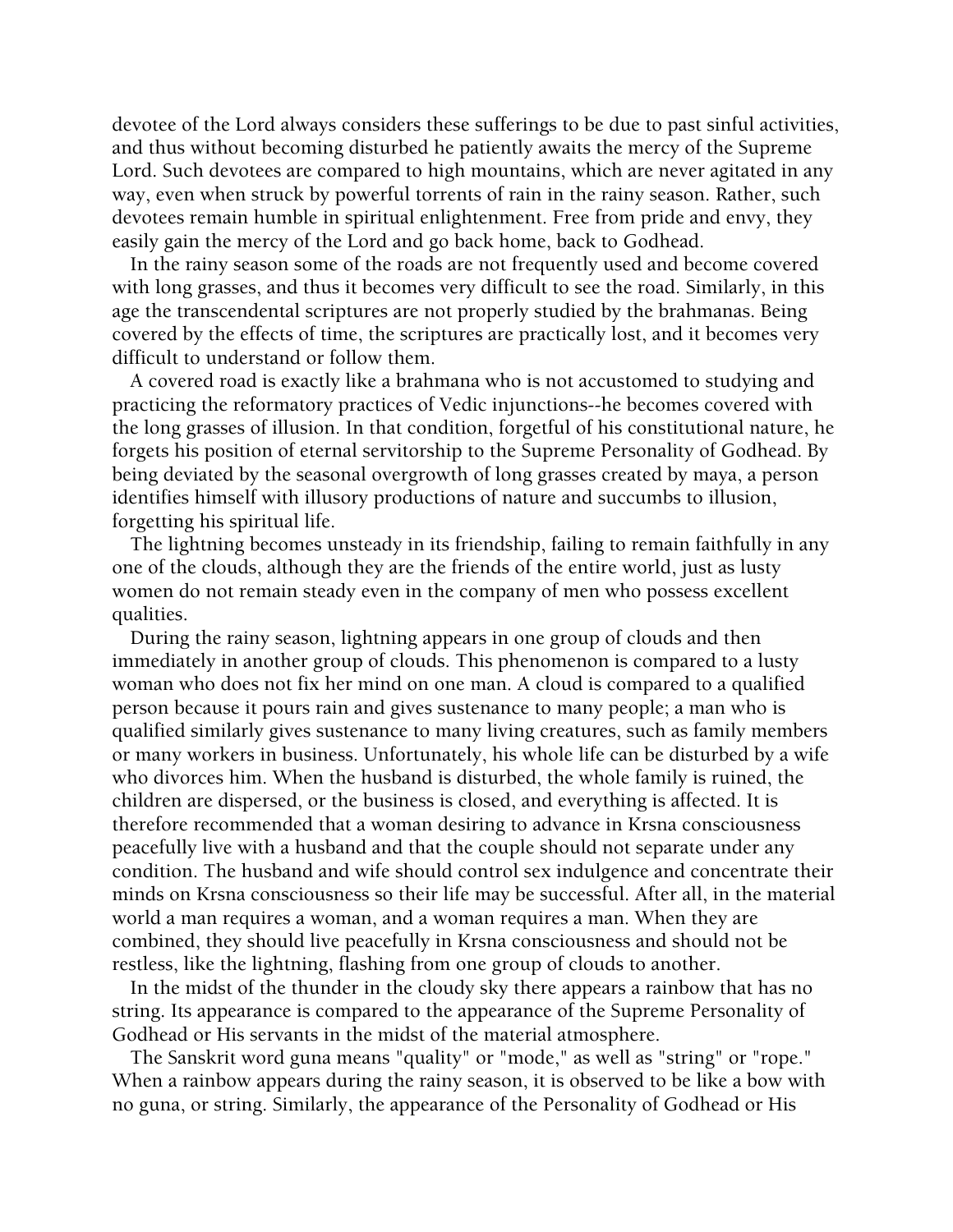transcendental servants has nothing to do with the qualitative modes of material nature. The phenomenal appearance of the Transcendence is free from the qualities of material nature, and thus it resembles a bow with no string.

 The transcendental Supreme Lord is eternally the form of transcendental existence, knowledge, and bliss. The material energy works under His good will, and therefore He is never affected by the modes of material nature. When He appears before us in the midst of material interactions, He remains always unaffected, like a stringless rainbow.

 By His inconceivable energy, the Supreme Lord can appear and disappear like a rainbow, which appears and disappears without being affected by the roaring thunder and the cloudy sky. The Lord is eternally the biggest of the big and the smallest of the small. The living beings, who are His parts and parcels, are the smallest of the small, and He is the biggest of the big as the Absolute Truth, the Supreme Personality of Godhead.

 At night, by the grace of the moonlight, the clouds in the sky can be seen moving. Yet the moon itself also appears to be moving, just as a living being appears to be moving because of false identification with matter.

 At night in the rainy season the moving clouds reflecting the moonlight make the moon appear to be moving. This is called illusion. The spirit soul, or the living being, is the root of all the activities of the material body, but because of illusion the spirit soul remains covered by the gross and subtle material bodies. Thus covered, the conditioned soul identifies with the material body and becomes subject to the sense of false ego.

 This false ego obliges a living being to consider his material body to be his self, the offspring of the body to be his children, and the land of the birth of the body to be an object of worship. Thus the living being's conception of nationalism is another type of ignorance. Because of ignorance, a living being identifies himself with the land of his birth and moves with the misconceptions of national ideas. In fact, however, a living being does not belong to any nation or species of life. He has nothing to do with the body, as the moon has nothing to do with the moving clouds.

 The moon is far away from the clouds and is fixed in its own orbit, but illusion presents a scene in which the moon appears to be moving. A living being should not float with the misconception of the temporary body; he must always know himself to be transcendental to the bodily identity. This is the path of knowledge, and complete knowledge fixes the living being in the orbit of spiritual activities.

 The spiritual living force is always active by nature. By illusion his activities are wrongly directed in relation with the body, but in the liberated condition of complete knowledge his activities are conducted in spiritual devotion. Liberation does not mean stopping activities; it means being purified of illusory activities and becoming transcendental to relations with the gross and subtle bodies.

 When the clouds appear in the sky the peacock begins to dance in ecstasy, as a sincere soul becomes overwhelmed with joy on the appearance of a saint at his house.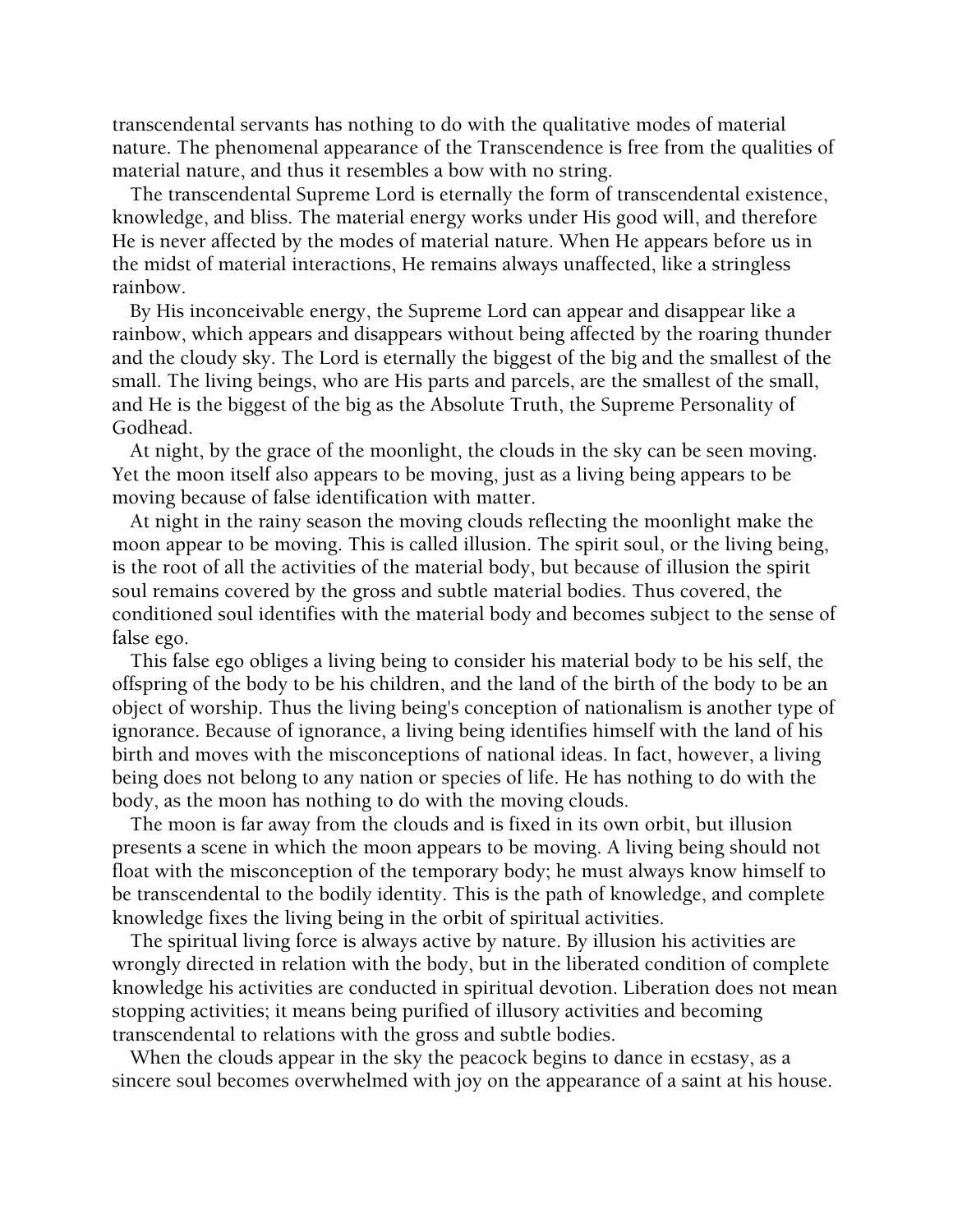The duty of sages and saints is to go from door to door and thus enlighten the householders in spiritual knowledge. Householder life is compared to a dark well. In a dark well the frog cannot see the free light of the open sky. The dark well of householder life kills the soul. One should therefore get out of it so that he may see the light of spiritual vision. Saints and sages mercifully try to uplift fallen souls from the dark well of householder life. An enlightened householder therefore takes pleasure in the appearance of such saints and sages at his house. The mind of the householder who is a conditioned soul is always disturbed by the threefold miseries of material life. Everyone wants to be happy in his householder life, but the laws of nature do not allow one to become happy in material existence, which is like a spontaneous forest fire.

 In the age of Kali, as described before, people in general no longer take pleasure in the presence of saints and sages, nor are they interested in spiritual enlightenment. The saints and sages, however, take all risks to propagate the message of Godhead. Lord Jesus Christ, Thakura Haridasa, Lord Nityananda Prabhu, and many such sages risked their life to propagate the message of Godhead. Self-realized saints and sages take such risks for the spiritual enlightenment of the people in general. They do not take vows of silence meant to win cheap glory from the ignorant mass of people. God is satisfied only when His devotees take all sorts of risks to propagate His glories. Such devotees are unafraid of the difficult journey to cross the ocean of nescience. They are always anxious for the welfare of the fallen souls, who are attached to the false enjoyment of materialistic life, in which they forget their eternal relation with God.

 It is the duty of the saints and sages to enlighten the fallen souls, and reciprocally it is the duty of the householder to receive the saints and sages cordially, as the peacock dances in ecstasy at the presence of clouds in the sky. The fire of threefold miseries experienced by materialistic men can be extinguished only by the cloud of mercy of the saints and sages who can pour down the water of transcendental messages to put an end to the miseries of the householders.

 Many plants and creepers that were almost dead during the months of April and May are now visible again in various forms, for they are nourished by their roots in the moist earth. These numberless plants and creepers resemble persons who dry up in severe penances for some material gain but then achieve their objectives and become luxuriously fat, nourished by sense enjoyment.

 In Bhagavad-gita it is said that when the daytime of Brahma is over, the manifested creations of the universe all vanish, and after the end of Brahma's night the creation is manifested again. Thus the cosmic creation, in its manifestation and nonmanifestation, resembles the creepers and plants that appear during the rainy season and gradually vanish when the season is over.

 Even when the plants and creepers are no longer to be seen, their seeds remain, and these dormant seeds fructify in contact with water. Similarly, the seedlike spiritual sparks who are dominated by the desire to lord it over the material nature exist in a dormant state after the cosmic manifestation is annihilated; and when the cosmic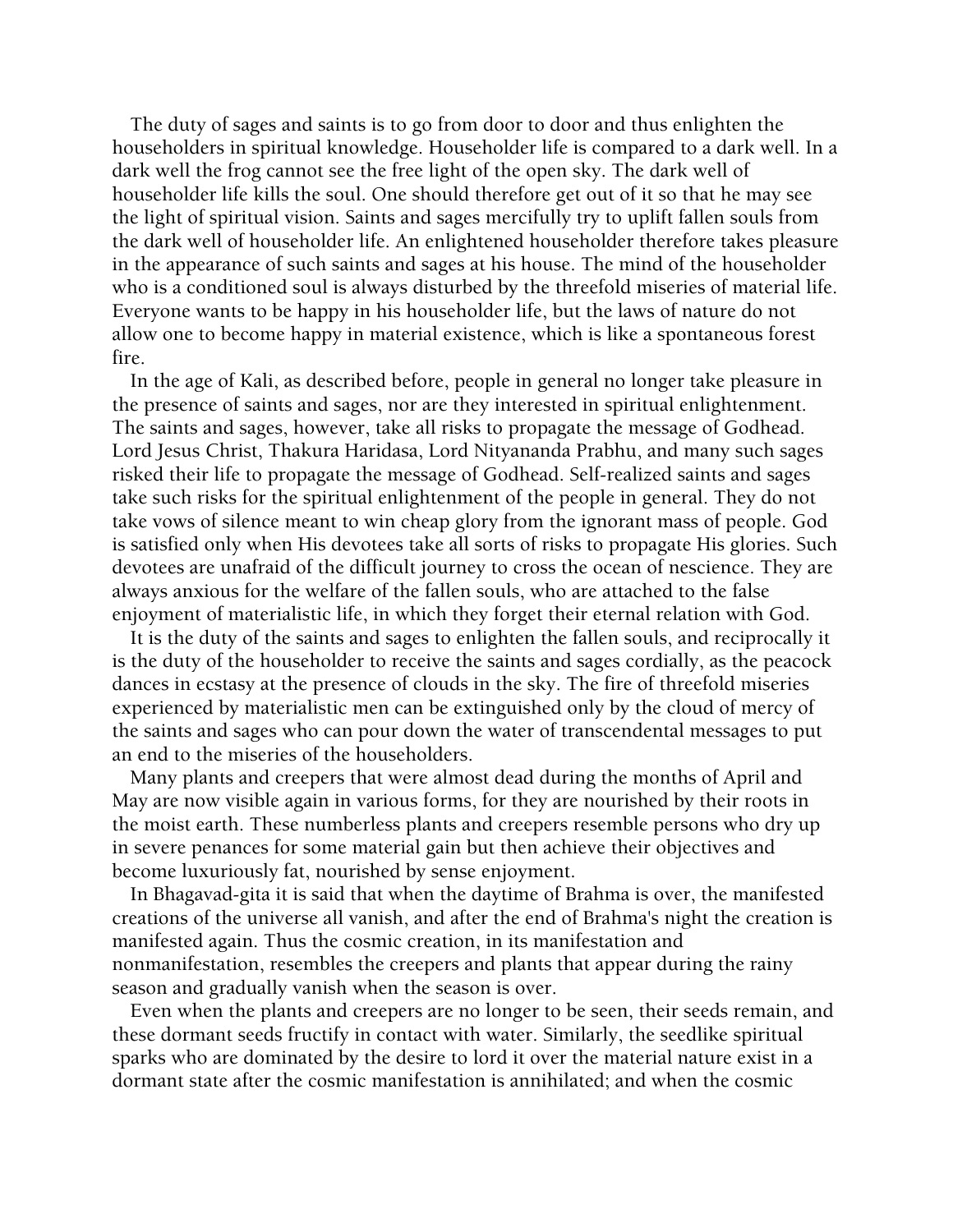manifestation reappears, all the silent living beings within the womb of material nature come out and engage in sense enjoyment, thereby growing luxuriously fat.

 To attain liberation, one must be completely purified of perverted forms of desire. A living being cannot snuff out desires, and to practice artificially erasing the actions of desire is more dangerous than the active desires themselves. All desires should be reformed and directed toward spiritual activities; otherwise those same desires will repeatedly manifest themselves in different varieties of material enjoyment, thus conditioning the living being perpetually in material bondage.

 A crane stands on the edge of a pond that is always disturbed by flowing water, mud, and stones. The crane is like a householder who is disturbed in the shelter of his home but who, because of too much attachment, does not want to change his position.

 The forgetful householder life of the conditioned soul is a soul-killing dark well. This is the opinion of Sri Prahlada Maharaja, the celebrated devotee of the Lord. Too much attachment for hearth and home is never recommended by a self-realized soul. Therefore the span of human life should be methodically divided.

 The first stage is called the brahmacarya-asrama, or the order of life in childhood, when the man-to-be is trained in the ultimate goal of life. The next stage is the grhastha-asrama, in which the man is trained to enter into the Transcendence. Then comes the vanaprastha-asrama, the preliminary stage of renounced life. The last stage recommended is the sannyasa order, or the renounced order of life. In this way one accepts a gradual process of spiritual activities for the ultimate goal of liberation.

 Unfortunately, for want of sufficient culture of the human spirit, no one wants to give up the householder life, even though it is full of pinpricks and mud. And those who are too attached amidst the pinpricks of muddy householder life are compared to the cranes that stand on the bank of the river for some sense enjoyment despite all the inconveniences there. We should always remember that the society, friendship, only shadowy representations of the real society, friendship, and love reciprocated in the kingdom of God. There is no reality in the conditioned life of material existence, but because of our ignorance we are attached to the mirage. The idea of society, friendship, and love is not at all false, but the place where we search for it is false. We have to give up this false position and rise to the reality. That should be the aim of life, and that is the result of cultivating the human spirit.

 Unfortunately, for want of sufficient culture of this spirit, the materialistic man always sticks to this false place in spite of all its turmoils. It is said that a man should give up the order of householder life at the age of fifty. But in this era of ignorance even an old man wants to rejuvenate his bodily functions, put on artificial teeth, and make a pretense of youthful life, even on the verge of death. Cranelike politicians especially are too much attached to the false prestige of position and rank, and so they always seek reelection, even at the fag end of life. These are some of the symptoms of an uncultured life.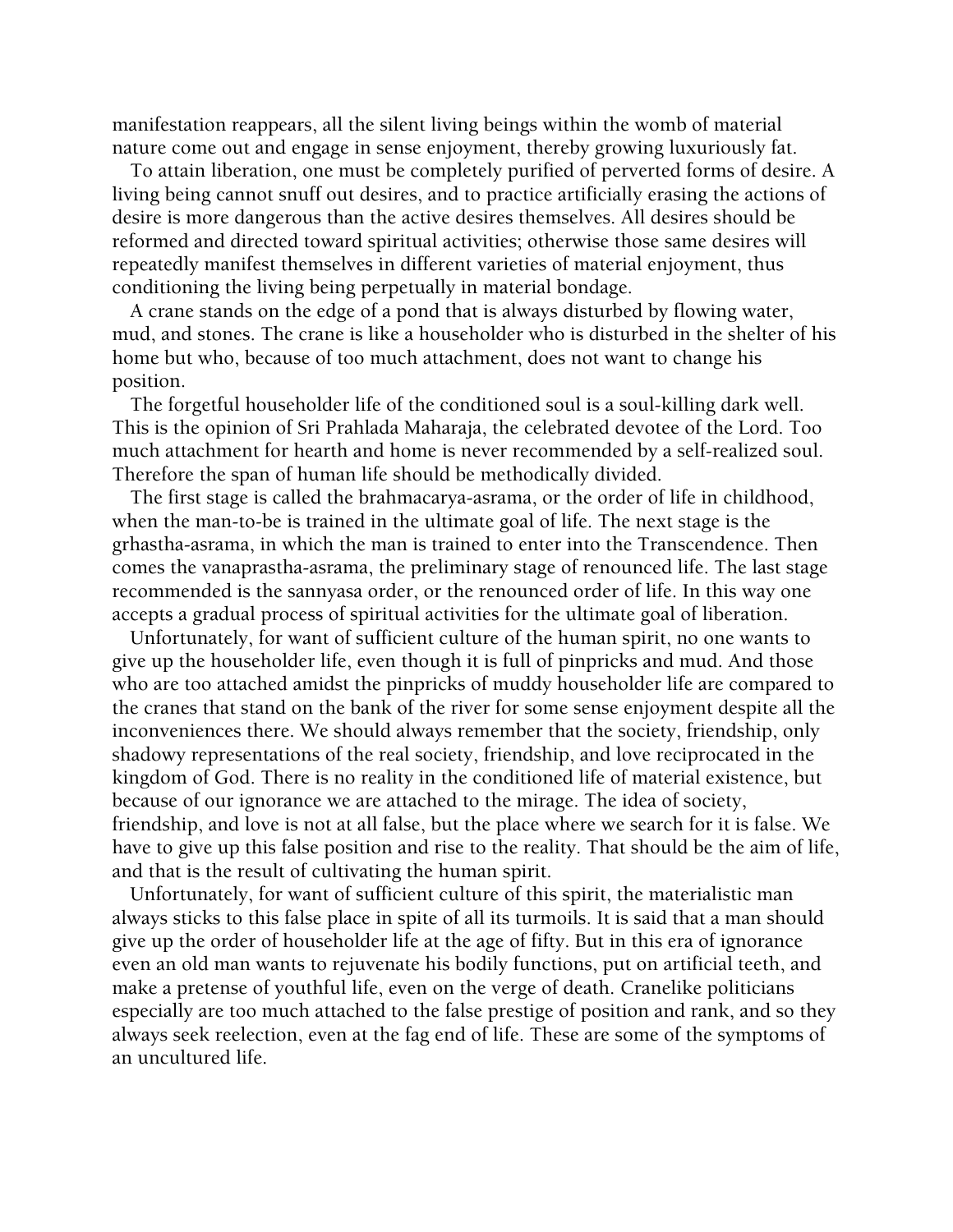Fierce torrents of rain break over the strands and the partition walls of the paddy field. These disturbances resemble those created by the seasonal opponents of the standard principles of the Vedas, who are influenced by the age of Kali.

 Originally the path of self-realization was established by the standard direction of the Vedas. Srila Vyasadeva divided the original Veda into four divisions, namely Sama, Atharva, Rg, and Yajur. Then he divided the same Vedas into eighteen Puranas (supplements) and the Mahabharata, and then again the same author summarized them in the Vedanta-sutras. The purpose of all these Vedic literatures is to realize one's self to be a spiritual being, eternally related with the Supreme Personality of Godhead, the all-attractive form (Sri Krsna).

 But all these different Vedic literatures were systematically distorted by the onslaught of the age of Kali, as the walls of the paddy field and the strand of the river are distorted by the onslaught of heavy rains. The attacks of distortion are offered by atheistic philosophers who are concerned only with eating, drinking, being merry, and enjoying. These atheists are all against the revealed scriptures because such persons are intimately attached to sense pleasures and gross materialism. There are also others who do not believe in the eternity of life. Some of them propose that life is ultimately to be annihilated and that only the material energy is conserved. Others are less concerned with physical laws but do not believe anything beyond their experience. And still others equate spirit and matter and declare the distinction between them to be illusory.

 There is no doubt that the Vedas stand as the most recognized books of knowledge, from every angle of vision. But over the course of time the Vedic path has been attacked by philosophers like Carvaka, Buddha, Arhat, Kapila, Patanjali, Sankara, Vaikarana, Jaimini, the Nyayakas, the Vaisesikas, the Sagunists, the empiricists, the Pasupata Saivas, the Saguna Saivas, the Brahmas, the Aryas, and many others (the list of non-Vedic speculators grows daily, without restriction). The path of the Vedas does not accord with any principle devoid of an eternal relation with God, attainment of His devotional service, and culmination in transcendental love for Him.

 The wind carries the clouds to different parts of the globe, and the clouds distribute rains, to the satisfaction of the people in general, just as rich kings and merchants distribute their accumulated wealth, inspired by religious priests.

 As already explained, the four divisions of society--namely the intelligent class of men (the brahmanas), the ruling class (the ksatriyas), the mercantile class (the vaisyas), and the laboring class (the sudras)--are meant to achieve one goal in life: selfrealization, or cultivation of the human spirit. The intelligent class of men, the brahmanas, are to inspire the ksatriyas and vaisyas in performing sacrifices for spiritual cultivation, and thus the cooperation of the brahmanas, ksatriyas, and vaisyas uplifts the people in general, or the ordinary laboring class of men. As soon as this cooperation between the four classes of men in society stops and the basic principles of spiritual culture are neglected, the social structure of humanity becomes a second edition of animal life, based on the propensities of eating, sleeping, fearing, and mating. It is the duty of the intelligent men to influence the members of the richer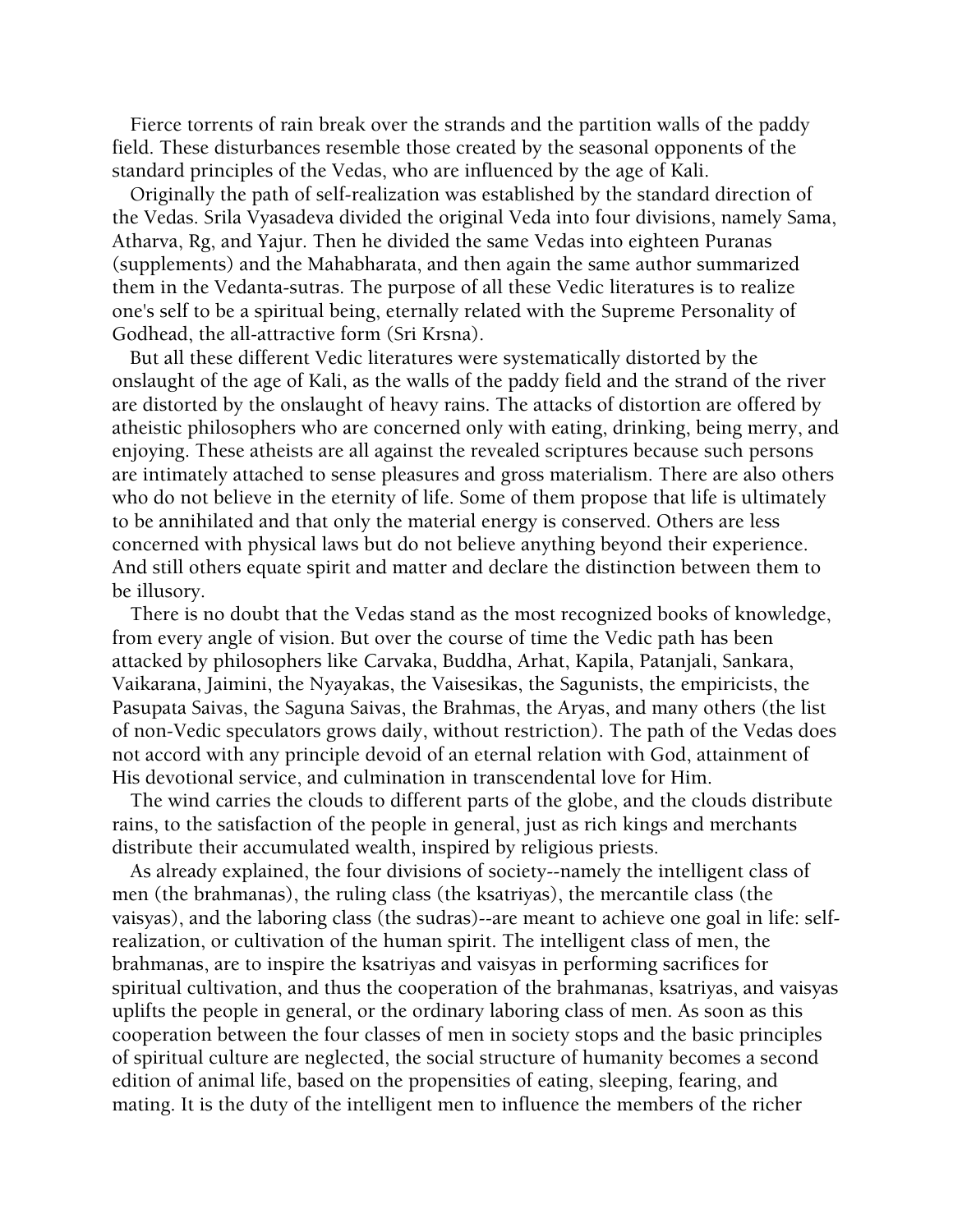communities--the ksatriyas and vaisyas--to sacrifice for spiritual culture. Only in this way can the tension between the capitalists and the laborers be well mitigated.

 In this age of Kali, when a slight difference of opinion leads to quarrel, even to the extent of riots, it is the duty of the intelligent men, the brahmanas, to selflessly inspire the richer people to sacrifice for this purpose. It is suggested herewith that the men of the intelligent class should not themselves try to become ksatriyas or vaisyas, nor should they engage themselves in the occupations of the various other classes; rather, the brahmanas should simply guide them in spiritual cultivation, just as the wind carries the clouds to other places to pour water. The wind itself does not take up the responsibility for pouring water.

 The most intelligent men in society are the saints and sages who have sacrificed everything for the service of spiritual culture. Their duty is to travel throughout human society and inspire its members to engage themselves in acts of spiritual culture by sacrificing their words, money, intelligence, and life. That should be the theme of human life in order to make it a complete success. A society with no taste for spiritual culture is a blazing fire, and everyone in that fire perpetually suffers the threefold miseries. As clouds pour water on a blazing fire in the forest and thus extinguish it, the intelligent men who work as the spiritual masters of society pour water on the blazing fire of miseries by disseminating spiritual knowledge and inspiring the richer section of the society to help in the cause. Temples of worship, for example, are constructed by the rich, and these temples are meant to impart spiritual education to people in general. The periodic spiritual ceremonies are held for inspiration, and not for exploitation. If there are flaws now because of the age of Kali, they should be rectified, but the institutions must be saved.

 After the complete rainy season, the forest of Vrndavana was full of fruits like dates and blackberries ripening on the trees and bushes. Lord Sri Krsna, along with His elder brother, Sri Baladeva, and other cowherd boys of the vicinity, entered the beautiful forest, accompanied by the cows, to display transcendental pastimes with His eternal friends.

 Lord Sri Krsna, the Supreme Personality of Godhead, appears with His personal entourage once in paraphernalia, just to attract the conditioned souls of the material world. Although the material world is only a shadow of the spiritual world, the materially encaged living entities seek spiritual happiness here in a form perverted by materialistic attachment. Empiric philosophers with a poor fund of knowledge imagine a spiritual picture that is impersonal. But the spiritual living being, less attracted by the impersonal form of spiritual emancipation, becomes more attracted by the material form and becomes hopeless of spiritual emancipation.

 Therefore the Absolute personality of Godhead, out of His limitless and causeless mercy, descends from the spiritual kingdom and displays His personal pastimes at Vrndavana, the replica of the Krsnaloka planet in the spiritual sky. Vrndavana is the most sacred place within this cosmic universe, and people seeking to achieve spiritual emancipation by entering the kingdom of God may make a home at Vrndavana and become serious students of the six Gosvamis, who were instructed by Lord Sri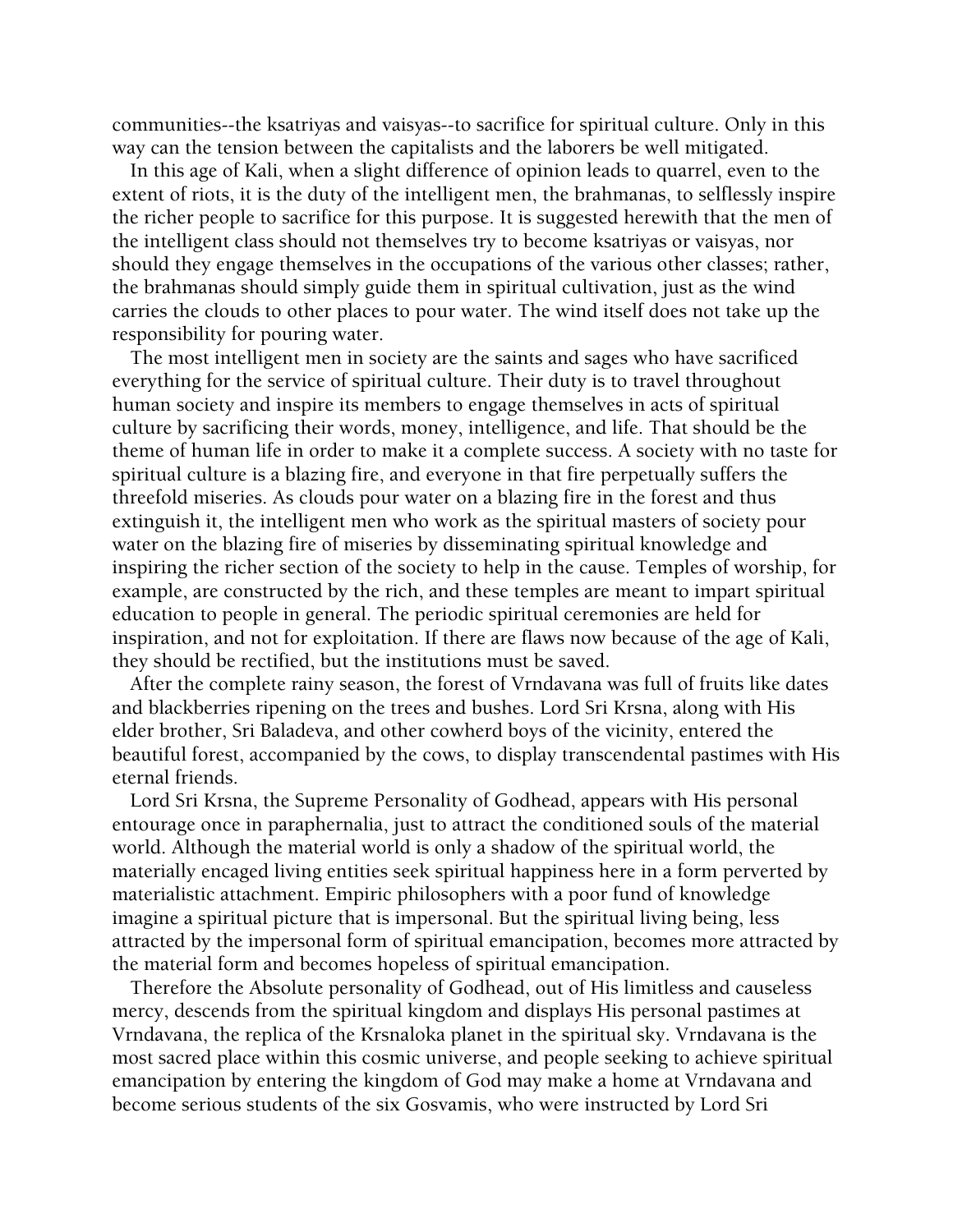Caitanya Mahaprabhu. The six Gosvamis were headed by Srila Rupa Gosvami, who was followed by Srila Sanatana, Srila Bhatta Raghunatha, Srila Jiva, Srila Gopala Bhatta, and Srila Raghunatha dasa Gosvami. They were all seriously engaged in research and excavation of the mystery of Vrndavana-dhama.

 Lord Sri Krsna, the Supreme Personality of Godhead, appeared at Vrndavana about five thousand years ago, and the relics of His appearance at Vrndavana were lost from view. But Lord Sri Caitanya Mahaprabhu, who is the very same Lord Sri Krsna in the form of a great devotee, appeared at Navadvipa, a district in West Bengal, and excavated the holy places of Lord Sri Krsna's transcendental pastimes. He instructed the above-mentioned six Gosvamis to compose authorized literature on the cult of Vrndavana, and any serious student anxious to know about the Supreme Lord may take advantage of this invaluable literature and the guidance of authorized scholars and thus know about the Lord of Vrndavana, Sri Krsna, the Personality of Godhead.

 The cows that followed the Lord within the forest moved slowly because of their heavy, milk-laden udders. But when the Lord called them by their specific names they at once became alert, and as they hastened toward Him their milk bags overflowed and poured milk on the ground because of affection for the Lord.

 It is understood from scriptures like the Brahma-samhita that in the spiritual abode of the Lord the houses are made of touchstone and the trees are all desire trees. There the Lord is accustomed to tending thousands and thousands of kamadhenus (cows able to supply unlimited quantities of milk). And all the houses, trees, and cows are qualitatively nondifferent from the Lord. The Lord and His paraphernalia in the spiritual abode are one and the same in quality, although there are differences for the pleasure of the Lord. In the material world also we have various paraphernalia for our pleasures in life, but because all this paraphernalia is made of matter, it is all destructible at the end. In the spiritual sky there are the very same varieties of pleasure, but they are all meant for the Lord. There the Lord alone is the supreme enjoyer and beneficiary, and all others are enjoyed by the Lord. The Lord is served there by all kinds of servitors, and both the master and the servitors are of the same quality. This spiritual variegatedness is displayed by the Lord when He descends at Vrndavana, and we may know that the Lord descends with His personal staff of cows, cowherd boys, and cowherd maidens, all of whom are but spiritual expansions of the Lord Himself for His own pleasures. Thus when called by the Lord the cows were overwhelmed by joyous affection, just as the mother's breast overflows with milk when the child cries for it.

 All of us living beings are differentiated expansions of the Lord, but our affection for the Lord is submerged within us, artificially covered by the material quality of ignorance. Spiritual culture is meant to revive this natural affection of the living being for the Lord. The ingredients of fire are already present in safety matches, and only mild friction is needed to ignite a fire. Similarly, our natural affection for the Lord has to be revived by a little culture. Specifically, we have to receive the messages of the Lord with a purified heart.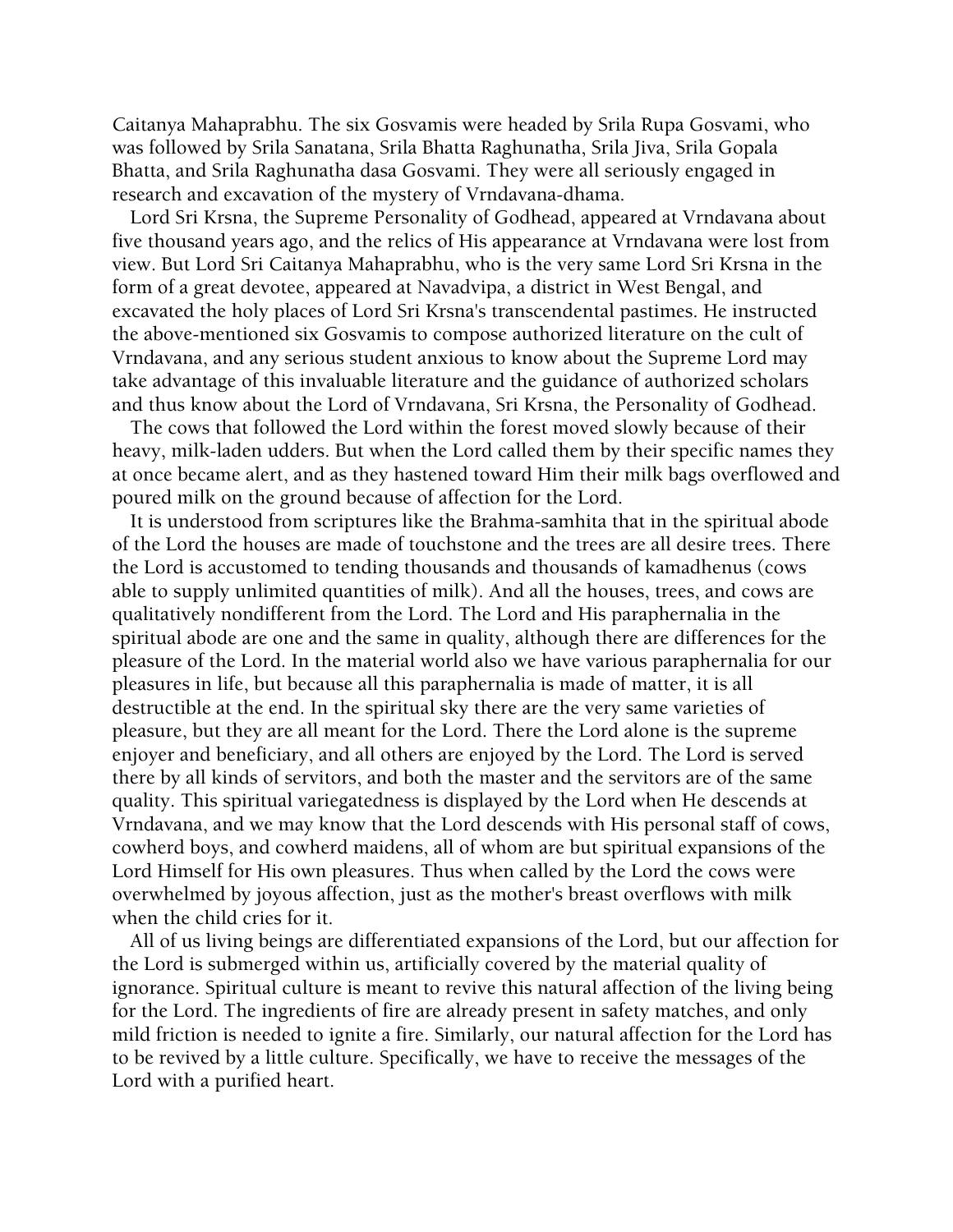For spiritual realization one has to purify the heart and know things in their true perspective. As soon as one does this, the flow of one's natural affection begins to glide toward the Lord, and with the progress of this flow one becomes more and more selfrealized in various relations with the Lord. The Lord is the center of all the affection of all living beings, who are all His parts and parcels. When the flow of natural affection for the Lord is clogged by desires to imitate His Lordship, one is said to be in maya, or illusion. Maya has no substantial existence, but as long as its hallucinations go on, their reactions are felt. The Lord, by His causeless mercy, displays the reality of life so that our hallucinations may be completely dissipated.

 When the Lord entered the forest of Vrndavana, all the inhabitants of the forest, both animate and inanimate, were eager to receive Him. He saw that the flowers of the forest, all fully blossoming, were weeping in ecstasy, honey flowing down their petals. The waterfalls on the hilly rocks were gladly flowing, and one could hear sweet sounds from the caves nearby.

 The Lord has multifarious energies, and therefore the Lord and His energies are identical. Among His various energies the material energy is one, and it is said in the Bhagavad-gita that the material energy is inferior in quality to the spiritual energy. Spiritual energy is superior because without contact with the spiritual energy the material energy alone cannot produce anything. But the source of all energies is the all-attractive Personality of Godhead, Sri Krsna. This material world is a combination of matter and spirit, but the spiritual world, which is far, far away from the material sky, is purely spiritual and has no contact with matter. In the spiritual world, everything is spirit. We have already discussed this. The Personality of Godhead, the original source of all energies, is able to convert spirit into matter and matter into spirit. For Him there is no difference between matter and spirit. He is therefore called kaivalya.

 In Lord Sri Krsna's transcendental pastimes, He reciprocates with spirit, not matter. When He is in the mortal world, the material qualities cannot work upon Him. An electrician knows how to take work from electricity. With the help of electricity he can turn water into cold or heat. Similarly, the Personality of Godhead can turn matter into spirit and spirit into matter by His inconceivable power. Everything is therefore matter and spirit by the grace of the Almighty, although there is a difference between matter and spirit for the ordinary living being.

 Flowers, waterfalls, trees, fruits, hills, caves, birds, beasts, and human beings are nothing but combinations of God's energy. Therefore when the Personality of Godhead appeared before them they all became spiritually inclined, and by natural affection they wanted to serve the Almighty in various capacities.

 There are different stages of spiritual development in matter. In the material world the spiritual sparks of the Personality of Godhead are covered by the material energy in different proportions, and gradually they become spiritualized in various species of life. The human form of life represents the complete development of the senses for spiritual realization of one's original affection for the Lord. Therefore if despite this opportunity for human life we are unable to revive our natural affection for the Lord,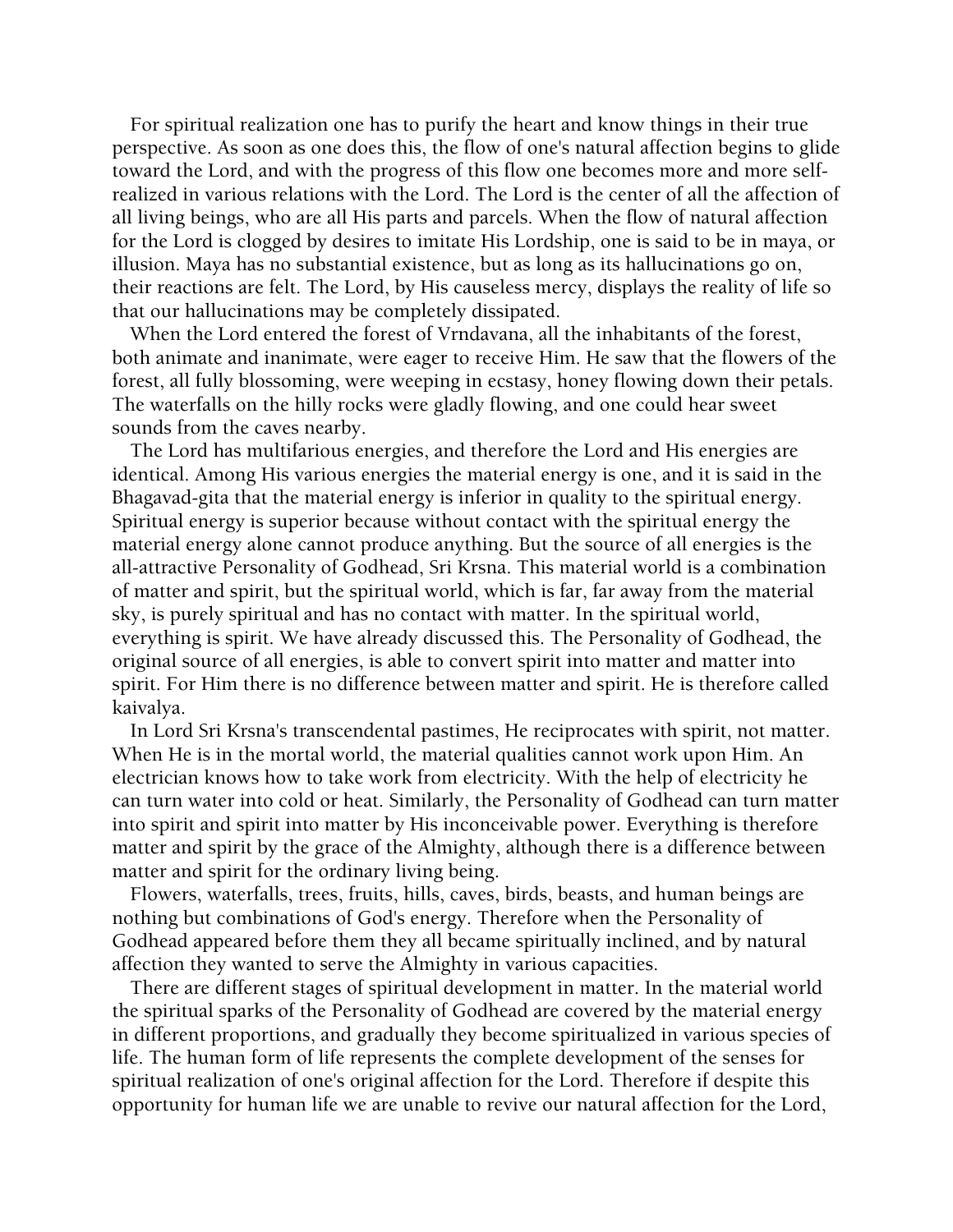we must know that we are wasting our life for nothing. By the grace of the Lord, however, the spiritual consciousness of every species of life can occupy its proper place, and these species can express their spiritual affection for the Lord in the santarasa, as displayed by the land, water, hills, trees, fruits, and flowers of Vrndavana during the presence of Lord Sri Krsna, the Personality of Godhead.

 The Lord reciprocated the feelings of the inhabitants of the forest of Vrndavana. When there was rainfall, the Lord took shelter at the feet of the trees or in the caves and enjoyed the taste of different fruits with his eternal associates the cowherd boys. He played with them, sat with them, and ate fruits with them.

 Becoming one with God does not always indicate that a living being merges into the existence of the Lord. To become one with God means to attain one's original, spiritual quality. Unless one attains one's spiritual quality one cannot enter into the kingdom of God. The members of the impersonalist school explain their idea of oneness by the example of the mixing of river water with the seawater. But we should know that within the water of the sea there are living beings, who do not merge into the existence of water but keep their separate identities and enjoy life within the water. They are one with the water in the sense that they have attained the quality of living within the water. Similarly, the spiritual world is not without its separate paraphernalia. A living being can keep his separate spiritual identity in the spiritual kingdom and enjoy life with the supreme spiritual being, the Personality of Godhead.

 In Vrndavana all the spiritual entities--the cowherd boys, the cow maids, the forest, the trees, the hills, the water, the fruits, the cows, and all others--enjoy life spiritually in association with the Lord, Sri Krsna. They are simultaneously one with and different from the Lord. But ultimately they are one in different varieties.

 The Lord enjoyed in the company of Lord Baladeva and the other cowherd boys and sometimes sat with them on the same stone slab. While sitting they ate simple food like rice, dal, vegetables, bread, and curd, which they had brought from their homes and which they shared in friendly exchanges.

 In Bhagavad-gita the Lord has expressed His willingness to accept fruit, flowers, leaves, and water from His devotee when they have been offered to Him in devotional affection. The Lord can eat anything and everything, because everything is but a transformation of His own energy. But when there is a question of offering Him something, the offerings must be within the range of the eatables the Lord has ordered. We cannot offer the Lord that which He has not ordered. The Personality of Godhead, Sri Krsna, cannot be offered anything beyond the range of good foodstuffs like rice, dal, wheat, vegetables, milk and milk preparations, and sugar. At Jagannatha Puri the Lord is offered such foodstuffs, and in all scriptures the very same foodstuffs are mentioned everywhere.

 The Lord is never hungry, nor does He require any food to fill His empty stomach. He is complete in Himself. Yet He always mercifully eats the foods offered by His devotees in sincere affection. The cowherd boys brought simple foodstuffs from home, and the Lord, who is constantly served by hundreds and thousands of goddesses of fortune, is always glad to accept such simple foodstuffs from His devotee friends. All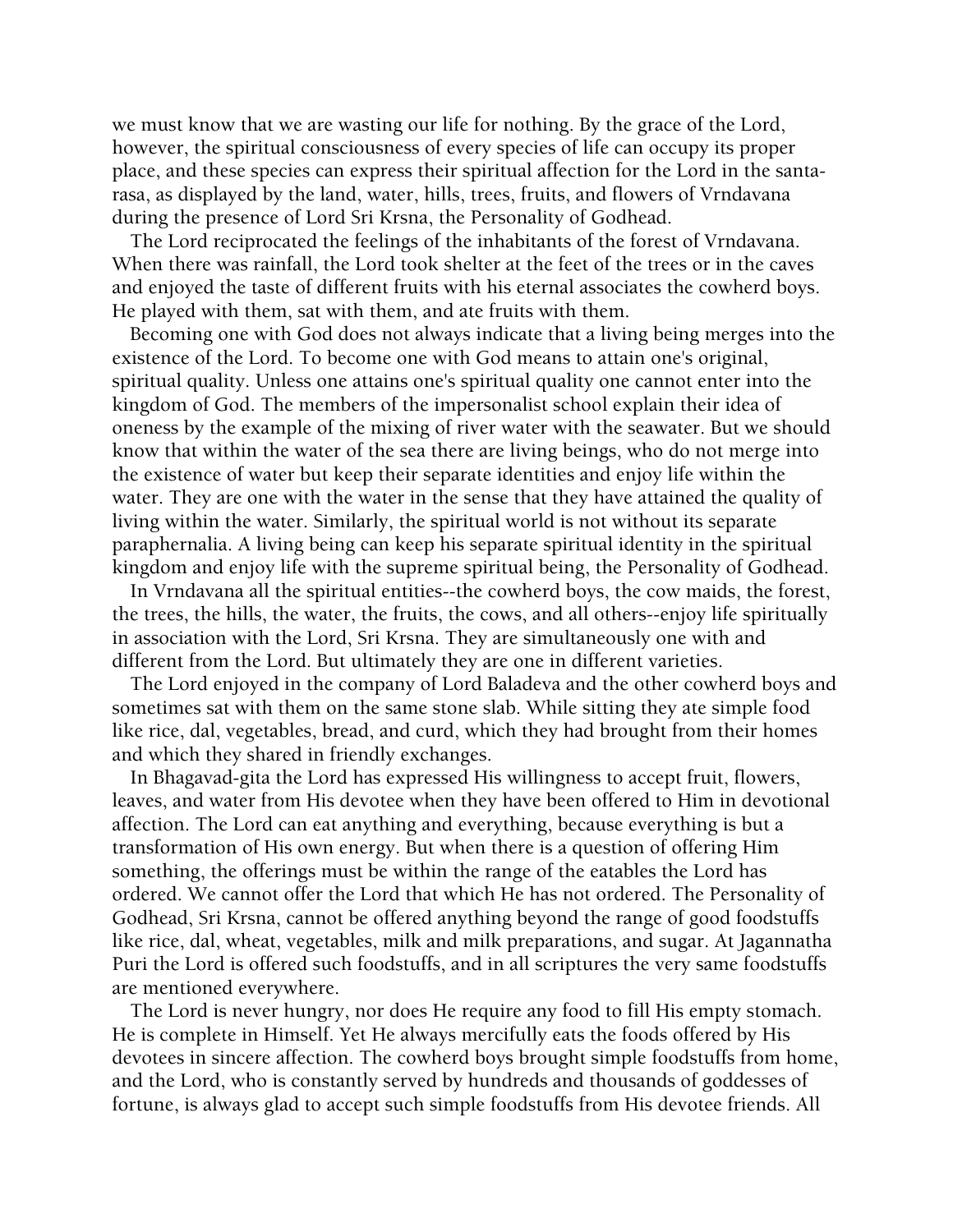the relatives of the Lord are His devotees only, and they are situated in different transcendental mellows as friends, parents, and lovers. The Lord derives transcendental pleasure by accepting services from His various grades of devotees, who are situated in various grades of rasas. These transcendental rasas are pervertedly reflected in the material atmosphere, and thus the spiritual living being, out of ignorance only, vainly seeks the same bliss in matter.

 After good rains the grazing ground for the animals was full of green pasture, and both the bulls and the cows sat down on the grass fully satisfied. The cows, followed by their calves, appeared tired of grazing, because of full milk bags. Calmly and quietly the cows and calves rested and ruminated, chewing their cud.

 Protection and grazing ground for the cows are among the essential needs for society and the welfare of people in general. The animal fat required for the human body can be well derived from cow's milk. Cow's milk is very important for human energy, and the economic development of society depends on sufficient food grains, sufficient milk, and sufficient transportation and distribution of these products. Lord Sri Krsna, by His personal example, taught us the importance of cow protection, which is meant not only for the Indian climate but for all human beings all over the universe.

 Less intelligent people underestimate the value of cow's milk. Cow's milk is also called gorasa, or the juice from the body of the cow. Milk is the most valuable form of gorasa, and from milk we can prepare many important and valuable foodstuffs for the upkeep of the human body. The killing of cows by human society is one of the grossest suicidal policies, and those who are anxious to cultivate the human spirit must turn their attention first toward the question of cow protection.

 If we really want to cultivate the human spirit in society we must have first-class intelligent men to guide the society, and to develop the finer tissues of our brains we must assimilate vitamin values from milk. Devotees worship Lord Sri Krsna by addressing Him as the well-wisher of the brahmanas and the cows. The most intelligent class of men, who have perfectly attained knowledge in spiritual values, are called the brahmanas. No society can improve in transcendental knowledge without the guidance of such first-class men, and no brain can assimilate the subtle form of knowledge without fine brain tissues. For such important brain tissues we require a sufficient quantity of milk and milk preparations. Ultimately, we need to protect the cow to derive the highest benefit from this important animal. The protection of cows, therefore, is not merely a religious sentiment but a means to secure the highest benefit for human society.

 The fully beautiful scenery after the rainy season was attractive to the eyes of everyone, including Sri Krsna, the cause of all causes.

 We should always appreciate the creative energy of the Supreme Lord. Beautiful nature, even though material and therefore temporary, is always full of the glories of the creator. There is a class of philosophers who condemn the material creation as false. They say that Brahman is truth but the creation is false. This is not good. The temporary creation is also a relative truth. It is in fact the temporary picture of the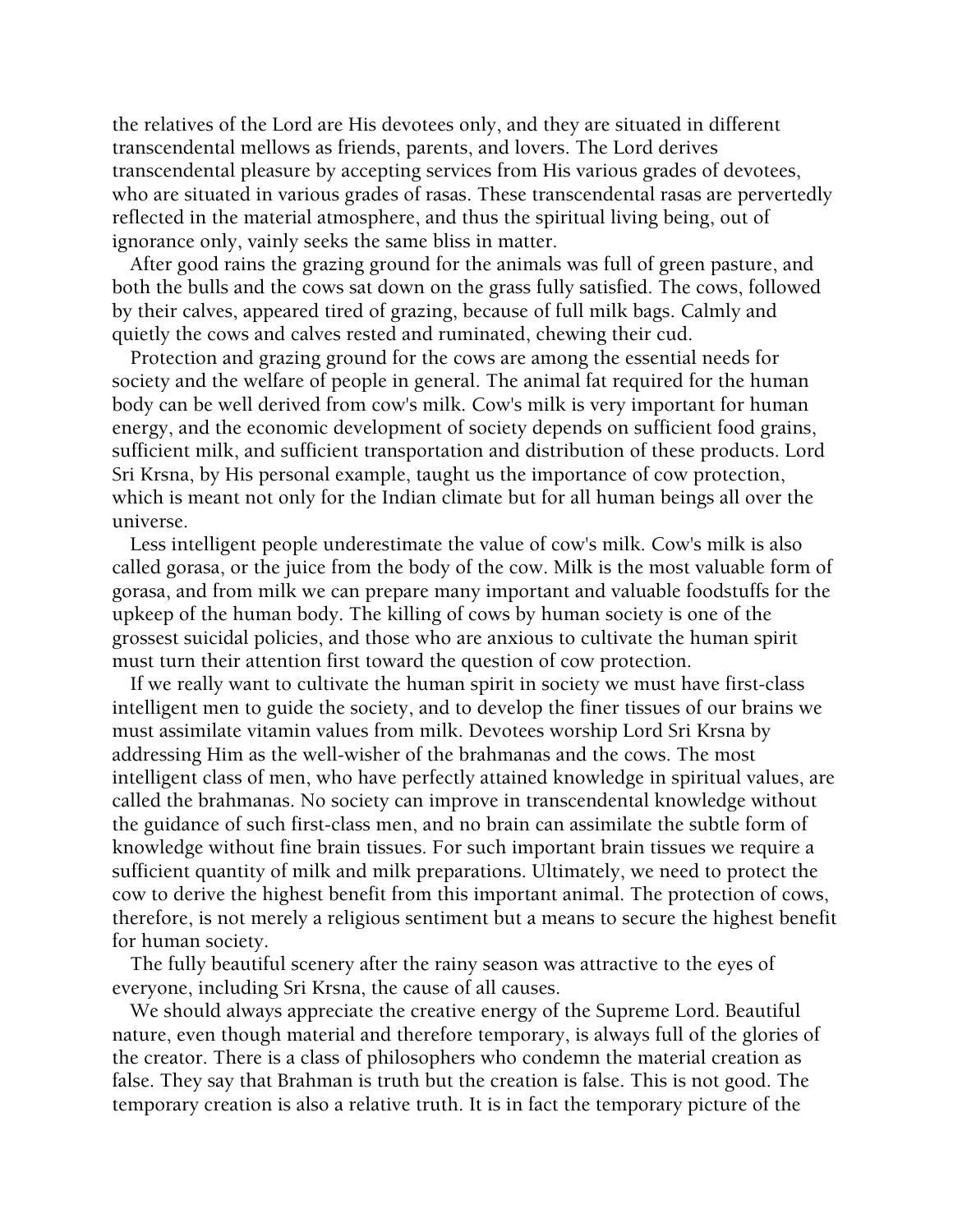eternal creation. The forgetful soul has no information of the spiritual creation, known as the sanatana-dhama, but the temporary creation gives an idea of this original creation. The devotees of the Lord, therefore, make the best use of the bad bargain by utilizing the temporary creation in the service of the Lord.

 Everything emanates as different energies from the Lord, and thus everything should be engaged for His service only. As soon as even temporary things are engaged in His service, they take on permanent values. The process of such engagement in the service of the Lord is what the sages call cikitsitam, or "well treated." If we have some kind of trouble in the stomach from drinking milk, the physician prescribes the same milk in the form of yogurt, which is nothing but treated milk. Similarly, the temporary creation of the material world is undoubtedly full of miseries, but when accepted in terms of its relation with the Supreme Lord, the whole thing becomes as well treated as the yogurt. Everything accepted in full God consciousness has its spiritual value, and by the grace of the Almighty its material effects are diminished in terms of the increasing degree of spiritual consciousness. That is the process for cultivating the human spirit.

 Thus the rainy season came to an end. The autumn began, and there were no more clouds in the sky. All the reservoirs of water became crystal clear, and the wind was no longer forceful. Lord Krsna, along with His elder brother, Lord Baladeva, lived at Vrndavana in this auspicious season.

 When the sky is clear of all clouds there is no longer any distinction between the portion of the sky that was covered and that which was never covered. Similarly, when the living entity now covered by the modes of material nature is freed from ignorance, passion, and so-called goodness, he becomes one with the Absolute Truth. Such oneness is called mukti, or freedom from the miseries of material life. There are five different kinds of mukti. Impersonalists prefer to merge into the existence of the Transcendence, but the personalists, or devotees, do not annihilate their individuality, and thus the devotees of the Lord individually enjoy spiritual variegatedness on the planets of the spiritual sky.

 The material sky is also the spiritual sky, but it is covered by the modes of material nature. This material nature is also a temporary creation of the Lord, as the cloud is a creation of the sun. When the cloud of the material modes is cleared off, the material nature is said to have been annihilated.

 There are two kinds of living entities, namely the conditioned and the pure. It is for the conditioned living entities that the material nature is created, and the conditioned souls are put into it to become pure, unconditioned souls. Those who become unconditioned by devotional service enter into the eternal kingdom of God, and those who lose the chance rot in dormant material conditions, sometimes manifested and sometimes unmanifested. Lord Sri Krsna descends to reclaim the conditioned souls.

 In autumn all the reservoirs of water become enriched with growing lotuses. The muddy water again becomes normally clear and decorated, just as fallen, conditioned souls once more become spiritually enriched in devotional service.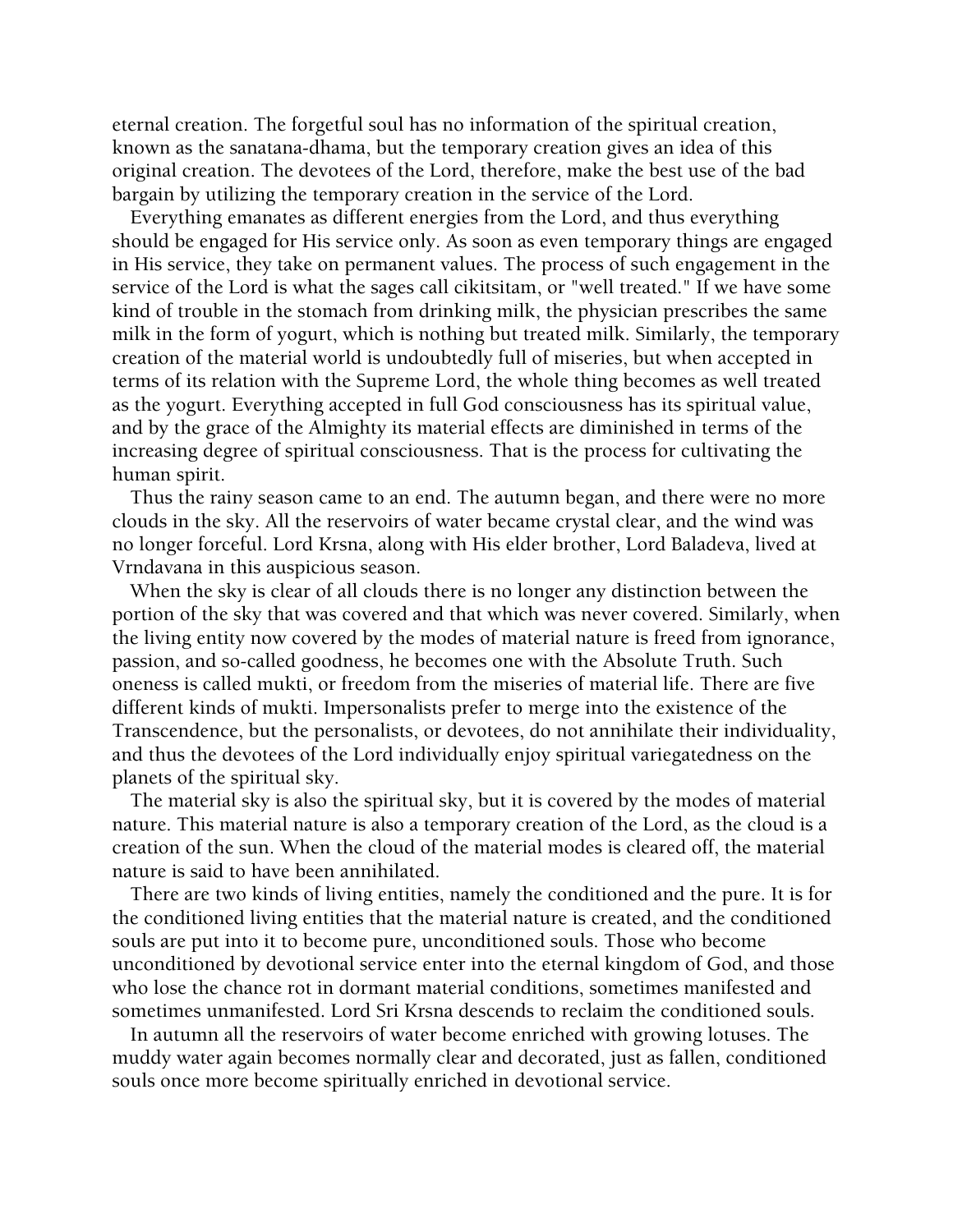We should not be disappointed in our muddy life of material existence, for as soon as we voluntarily take to the devotional service of the Lord our whole life becomes clear, like water in autumn. Devoid of our relationship with God our life is barren, but as soon as the muddy mind is cleared by spiritual association or cultivation of the human spirit the threefold miseries of material life are at once cleared off. Thus the lotus of knowledge gradually fructifies, and this gradual process of development ushers in transcendental bliss.

 The whole spiritual process is technically called yoga, or linking with the Supreme. It is something like a long staircase, and the upward steps are variously designated as regulated work, transcendental knowledge, mystic powers, and ultimately bhaktiyoga, or devotional service. Bhakti-yoga is pure and unalloyed, being entirely beyond all the preliminary steps. Such unalloyed devotional service in favor of the Supreme Lord was displayed at Vrndavana when the Lord descended there, and thus the yoga exhibited by the gopis of Vrndavana is the highest unalloyed love of Godhead, the perfection of bhakti-yoga. To rise to the stage of love shown by the gopis is very difficult, but this stage is attainable for serious conditioned souls.

 Unfortunately, cheap neophytes make a show of the transcendental ecstasies of the gopis, bringing them onto the mundane plane for perverted manifestations and thus clearing the way to hell by such unwanted caricatures. Serious students of yoga, however, practice it seriously, and thus they attain the highest perfection in bhaktiyoga, as stated in Bhagavad-gita (6.47):

> yoginam api sarvesam mad-gatenantaratmana sraddhavan bhajate yo mam sa me yuktatamo matah

 The four prominent features of autumn are that there is no water in the sky, the weeds that grew here and there in the rainy season all wither away, the muddy roads and fields dry up, and the ponds of water become crystal clear. These four features of the autumn atmosphere are compared to the four orders of life.

 In the varnasrama system the student goes to the asrama of the master to take lessons from him and serve him, even as a menial servant. The troubles o the student are at once mitigated when he attains transcendental knowledge in terms of his relation with Sri Krsna, the Personality of Godhead. As the white clouds no longer bear the burden of water in the autumn sky, the student finds that the troubles of drawing water for the master become a burdenless job if the student, by the grace of his master, attains to spiritual knowledge.

 Householders who beget children without restriction, like weeds in the rainy season, become solitary as soon as they attain to the stage of devotional service. The family planning of a godless civilization cannot check weedlike unwanted population. People should learn to check sex life by voluntary restraint. This voluntary restraint is possible when one is dovetailed with the service of the Lord. This is confirmed in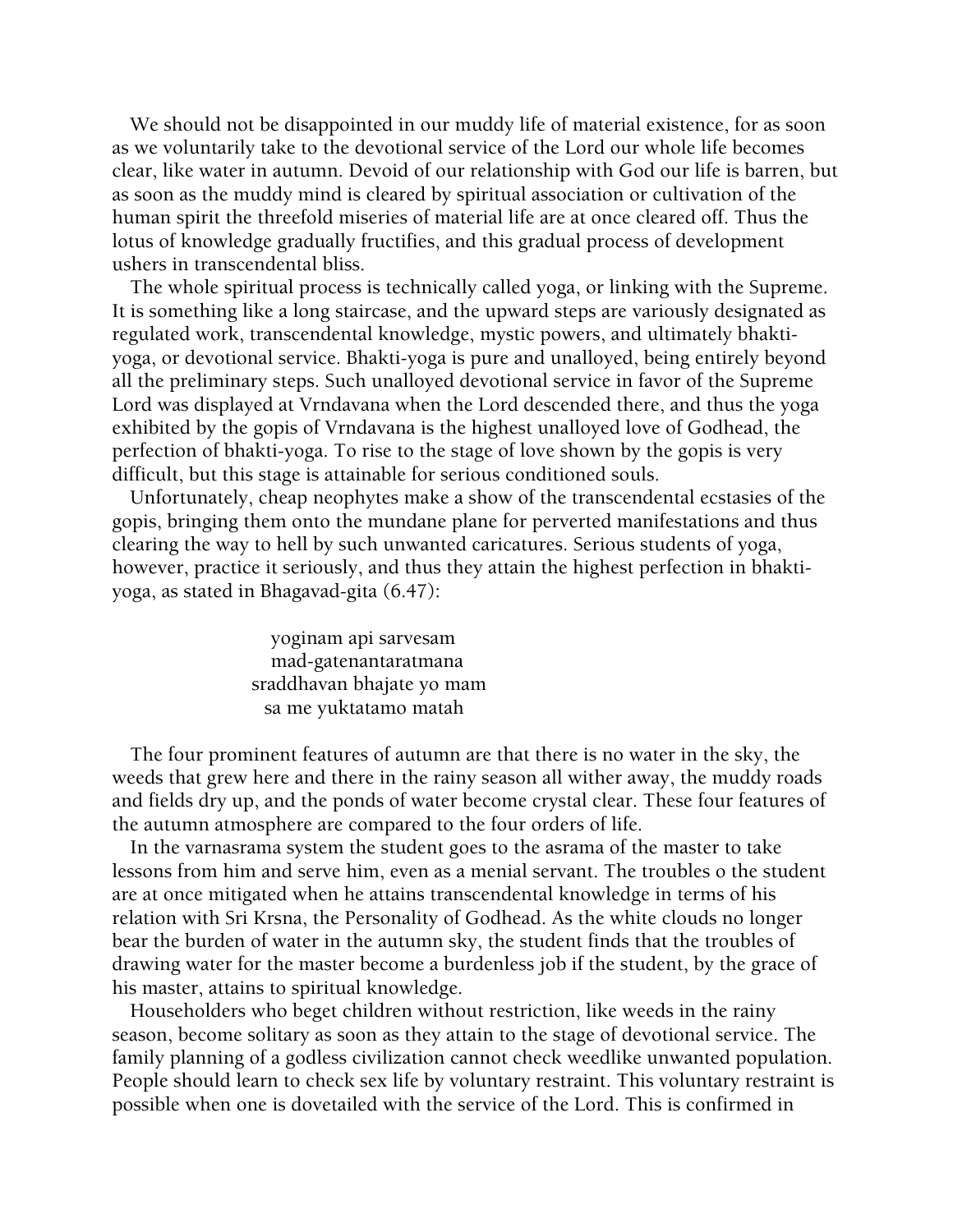Bhagavad-gita. Well-situated devotees of the Lord refrain from materialistic sense enjoyment, for they are attracted by the beauty of the Transcendence. Forcible restraint by regulative family planning or similar artificial means cannot work very long; one must be attracted by the Transcendence. Once can give up the inferior quality of enjoyment as soon as one receives the superior quality of spiritual enjoyment. So family planning is successful when one is engaged in the culture of the human spirit.

 The vanaprasthas, who voluntarily avoid cleaning themselves and who allow their beards and nails to grow, no longer feel the discomforts of these burdens when they engage in the service of the Lord. And above all, the mendicants who take a vow to refrain from sex life no longer feel sexual urges when fixed in the transcendental service of the Lord.

 Therefore, in all four spiritual orders and four grades of social life, devotional service to the Lord is essential. Without this relationship, all the regulative principles of varna and asrama become burdensome duties, as they have in the age of Kali. When the regulative principles have no aim, the varnas become a caste system and the asramas become the business of various shopkeepers. All these anomalies of the present social system can be reformed only by cultivation of the human spirit in the devotional service of the Lord.

 The beautiful white clouds, freed from all burdens of water distribution, float in midair, like mendicants freed from all family responsibilities.

 As long as one is attached to the so-called responsibilities of family burdens, he is always full of cares and anxieties about meeting his family expenses. The four orders of social life, as designed in the varnasrama system, are very scientific and cooperative. In student life one is taught the primary principles of the human form of life. One who enters the householder's life can execute the duties of a family man because he has already been trained for this job in the brahmacarya-asrama. And after fifty years of age the householder retires from family life and prepares for the life of sannyasa.

 The householder is duty-bound to maintain the members of all three of the other asramas, namely the brahmacaris, the vanaprasthas, and sannyasis. In this way, every member of society was given a chance to retire for a higher order of spiritual culture, and the householders neglected no one. The brahmacaris, vanaprasthas, and sannyasis all curtailed their necessities to the minimum, and therefore no one would begrudge maintaining them in the bare necessities of life.

 In Kali-yuga, however, the entire system has gone topsy-turvy. The student lives in luxury at the expense of the father or the father-in-law. When the educated, indulgent student becomes a householder by the strength of university degrees, he requires money by all means for all kinds of bodily comfort, and therefore he cannot spare even a penny for the so-called vanaprasthas and sannyasis. The vanaprasthas and sannyasis nowadays are those who were unsuccessful in family life. Thus the so-called sannyasis try to construct another home in the name of the sannyasa-asrama and glide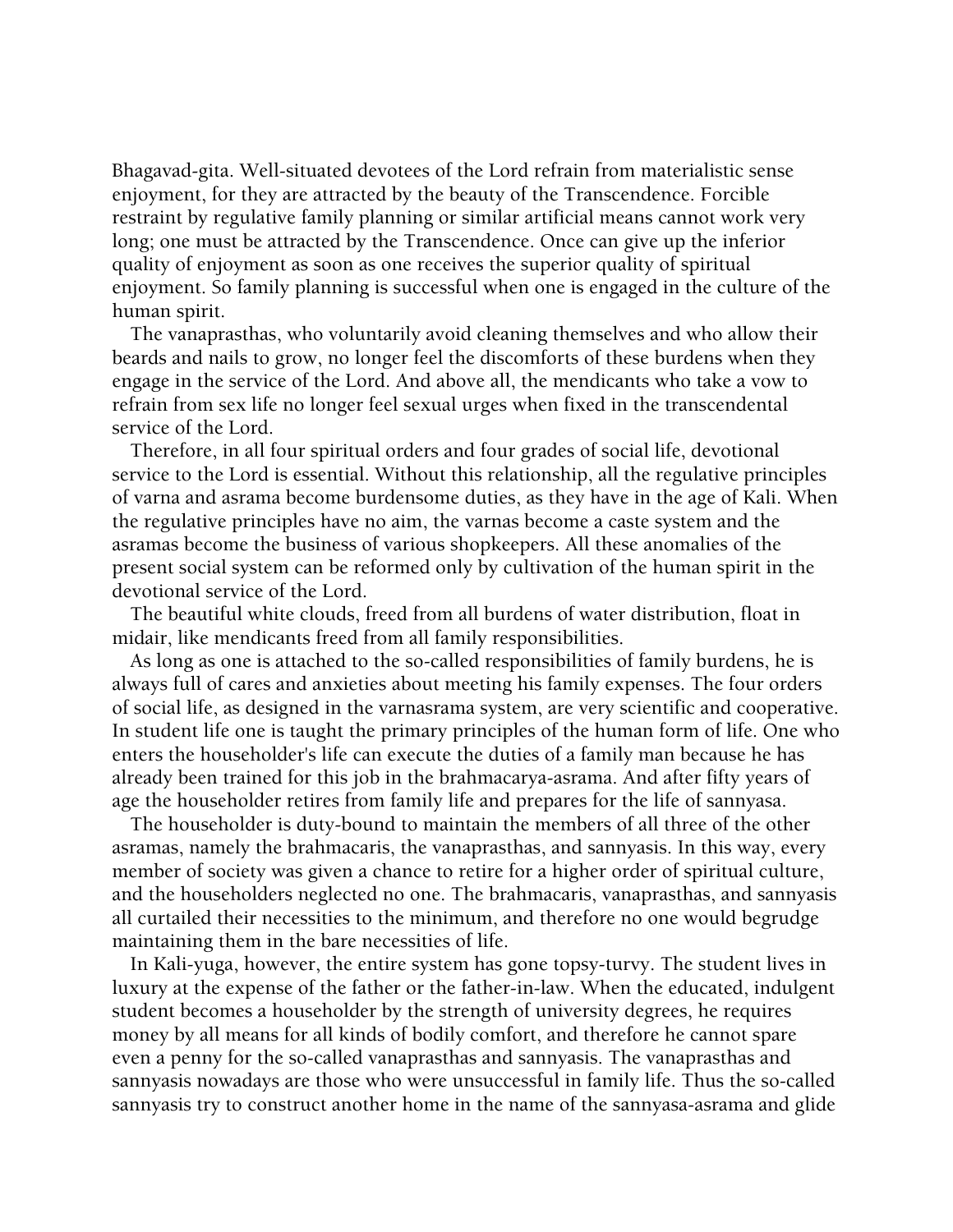down into all sorts of luxury at the expense of others. So all these varnas and asramas have now become so many transcendental frauds.

 But that does not mean that there is no reality in them. One should not conclude that there is no good money simply because one has met with counterfeit coins. The sannyasa-asrama is meant for complete freedom from all anxieties, and it is meant for uplifting the fallen souls, who are merged in materialism. But unless the sannyasi is freed from all cares and anxieties, like a white cloud, it is difficult for him to do anything good for society.

 There are waterfalls flowing from the hills of the forest, but sometimes water does not flow from them. So the waterfalls are not like ordinary rainfall. They are compared to great reformers, who speak or do not speak, as the time requires.

 There are two different kinds of religious preachers. One of them is called the professional preacher, and the other is called the acarya. The professional preachers are like the rainfall from the sky, but the acaryas are like waterfalls. The professional traders in Bhagavatam and Ramayana will speak from the portion of the scripture that will appeal to the mundane senses of the audience. For example, the professional Bhagavatam reciter will generally speak on the subject of rasa-lila, which appears to the layman to be something like the dealings of ordinary men and women. Thus the professional reciters earn money from their so-called admirers. But an acarya will never speak on rasa-lila to the general mass of people. The rasa-lila chapters of the Bhagavatam are the most confidential part of the scripture, and they are meant for advanced students of spiritual realization. In the Bhagavatam there are twelve cantos, and the rasa-lila is in the tenth. So before one comes to the Tenth Canto, the Bhagavatam tries to convince him of the transcendental nature of the Absolute Truth. Unless one has grasped the spiritual status of the Supreme Personality of Godhead, one is sure to accept Him as an ordinary man and thereby commit offenses at His lotus feet by so many unwanted activities.

 The acarya is he who knows the scriptures well and teaches his disciples in terms of the disciple's capacity to understand and advance in spiritual realization. Therefore he sometimes speaks and sometimes does not speak. The holy messages of Godhead have to be received from the realized soul, and not from the professional man. Although rainwater and the waterfalls are the same, the water from the waterfalls has a different effect than ordinary rainwater. One should not accept messages from the professional men, as one should not accept milk touched by the tongue of a serpent. Milk is good, but as soon as it is touched by the snake it becomes poisonous. The acarya, therefore, is not a mercenary order-supplier like the professional reciter of scriptures.

 Small pools of water accumulate during the rainy season, and in the autumn they gradually dry up. The little creatures playing in those small pools do not understand that their days are now numbered and will end very soon. Thus they are like foolish men who, not caring for the nearing day of their death, become absorbed in the socalled enjoyment of family life.

 Foolish politicians are too attached to family life. A big politician means a big family man. An ordinary family man is attached to his limited family of wife and children,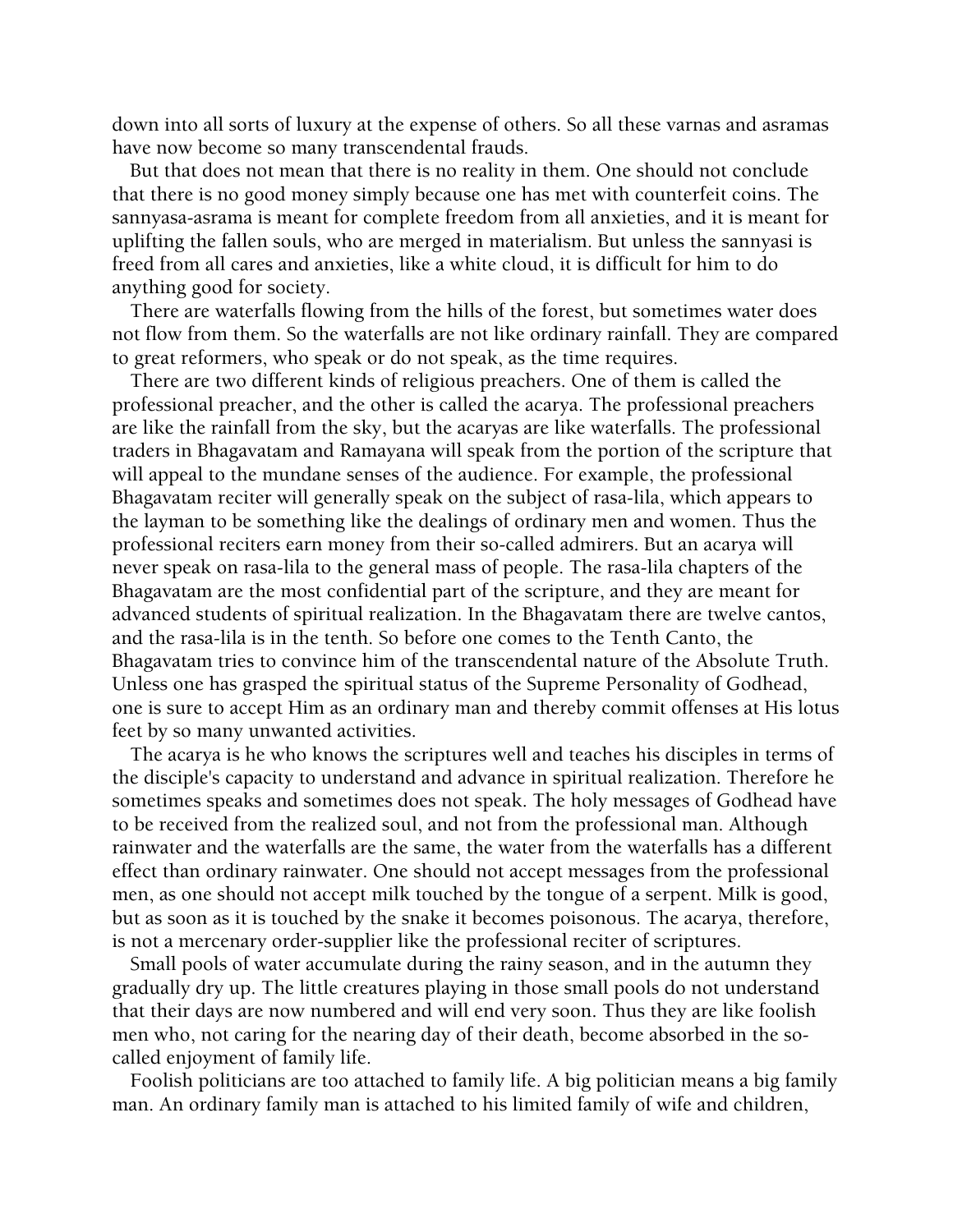but big politicians extend the same family feeling to a wider circle and thus become encumbered by false prestige, honor, and self-interest. The politician never retires from politics, even if he has enjoyed many covetable posts, like those of minister or president. The older he is, the more he is attached to his false prestige. Even at the fag end of his life he thinks that everything will be spoiled without him. He is so foolish that he does not see that many other politicians who thought like him have come and gone, with no gain or loss for want of them. These family men, big and small, are like the small fish in the pools of water that gradually dry up in the autumn. They are foolish because they think that their attachment to their family, even at the end of their lives, will be able to protect them from the cruel hands of death.

 As already mentioned, the human life must be divided into four component parts: the student life, the householder life, the preparative life, and the life of dedication to the service of the Lord. One must retire from all sorts of family life, big or small, at the age of fifty, and thus prepare for the next life. That is the process of human culture. The householders are allowed a pension from service so that they can live for a higher cultural life. But foolish men, reluctant even to accept this pension, want to artificially increase the duration of their life. Such foolish men should take lessons from the drying pools of water and should know, in their own interests, that life is eternal, continuing even after death. Only the body changes, whether spiritually or materially. An intelligent man should be careful to know what sort of body is going to be awarded him, and thus he must prepare for a better life in other planets, even if he is reluctant to go back to Godhead.

 When the small pools of water become too hot because of the scorching heat of the autumn sun, the poor, small creatures, with their many family members, suffer terribly, as poor householders with too many family members suffer economic strains and yet go on begetting children because of uncontrolled senses.

 Human life is meant for controlling the senses, for uncontrolled senses are the cause of material bondage. But for fools sense enjoyment is the pivot of life's activities. All men undergo hard, laborious duties all day and night and in all seasons of the year, only for the sake of sense pleasure with their mates. These foolish creatures have no information of other enjoyment. In a godless civilization especially, sense pleasure, accepted in the name of culture and philosophy, is all in all. Men who are addicted to this pleasure are called krpanas.

 When the krpanas have too many children, they suffer the scorching heat of family life, and then similar leaders advise them to undertake family planning. The idea of this family planning is that sense pleasure should not be curtailed, but birth control should be accomplished by artificial measures. Such methods of birth control are called bhruna-hatya, or killing the child in embryo. Such killing is a sinful act, and in the revealed scriptures a specific hell is designated for those who commit such sins.

 Spiritual culture means pursuing a better engagement in life. When a man engages in such cultural life, the desire for mating automatically abates, and the sufferings of uncontrolled family life are mitigated without artificial means.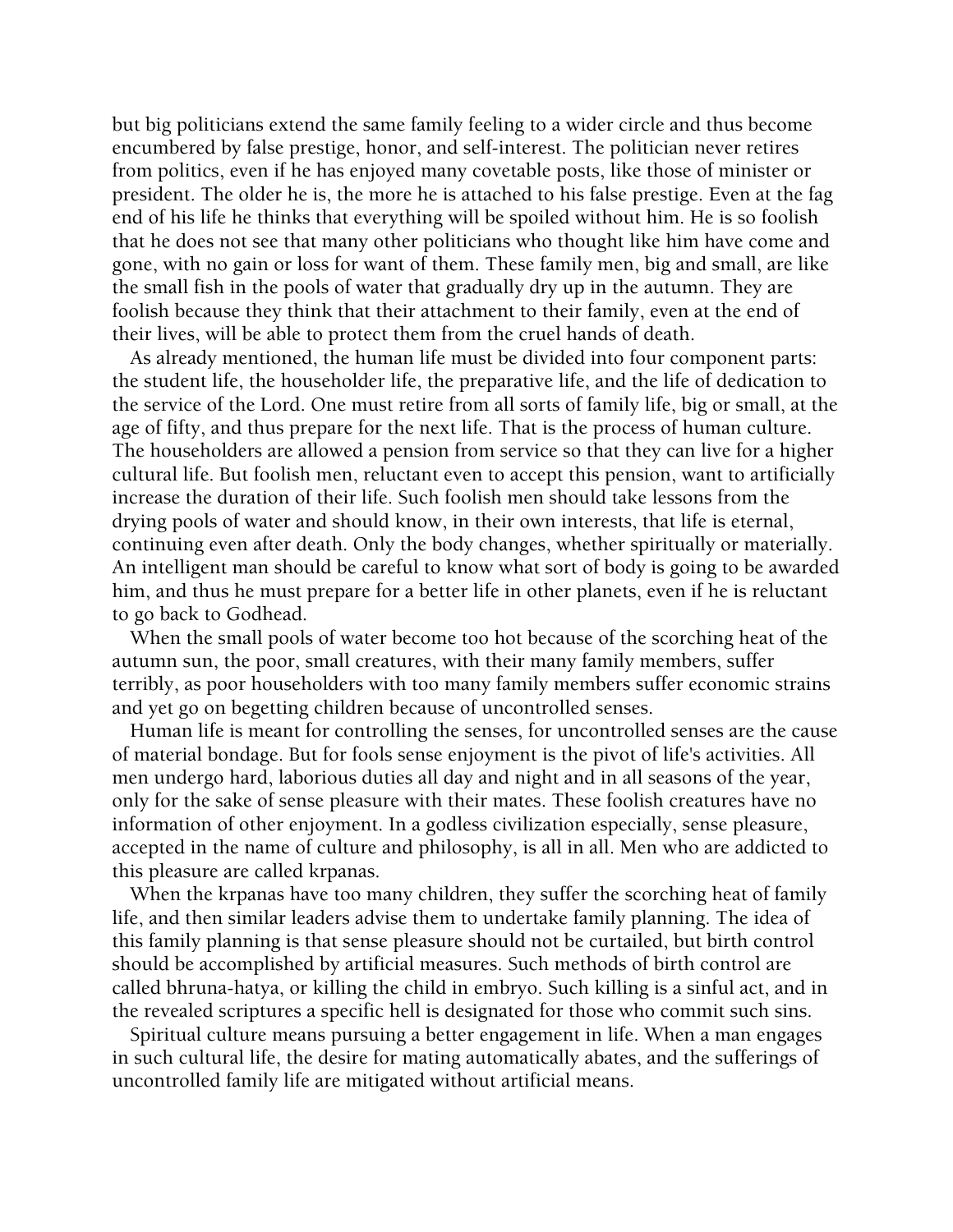The attention of a human being, therefore, should be drawn to the cultivation of the human spirit, for this will gradually protect him from all sorts of discomfiture and elevate him to a higher status of life for real and eternal enjoyment in personal contact with the Personality of Godhead, Sri Krsna.

 With the progress of the autumn season the moist earth and muddy places begin to dry up, and the green vegetation begins to fade. This drying up and fading resembles the gradual disappearance of the false sense of affinity and ego.

 Progress in cultivating the human spirit entails the gradual disappearance of the materialistic ego. Covered by ignorance, passion, and so-called goodness, the spirit soul thinks himself all in all and is covered by a false sense of ego. Thus he falsely identifies the soul with the body, and his bodily relations with material things become the objects of his attraction. This false identification and attraction for matter gradually dry up and fade away by success in the cultivation of the human spirit. That is the effect of such higher cultivation. Progress in spiritual culture brings about the disintegration of false ego and material attraction.

 The ultimate goal of cultivating the human spirit is God realization and surrender unto God with a full sense of His all-pervasive nature. When a liberated soul thus surrenders unto the lotus feet of the all-pervading Godhead, the ocean of nescience becomes as insignificant to him as the water in the small hoofprint of a calf. He at once becomes eligible to be promoted to the spiritual kingdom, and he has nothing to do with the miserable land of the material world.

 Cultivation of the human spirit is not, therefore, mere adjustment of materialistic anomalies. It is the process for preparing oneself to be promoted to the spiritual kingdom. No one can adjust the sufferings of material existence, but by spiritual culture one can elevate himself from the effects of such miserable life. As an example one may cite the condition of a dry coconut. The dry coconut pulp automatically becomes separated from its outer skin. Similarly, the outer skin, or the gross and subtle material coverings of the soul, automatically separates from the spirit soul, and the spirit soul can then exist in spiritual existence, even though apparently within the dry skin. This freedom from the false sense of ego is called the liberation of the soul.

 With the inauguration of the autumn season the rough sea becomes calm and quiet, just like a philosopher after self-realization, who is no longer troubled by the modes of nature.

 The result of self-realization is cessation of the storms of desire and lust, which are products of the modes of ignorance and passion. This cessation of the storm does not mean that the sea becomes inactive. When the storm subsides, the work of navigation can take place smoothly. According to the Indian system of navigation, there is a ceremony on the seashore known as the coconut day. On the coconut day the sea is offered a coconut because she has become peaceful, and from that day on the seagoing vessels sail to foreign countries.

 The three modes of nature divide human activities into two different spheres, one external and the other introspective. As long as a man is dominated by the modes of ignorance and passion, he is active externally in desire and lust. Men absorbed in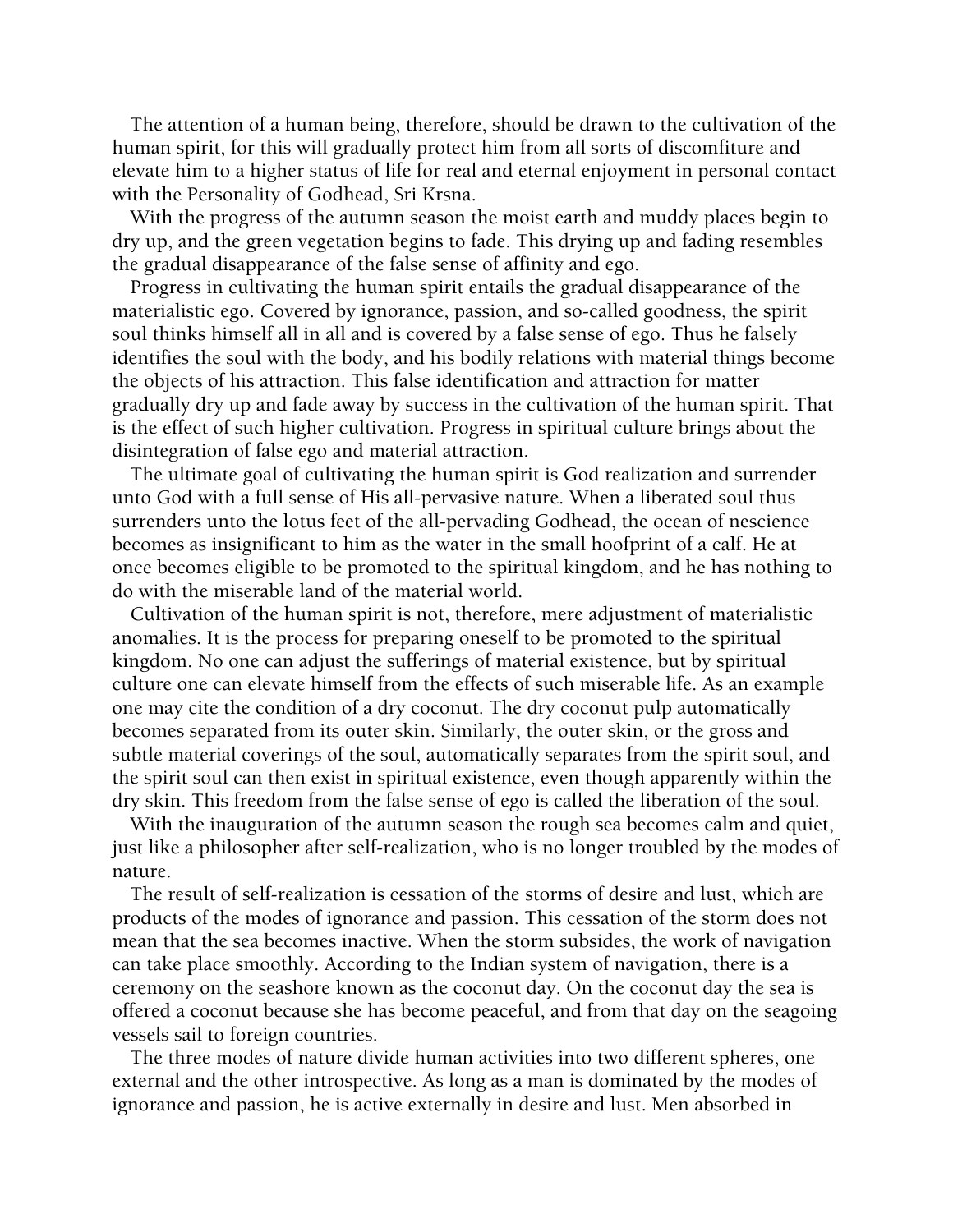desire and lust are called asuras, and they are always chasing after women and money. For the sake of women and money the asuras exploit every source of economic development. As a result of this asuric civilization, the entire human society becomes like a stormy sea, with no trace of peace and prosperity.

 Too much of an external view of the world gives rise to an overly large-scale and difficult type of industry and trade, known as ugra-karma. The word ugra means "hard" or "difficult," and karma means "task." The development of hard and difficult industrial undertakings always hinders the progressive cultivation of the human spirit. Asuric leaders of society never retire from such lustful undertakings unless killed by the laws of nature. For them there is no question of retirement or of cultivating the human spirit. But men in the mode of goodness have an introspective mind, and after a regulative struggle for existence they retire at a ripe old age and engage their time in cultivating the human spirit.

 According to the varnasrama principle, it is compulsory that one retire after the age of fifty, without considering other circumstances. Business offices close at a fixed hour no matter what balance of work remains. Similarly, after the age of fifty one must retire from the active, external life and devote oneself to the introspective cultivation of the human spirit. This retirement must be compulsory, so that foolish old men will no longer disturb the peaceful progress of spiritual culture. In the modern democratic government, no one should be elected after the age of fifty. Otherwise the storm of the ocean of nescience cannot be stopped to allow the ships and boats to sail back to Godhead. The greatest enemies of progressive spiritual culture in human society are the old fossils of political parties who are blind themselves and who try to lead other blind men. They bring about disaster in a peaceful human society. The members of the younger generation are not as stupid as the old politicians, and therefore by state law the foolish old politicians must retire from active life at the age of fifty.

 After the rainy season, the farmers begin to rebuild the partitioning walls of the paddy fields so that the water will be conserved, just as yogis try to use their conserved energy for self-realization.

 The living being is the marginal energy of the Absolute Personality of Godhead, and he can spend his conserved energy either externally or internally. When spent internally, the energy is identified with the internal energy of the Personality of Godhead, but the same conserved energy, when spent for His external energy, is identified with that external energy. All energies--internal, external, and marginal--are emanations from Him, the Supreme, and they act differently to prove diversity in unity. The unity is the Lord, and the energies represent diversity. The Lord is so powerful that He can do anything and everything merely by His sweet will alone. As mentioned above, everything is done by His energies in a natural way, with full knowledge and complete perfection. That is the information we have from the Vedic literatures.

 The internal energy and the marginal energy are of the same superior quality, but the external energy is inferior in quality. That is the information we have from Bhagavad-gita. Because the living entity is classified as marginal energy and is of the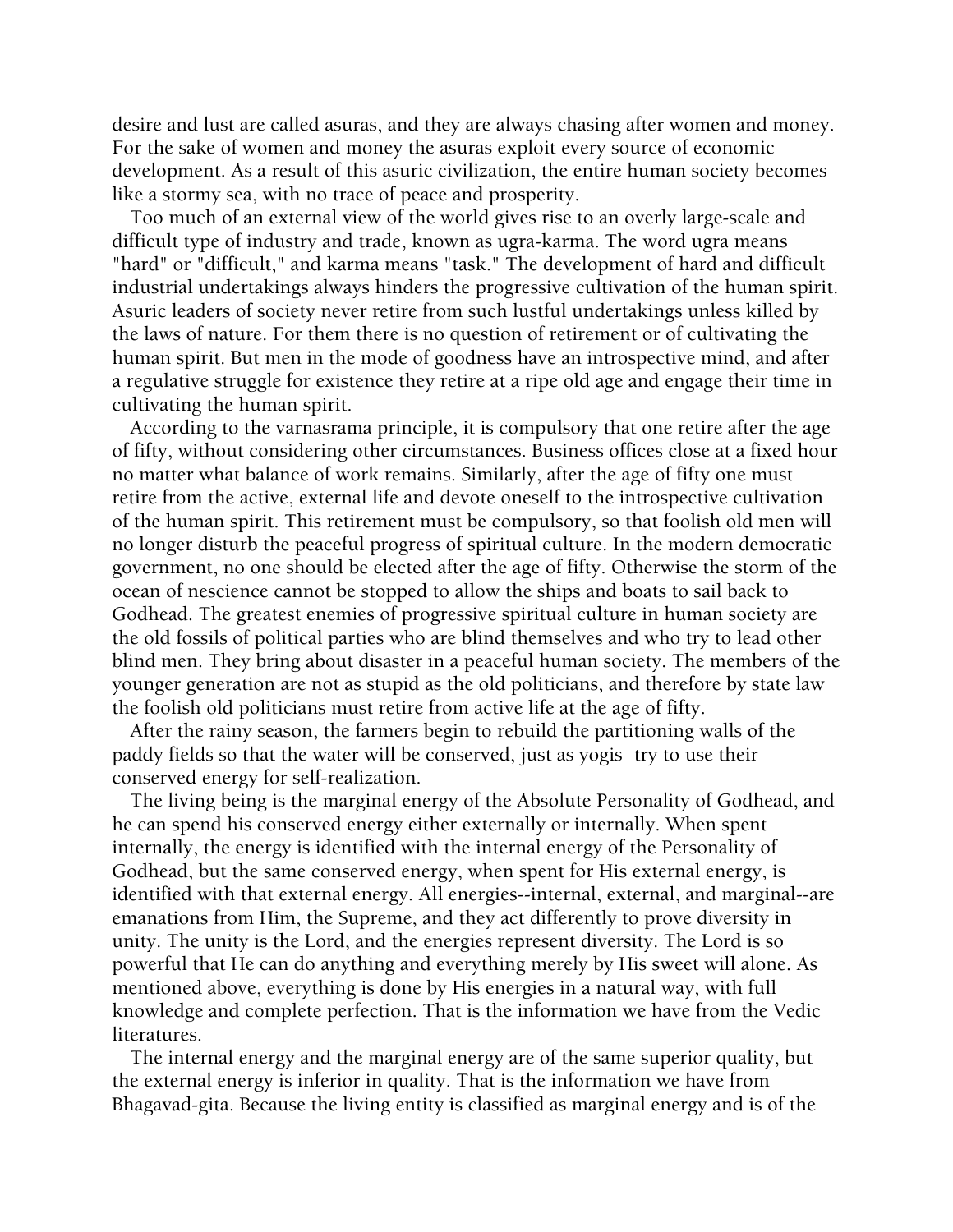same quality as the internal energy, it is quite natural for him to cooperate with the internal energy. But when the living entity prefers to cooperate with the external energy, he is put into difficulty. By the process called pratyahara (diversion), yoga diverts our energies from the external to the internal.

 The energy of our senses is meant to be diverted, not stopped. The senses are to be purified, so that they serve the Lord instead of disturbing His settled harmony. The entire cosmic harmony is a settled fact by the will of the Supreme. So we must find the supreme will in every action of the cosmic situation. That is the instruction of Isopanisad. The human life is an opportunity to understand this cosmic harmony, and therefore our conserved energy, which is likened to the conserved water in the paddy field, must be used for this purpose only.

 As there is no chance of rain from the sky in autumn, we shall not immediately have a chance to get a human body again if we spend our conserved energy for sense enjoyment. The senses have their utility for the service of the Lord, and if properly engaged they can reach the highest perfection by being directly engaged in the service of the Lord in His personal presence. When the living entity thus goes back home, back to Godhead, and engages in the personal service of the Lord, he is said to have attained samsiddhi parama, the highest perfection. This is confirmed in Bhagavad-gita.

 In the autumn there is a gulf of difference between the day and the night. During the day the extreme heat of the sun is unbearable, but at night the moonlight is extremely soothing and refreshing. Similarly, Lord Sri Krsna is soothing for both the gopis and the mundane man in illusion, who accepts the body as the soul.

 As long as the living being, under illusion, accepts the body or the mind as the soul, he will always be unhappy, like a man in the burning heat of autumn. But when the same living being becomes a devotee of Lord Sri Krsna, the Personality of Godhead, he at once lives a soothing life, as if under the cooling rays of the moon in autumn. Lord Sri Krsna is so merciful that He descends to reclaim suffering humanity and preaches Bhagavad-gita with the intense desire that all living beings give up all of their engagements and take shelter of His lotus feet. This is the most confidential part of all revealed scripture.

 The example of the damsels of Vrajabhumi Vrndavana (the gopis) is given here because these eternal consorts of the Lord terribly suffered the separation of Lord Krsna when the Lord was absent from their presence for His engagement in tending the cows in the forest. During the absence of Krsna, the entire day would appear to the gopis to be as unbearable as a hot day in autumn. The Lord so much appreciated this natural feeling of the gopis that He declared His inability to repay their intense love. Lord Caitanya recommended the feeling of the gopis as the highest mode of worship that can be rendered to the Lord. The conclusion is that the regular practice of bhaktiyoga will lead the devotee to the plane of intense love for the Lord, and that is the single qualification by which the conditioned soul is allowed to reenter the eternal life of bliss in the kingdom of God. The threefold miseries of material existence are at once nullified by intense love of God, which is the ultimate goal of cultivating the human spirit.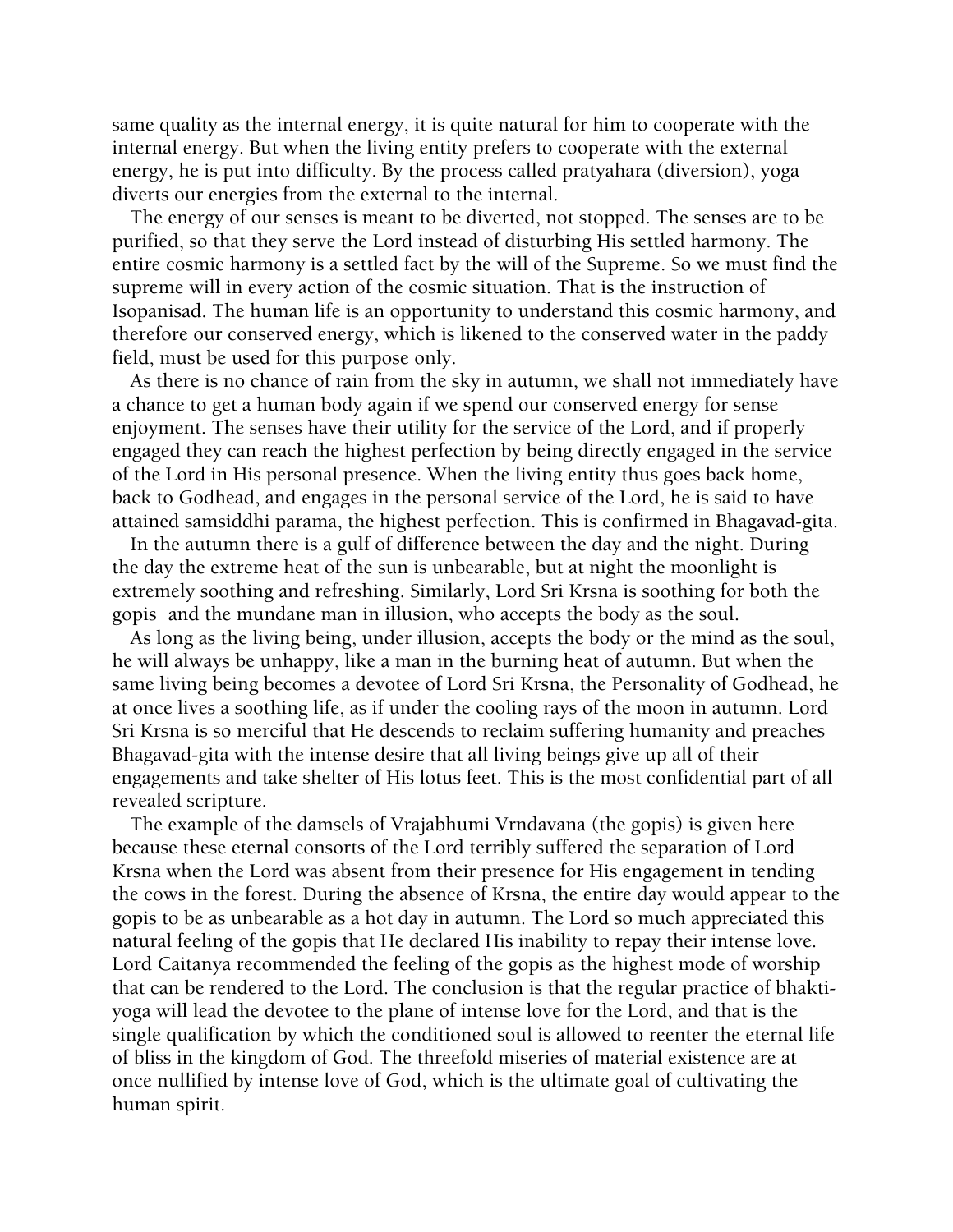In the clear autumn sky the twinkling stars appear brighter and brighter, just like a transcendentalist clear vision of the purpose of the Vedas.

 It is said that the import of the Vedas becomes clear to one who is not only a sincere devotee of the Lord but also a sincere servitor of the spiritual master. The spiritual master knows the purpose of the Vedas, practices it personally, and teaches the disciple of the true light of the Vedas. The supreme spiritual master, Lord Sri Krsna, teaches us the import of the Vedas in the following verse of Bhagavad-gita (15.16):

> dvav imau purusau loke ksaras caksara eva ca ksarah sarvani bhutani kuta-stho 'ksara ucyate

 The Lord says that in the Vedas it is mentioned that there are two kinds of living beings, called the fallible and the infallible. Those living beings who are materially encaged are all fallible, whereas those who are not conditioned and who are eternally situated in the spiritual realm are called aksara, or infallible. The Lord then says,

> uttamah purusas tv anyah paramatmety udahrtah yo loka-trayam avisya bibharty avyaya isvarah

 yasmat ksaram atito 'ham aksarad api cottamah ato 'smi loke vede ca prathitah purusottamah

 "Besides these innumerable fallible and infallible living beings there is another, superior personality, known as the Paramatma. He pervades all the three worlds and exists as the supreme controller.

 "And because I [Lord Sri Krsna] am transcendental to all of them, even those who are infallible, I am known in all the Vedas and histories [the Puranas, Mahabharata, Ramayana, etc.] as the Absolute Supreme Personality of Godhead." (Bg. 15.17-18)

 The import of the Vedas is still more explicitly explained in Srimad-Bhagavatam. The conclusion of the Vedic literatures is that Lord Sri Krsna is the primeval Lord and the cause of all causes. He has His eternal two-armed form as Syamasundara, with features exactly like those of a most beautiful young man, and that is the sum and substance of the Vedas concerning God. God is one, but the living entities, including both the liberated and the conditioned, are many and have many different grades of positions. The living entities are never equal to God, but as parts and parcels of the Lord they are eternally His servitors. As long as the living entities are situated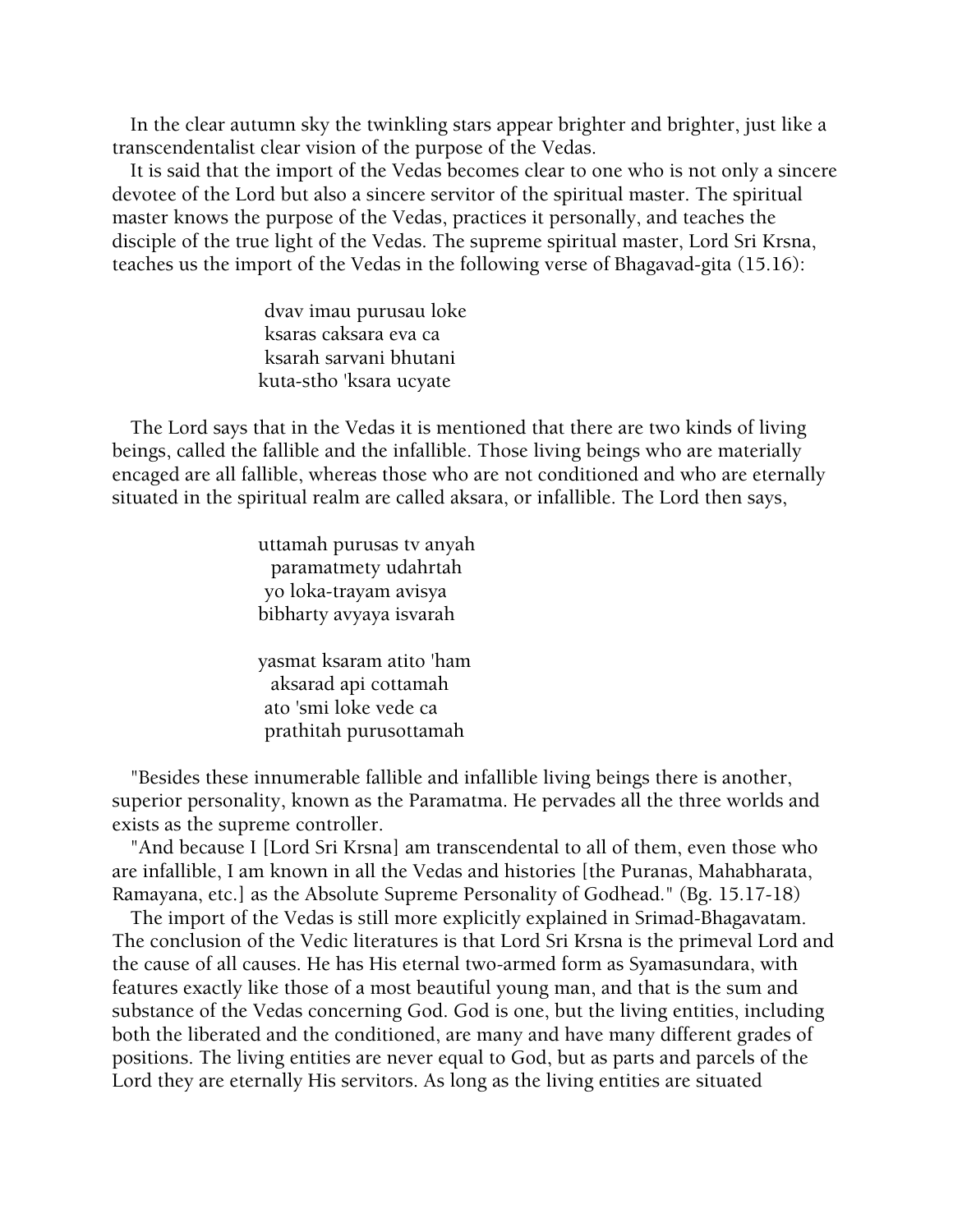normally as His servitors they are happy; otherwise they are always unhappy. That is the Vedic conclusion.

 In the clear sky of autumn, the beautiful moon among the beautiful stars becomes the cynosure of all eyes, just as Lord Sri Krsna is the central attraction in the Vrsni dynasty or in the family of Yadu.

 The Personality of Godhead, Sri Krsna, appeared in the family of Yadu, and since then the Yadu dynasty has been luminous like the moon in autumn. The appearance and disappearance of the Lord are similar to the appearance and disappearance of the sun. The sun is first seen on the eastern horizon, but that does not mean that the sun is the son of that side. The sun is fixed in its own orbit, and it neither rises nor sets. But because we first see it on the eastern horizon we may say that the sun rises on that side. Similarly, the appearance of Godhead in some particular family does not mean that He is limited by obligations to that family. He is fully independent and may appear and disappear. anywhere and everywhere, because He is all-pervading.

 Less intelligent persons cannot accommodate the appearance and disappearance of the Lord as an incarnation, but there is no sound reasoning to support such unbelievers. If God is all-pervading, like the power of electricity, He can manifest Himself at any place within His creation. When He is within we cannot see Him, but when He is without He is seen by everyone, although very few know Him as He is. Everyone sees the sun every day, but that does not mean that everyone knows what the sun actually is. Similarly, when Lord Sri Krsna was present five thousand years ago, very few could know what He was.

 Anyone who comes to know Him as He is becomes liberated at once, and while leaving this present body such a knower goes back to Godhead, never to return to this universe of manifold miseries. In Bhagavad-gita (4.9) the Lord confirms this as follows:

> janma karma ca me divyam evam yo vetti tattvatah tyaktva deham punar janma naiti mam eti so 'rjuna

 "My birth and activities are all transcendental. One who knows them in reality will not be conditioned by another material body, but will come back to My abode, where there is no birth and death."

 But there are foolish persons who take Him to be an ordinary man, not knowing the essence of His transcendental features. In Bhagavad-gita (9.11) the Lord affirms this:

> avajananti mam mudha manusim tanum asritam param bhavam ajananto mama bhuta-mahesvaram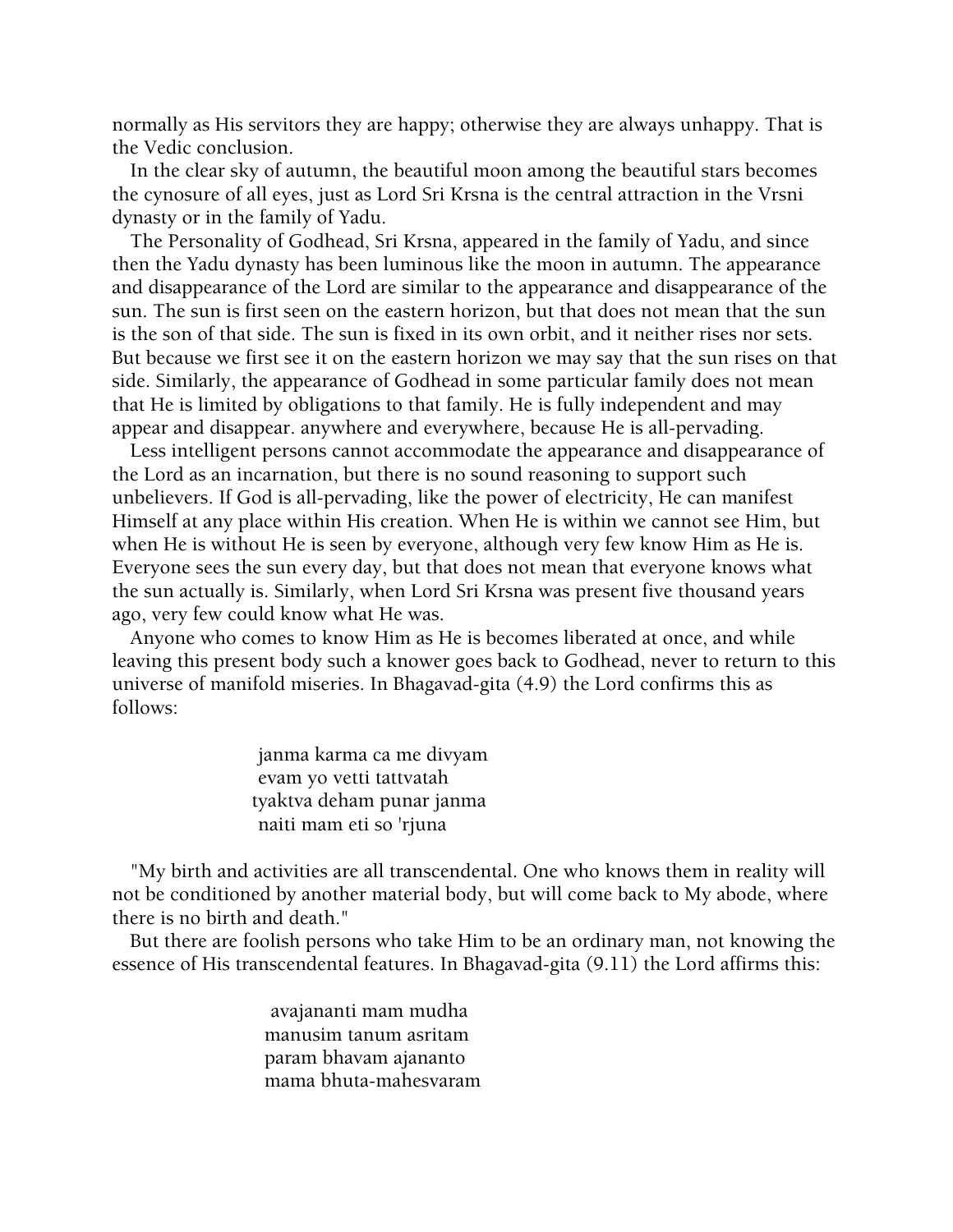"Fools deride Me when I descend in the human form. They do not know My transcendental nature and My supreme dominion over all that be."

 At night in autumn the atmosphere is pleasant because it is neither very hot nor very cold. The mild wind blowing through the gardens of fruits and flowers in Vrndavana appeared very much pleasing to all--all but the gopis, who were always overtaken by heartfelt sorrow in the absence of Krsna.

 There are two kinds of transcendental feelings for those engaged in the worship of the Lord. One is called sambhoga, and the other is called viraha. According to authorities in the disciplic line, viraha worship is more palatable than sambhoga worship. Sambhoga takes place in direct touch, whereas viraha takes place without such direct contact. Lord Caitanya Mahaprabhu taught us to accept viraha worship. In the present state of affairs we cannot make any direct touch with the Personality of Godhead. But if we practice the viraha mode of worship we can transcendentally realize the presence of the Lord more lovingly than in His presence.

 Without love of Godhead there is no meaning even to direct contact. During the presence of the Lord there were thousands and thousands of men, but because they were not in love of Godhead they could hardly realize the Personality of Godhead, Sri Krsna. Therefore we must first activate our dormant love of Godhead by following the prescribed rules and by following in the footsteps of the authorities who are actually fixed in love of Godhead. The gopis provide the highest example of such unalloyed love of Godhead, and Lord Caitanya at the ultimate stage of realization displayed the viraha worship in the mood of the gopis.

 In the mundane world there is also some shadow of such viraha. A loving wife, husband, or friend may for some time be maddened by the absence of the beloved. Such a state of mind, however, is not permanent. The loving husband or wife takes to another and forgets everything of the past. This is so because there is no reality to such relationships in the material world.

 The spiritual situation, however, is completely different. A bona fide lover of God could never forget Him, even in exchange for everything else. The devotee of the Lord cannot be happy in any circumstance without the Lord. In the absence of the Lord the devotee associates with Him by remembering His separation, and because the Lord is absolute, the devotee's feeling of separation is transcendentally more relishable than direct contact. This is possible only when we develop genuine love for Him. In that state the devotee is always with the Lord by feelings of separation, which become more acute and intolerable in suitable circumstances. The mild wind reminded the gopis of the association of the Lord, and they felt separation from Him acutely.

 In the autumn season all the birds, beasts, and men become sexually disposed, and the bull, the stag, the male bird, the man, and other male creatures forcibly impregnate the fair sex. A similar impregnation takes place as a result of devotional service to the Lord.

 Devotional service to the Lord never goes in vain. Just at the right moment, the result of one's particular devotional service will come, even if one has no desire for it. The pure devotees do not wish any return from the Lord in exchange for their service;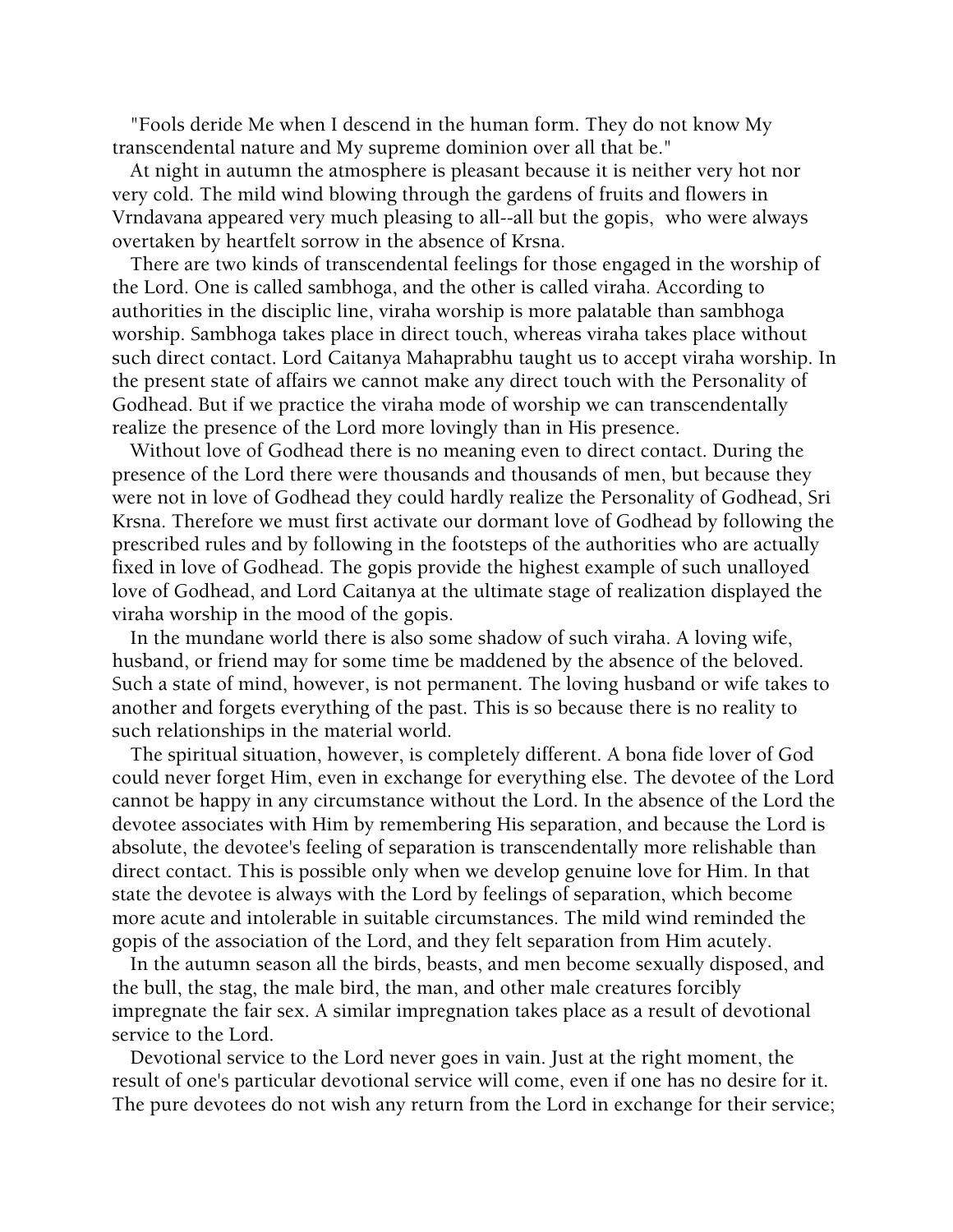they do not make business exchanges with the Lord. But the Lord, out of His own accord, fulfills all the desires of the devotees.

 It may appear that a devotee of the Lord is becoming poorer and poorer in terms of material prosperity, but factually he is not. The typical example is the Pandavas. The five brothers, headed by King Yudhisthira, underwent all sorts of difficulties because of the conspiracy of their cousins, headed by Duryodhana. But in the long run King Yudhisthira was enthroned by Lord Sri Krsna, and his enemies were vanquished. King Yudhisthira was never disturbed by all the calamities that overcame them even though Lord Krsna was ever their companion. The Pandavas never prayed to the Lord for anything but His devotional service, and in due time everything came out in favor of the devotees.

 A devotee, therefore, should execute his devotional services with full energy, endurance, and confidence. He should perform his scheduled duties, he should be pure in heart, and he should serve in association with devotees. All six of these items will lead the devotee to the path of success. One should not be discouraged in the discharge of devotional service. Failures may not be detrimental; they may be the pillars of success. One must have good faith in the regulative principles followed by the self-realized souls, and one should not be doubtful about the ultimate result of such devotional service. Rather, one must go on executing his prescribed duties without hesitation, and one should never be influenced by unwanted association.

 We should not consider going back to Godhead a plaything. We must take it seriously, as enjoined in the scriptures. For a strict follower, the result is sure and certain, and when the time is right the result will come of its own force. Dhruva Maharaja went to worship God to gain something, but when he actually came in contact with God he did not want anything from the Lord. The Lord, however, awarded Dhruva Maharaja both benefits--that is, the Lord fulfilled his desires and also gave him eternal salvation. Such are the lessons we learn from all the revealed scriptures. The almighty God awards the results we desire, and therefore we should desire that which is eternal, blissful, and full of knowledge. In devotional service we should not endeavor for that which is temporary and useless.

 In the autumn season all the reservoirs of water are full of lotus flowers. There are also flowers that resemble the lotus but are of a different class. Among them is a flower called kumuda. When the sun rises, all the flowers but the kumuda blossom beautifully. Similarly, lotuslike men take pleasure in the advent of a responsible king, but men who are like the kumuda do not like the existence of a king.

 In this age of Kali the people want their own government, because the kings have become corrupt. Formerly it was not like that. The sons of kings were trained under the guidance of a good brahmana-acarya just as the Pandavas and the Kauravas were put under the instruction of the qualified brahmana professor Sri Dronacarya. Princes were rigidly trained in politics, economics, the military arts, ethics and morality, the sciences, and, above all, devotional service to the Lord. Only after such good training were the princes allowed to be enthroned. When such a prince became king, then too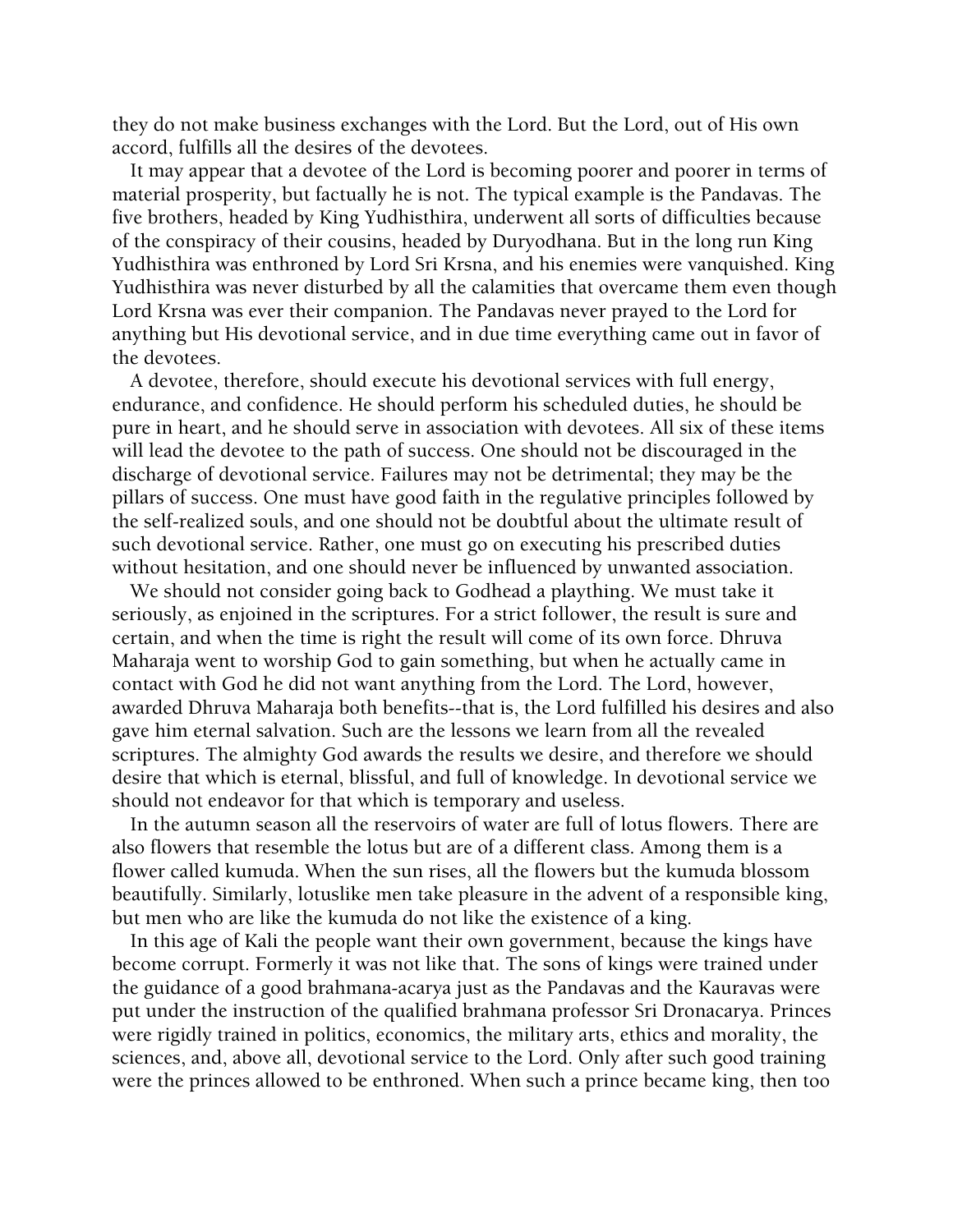he was guided by the advice of good brahmanas. Even in the Middle Ages, Maharaja Candragupta was guided by the learned brahmana Canakya Pandita.

 In a monarchy, one man sufficiently trained was competent enough to conduct alone the business of the state. But in a democracy no one is trained like a prince; instead, politicians are voted to responsible posts of administration by diplomatic arrangements. In place of one king or supreme executive officer, in a democracy there are so many quasi-kings: the president, the ministers, the deputy ministers, the secretaries, the assistant secretaries, the private secretaries, and the undersecretaries. There are a number of parties--political, social, and communal--and there are party whips, party whims, and so on. But no one is well enough trained to look after the factual interests of the governed. In a so-called democratic government, corruption is even more rampant than in an autocracy or monarchy.

 Men who want to flourish in the guise of servants of the people do not want a good king at the head of the state. They are like the kumuda flowers, which do not take pleasure in the sunrise. The word ku means "bad," and mud means "pleasure." Persons who want to exploit the administrative power for their own self-interest do not like the presence of a good king. Although professing democracy, they want to be kings themselves. Thus they compete for votes by bad propaganda and take pleasure in having politics but no king. Thieves and dacoits also take no pleasure in the presence of a good king, but it is in the interest of the people to have a well-trained king as the head of the state.

 After the new grains were cut and brought home from the paddy fields, the people began to observe the navanna ceremony everywhere, in the presence of the Lord as Sri Krsna and Baladeva.

 According to Vedic culture, learned men consider all natural products, such as food grains, fruits, flowers, and milk, to be God-sent. No one can manufacture these things in man-made factories, however scientifically advanced people may be. People can make preparations of such God-sent foodstuffs, but they cannot manufacture the natural ingredients. Spiritually cultured men, therefore, feel obliged to the Lord when they get sufficient natural foodstuffs by the grace of the Lord.

 The navanna-prasana ceremony is observed as a way of acknowledging the gifts of God. Newly collected grains would first be offered to the Lord by the villagers, either individually or collectively, and in either case all the members of the village would partake of the prasadam thus offered to the Lord. Such ceremonies make the people happy and prosperous.

 We should always acknowledge the mercy of God. We should not think that we can produce ample food grains merely with the help of tractors and fertilizers. These can help us only as instruments for such production; without the sanction of the Lord there is no possibility of having grains, even if there are trucks and fertilizers.

 When Lord Krsna and Baladeva were present, the good men of Vrndavana realized that it was due to the presence of the Lord that their supply of food grains was sufficient. Some of the people of Vrndavana, including Lord Krsna's father, Nanda Maharaja, used to perform sacrifices to propitiate King Indra, the king of heaven,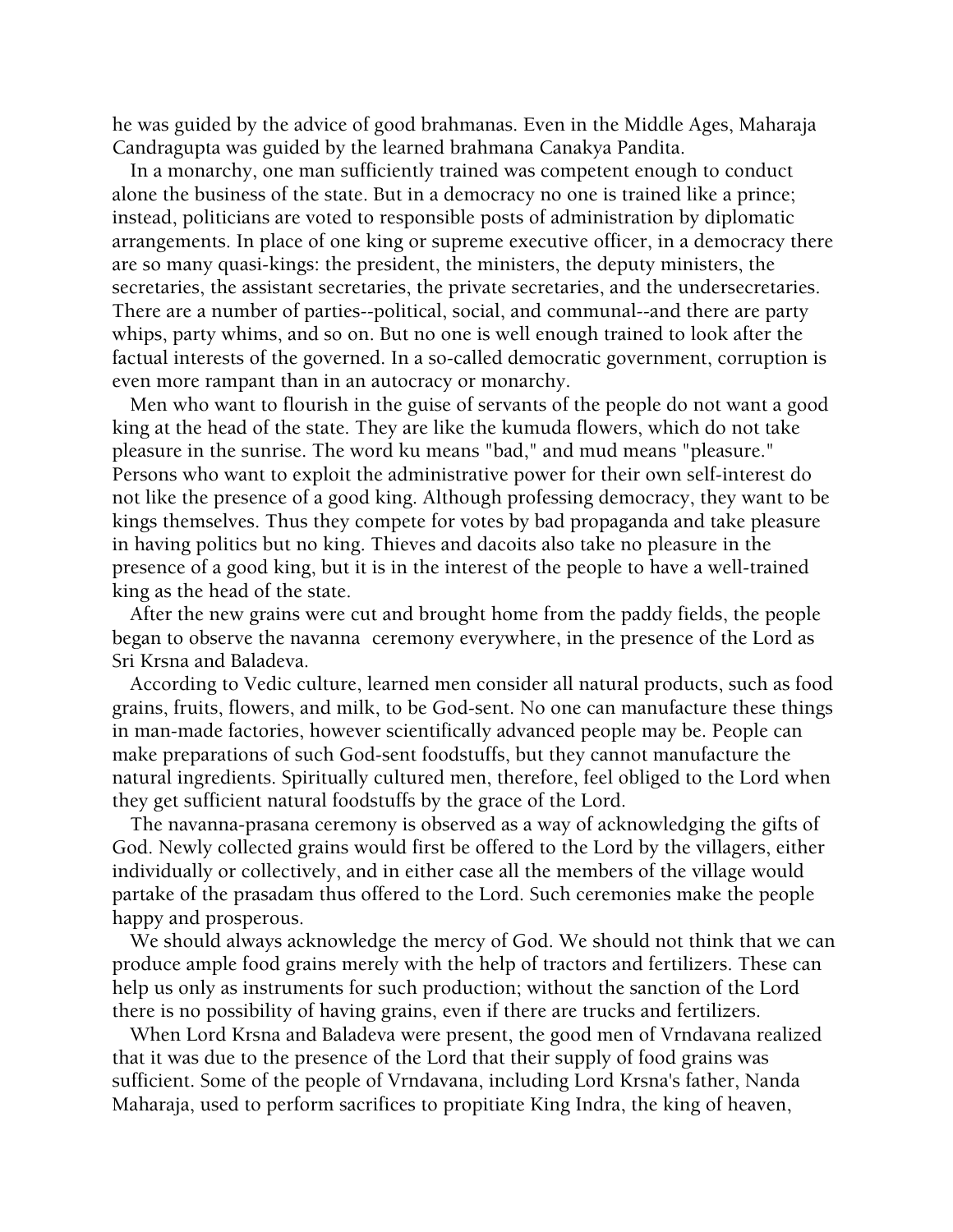because he is the controller of rains. Without good rains, grains cannot be produced, and therefore the people would offer sacrifices to Indra. Lord Sri Krsna, however, stopped this age-old ceremony and advised His father to offer the same sacrifice to the Supreme Lord. His purpose was to teach that we need not satisfy the various demigods in charge of the various departments of cosmic affairs; instead we must offer sacrifices to the Supreme Lord, for the Lord is the master and all others are His servants. The famous anna-kuta ceremony, performed in Vrndavana especially and also in all other parts of India, was thus introduced by the Lord, and people still follow this path by worshiping Govardhana Hill, where the Lord used to take pleasure in tending cows. People also worship Giri Govardhana as identical with the Lord, because there is no difference between God and His paraphernalia and pastimes.

 The merchants, preachers, kings, and students who were confined to home during the four months June, July, August, and September began to flow out and attain success in life, just as perfected souls attain the required body as soon as they leave the present one.

 The people in general--especially the merchants, preachers, kings, and students--are advised not to leave home during the four months of the rainy season. These four months are known as Caturmasya, and for everyone there are specific rules for observing this period, partly for the sake of health and partly for spiritual realization. During this period the merchants cannot do free business, dedicated souls like sannyasis cannot freely preach the doctrines of the Vedas, kings cannot go out to tour their states, and students cannot go to their schools, which are closed. But after the Caturmasya period they all get the freedom to go out and perform their respective duties, and by doing so they can achieve the results they desire.

 In the same way, one cannot achieve the desired results of one's penances until one attains freedom from the present body. There are various ways to practice the various kinds of yoga to attain various results in various spheres of life. It is not that everything is the same. There are varieties of life, varieties of planets, and varieties of success in spiritual realization. And all these can be achieved only when we have finished the Caturmasya-like period of life. It is a foolish imagination, therefore, that we can go to other planets in the present body. If we want to go to Devaloka, the planets of the demigods, we must achieve the required qualifications, and the same is true if we want to go back to the kingdom of God. If we want to remain on this planet in some better condition of life, that also will depend on the required achievements. In any case, those achievements can be fulfilled just after one leaves the body.

 The merchants, preachers, kings, and students form the four important sections of human society. The merchants should see that everyone gets his proper share of the food given as a gift by God. The sannyasi preachers should go from door to door to preach the sense of God consciousness, not to build mathas and temples but to enlighten the people. The king should go out from his home to see with his own eyes how things are going on. (Maharaja Pariksit, while on tour, saw a man, Kali, attempting to kill a cow, so the king at once punished him.) And students should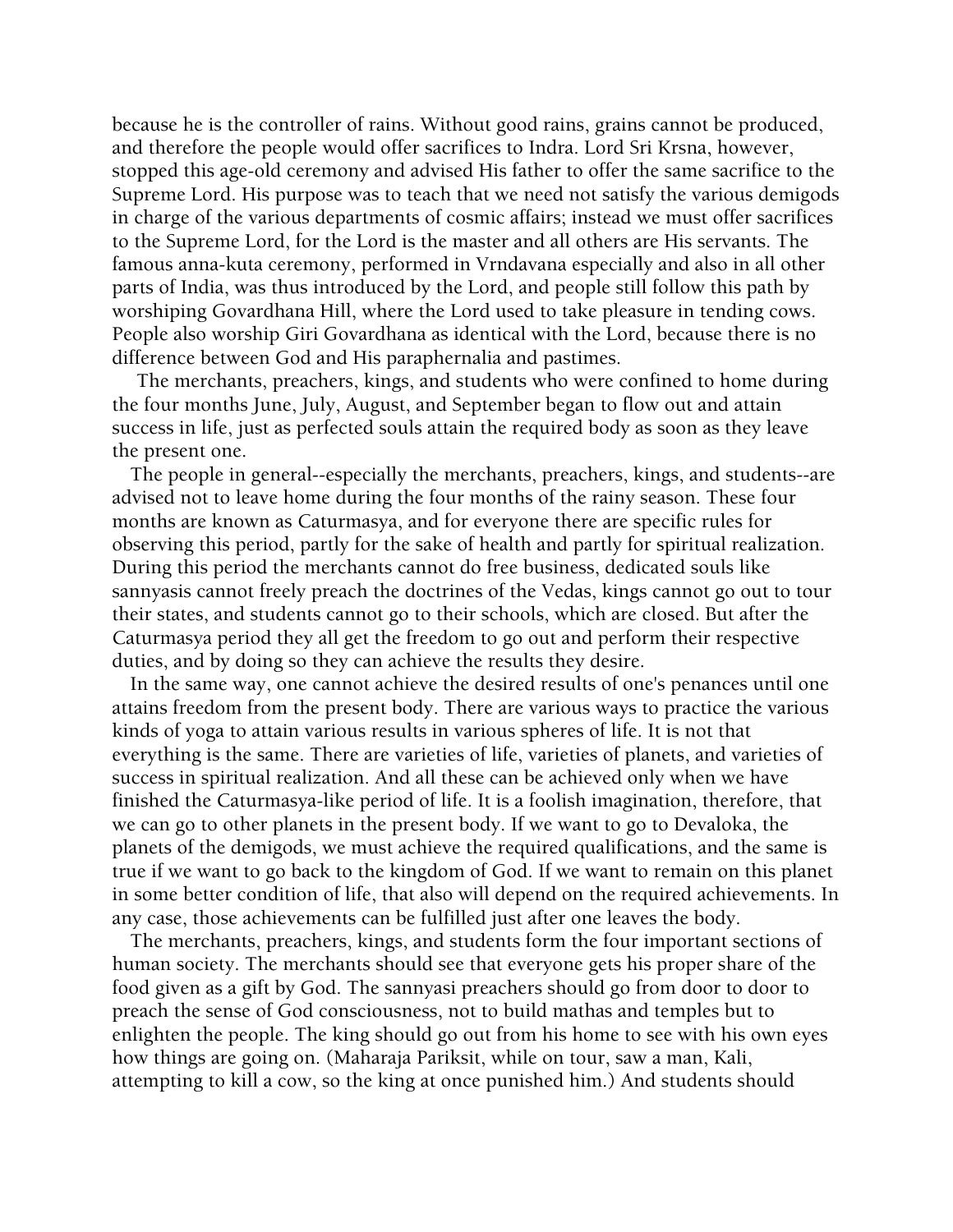gather knowledge wherever it is available. The combined work of these four sections is meant for the general welfare of society.

 From the Transcendence, which is called Krsnaloka, there emanates a glowing effulgence that resembles the tail of a comet. This glowing effulgence is unlimited, immeasurable, and unfathomable. Within this effulgence there are innumerable glowing planets, each of them self-luminous. Somewhere, a limited part of that glowing effulgence is covered by material energy, just as a part of the sky is covered by a cloud. Within this material energy there are innumerable universes, in every universe there are innumerable material planets, and the earth is one of these planets. Thus we can understand what an insignificant part of the entire cosmos is this globe on which we live.

 Krsnaloka, as above mentioned, is the residence of the Personality of Godhead, the original Transcendence. The glowing effulgence emanating from Krsnaloka is the personal glow of the Lord. The almighty Lord, being full of inconceivable energies, expands Himself in various forms and energies. There are forms from His energy as well as forms from His person. He has innumerable energies, and therefore He can do anything and everything as He desires, and these things take place immediately, with all perfection. His energies are like the heat and light that expand from a fire. The entire cosmic manifestation is nothing but an expansion of His energies; the energies are emanations from Him, and therefore the emanations are simultaneously one with and different from Him.

 The Transcendence is compared to milk, and the emanations are compared to yogurt. Yogurt is nothing but milk, but at the same time it is different from milk. Yogurt is a milk preparation, but it cannot be used in place of milk. The Lord is also sometimes compared to a tree. The root of the tree is the cause of the trunk, branches, twigs, leaves, and fruits, yet the trunk is not the fruit, the fruit is not the leaf, nor is the leaf the root. When water is needed it has to be poured on the root, not on the leaves. Pouring water on the leaves serves no purpose, but pouring water on the root serves all purposes. This is the essence of the philosophy of spiritual culture.

 Krsnaloka is also called Goloka Vrndavana. Beneath this Goloka are Hari-dhama, Mahesa-dhama, and Devi-dhama. Hari (Visnu, Narayana) is the formal expansion of the Lord, Mahesa (Siva) is the formal energetic expansion of the Lord, and Devi is the Lord's energetic expansion. The living entities are also energetic expansions of the Lord. There are two different kinds of living entities, called the liberated souls and the conditioned souls.

 The planets within the glowing effulgence are called Hari-dhama. On these planets the predominating Deity is Hari, and the predominated deities are the liberated souls. The features of the liberated souls and those of Hari are almost the same, yet Hari is predominator and the liberated souls are predominated. The innumerable planets in Hari-dhama are predominated by different formal expansions of the Lord, and all of them have different names.

 The universes within the material energy are called Devi-dhama, and within Devidhama the predominating Deity is Visnu, who is assisted by Brahma and Siva. Devi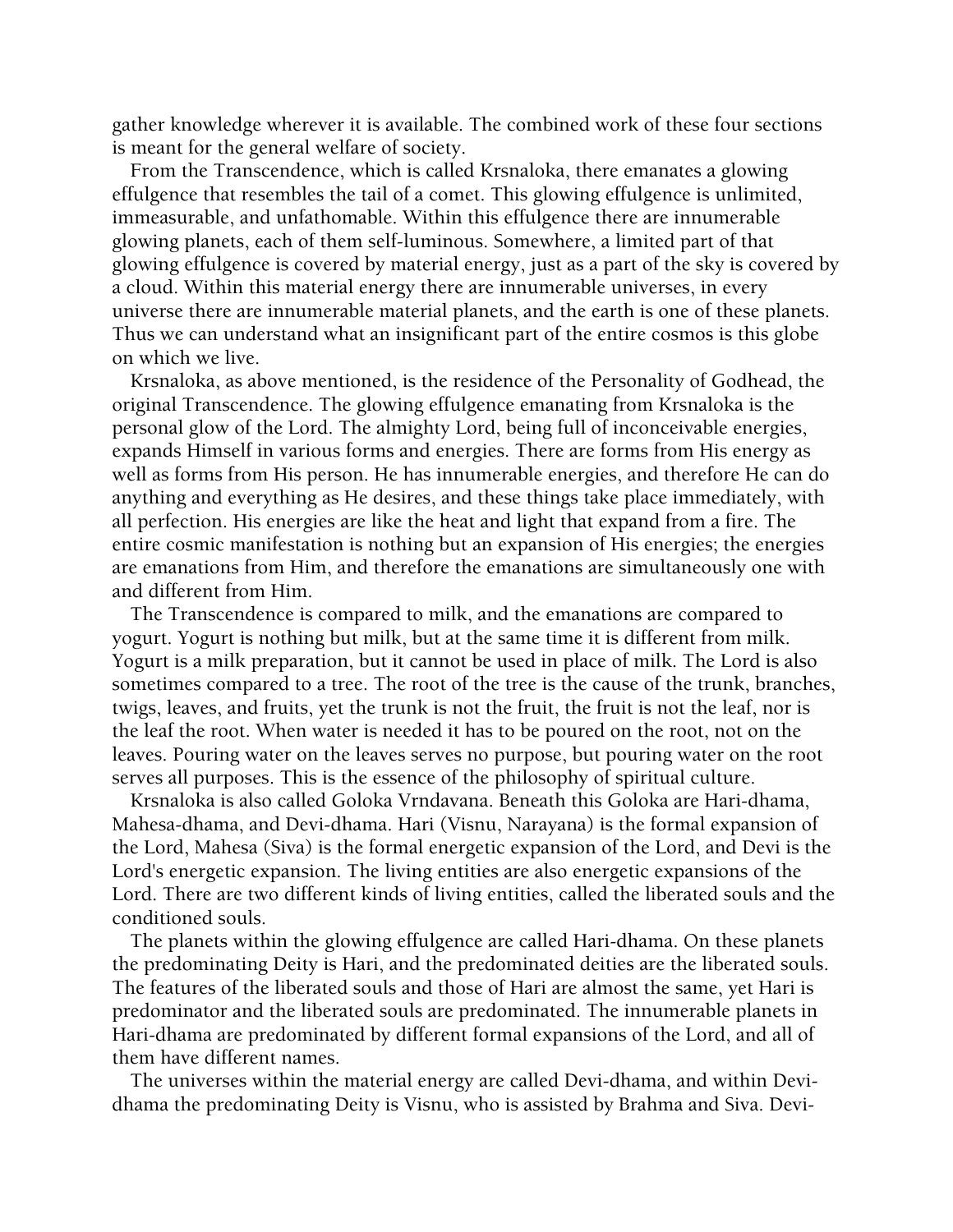dhama is controlled by three modes, namely goodness, passion, and ignorance. Visnu is the incarnation of goodness, Brahma of passion, and Siva of ignorance. Brahma creates, Visnu maintains, and Siva destroys the material creation. The material creation comes into being by the will of the Lord, and it is again annihilated by His will. But although the universes of the material energy are thus created and annihilated, the planets in Hari-dhama are ever existent.

 The conditioned living entities who wish to enjoy and not serve are given a chance within Devi-dhama to seek liberation. Some of them enter Hari-dhama, some of them enter Mahesa-dhama, and some of them remain within Devi-dhama. Mahesa-dhama is the marginal place between Hari-dhama and Devi-dhama. The impersonalists who want to merge into the existence of the Transcendence are placed within Mahesadhama. Those who want to remain within the planetary systems of the material universes do so on various planets. But those who want to go outside the material energy can enter Hari-dhama and go either to the various planets there or directly to Krsnaloka.

 The system of bhakti-yoga makes one eligible to enter Hari-dhama, the system of jnana-yoga makes one eligible to enter Mahesa-dhama, and the system of karma-yoga obliges one to remain in Devi-dhama and repeatedly be born and die, changing his material covering according to the standard of karma he performs.

 The moon, or Candraloka, is one of the four important places of residence for the demigods. Beyond Manasa Lake is Sumeru Mountain. On the eastern side of this mountain is the planet Devadhani, where Indra resides. On the southern side is the planet known as Samyamani, where Yamaraja resides. On the western side is the planet known as Nimlocani, the residence of Vayu, the demigod who controls the wind. And on the northern side of the mountain is the moon, which is also known as Vibhavari.

 All these various planets are within the universe in which our planet is situated. Persons who are too materialistic always engage in sense enjoyment. Such persons worship the material demigods and goddesses to fulfill their material desires. They are fond of performing many yajnas to propitiate the various demigods and the forefathers in heaven. Such persons are automatically promoted to the moon, where they enjoy soma, a celestial beverage.

 The moon is too cold for the inhabitants of this earth, and therefore ordinary persons who want to go there with earthly bodies are attempting to do so in vain. Merely seeing the moon from a distance cannot enable one to understand the real situation of the moon. One has to cross Manasa Lake and then Sumeru Mountain, and only then can one trace out the orbit of the moon. Besides that, no ordinary man is allowed to enter that planet. Even those admitted there after death must have performed the prescribed duties to satisfy the pitas and devas. Yet even they are sent back to earth after a fixed duration of life-on the moon.

 Men with developed consciousness, therefore, do not waste time making excursions, real or imaginary, to the moon. Such intelligent persons do not endeavor to achieve temporary sense enjoyment. Rather, they apply their conserved energy for